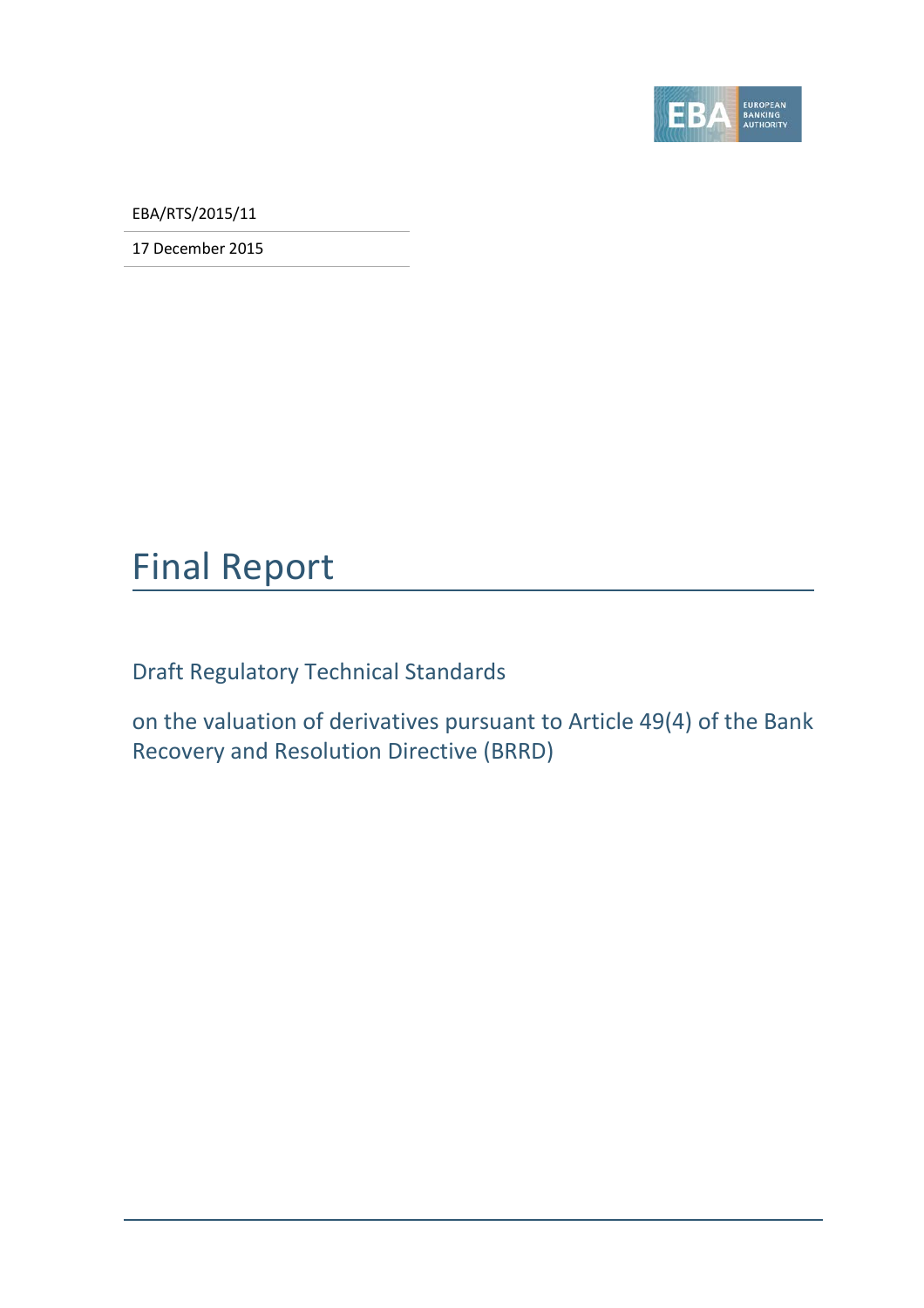

# **Contents**

| 1. Executive Summary                                                                                                                                      | 3  |
|-----------------------------------------------------------------------------------------------------------------------------------------------------------|----|
| 2. Background and rationale                                                                                                                               | 5  |
| 3. Draft Regulatory Technical Standards on the valuation of derivatives pursuant to Article<br>49(4) of the Bank Recovery and Resolution Directive (BRRD) | 13 |
| 4. Accompanying documents                                                                                                                                 | 13 |
| 4.1. Draft Cost-Benefit Analysis / Impact Assessment                                                                                                      | 25 |
| 4.2. Views of the Banking Stakeholder Group (BSG)                                                                                                         | 35 |
| 4.3. Feedback on the public consultation                                                                                                                  | 35 |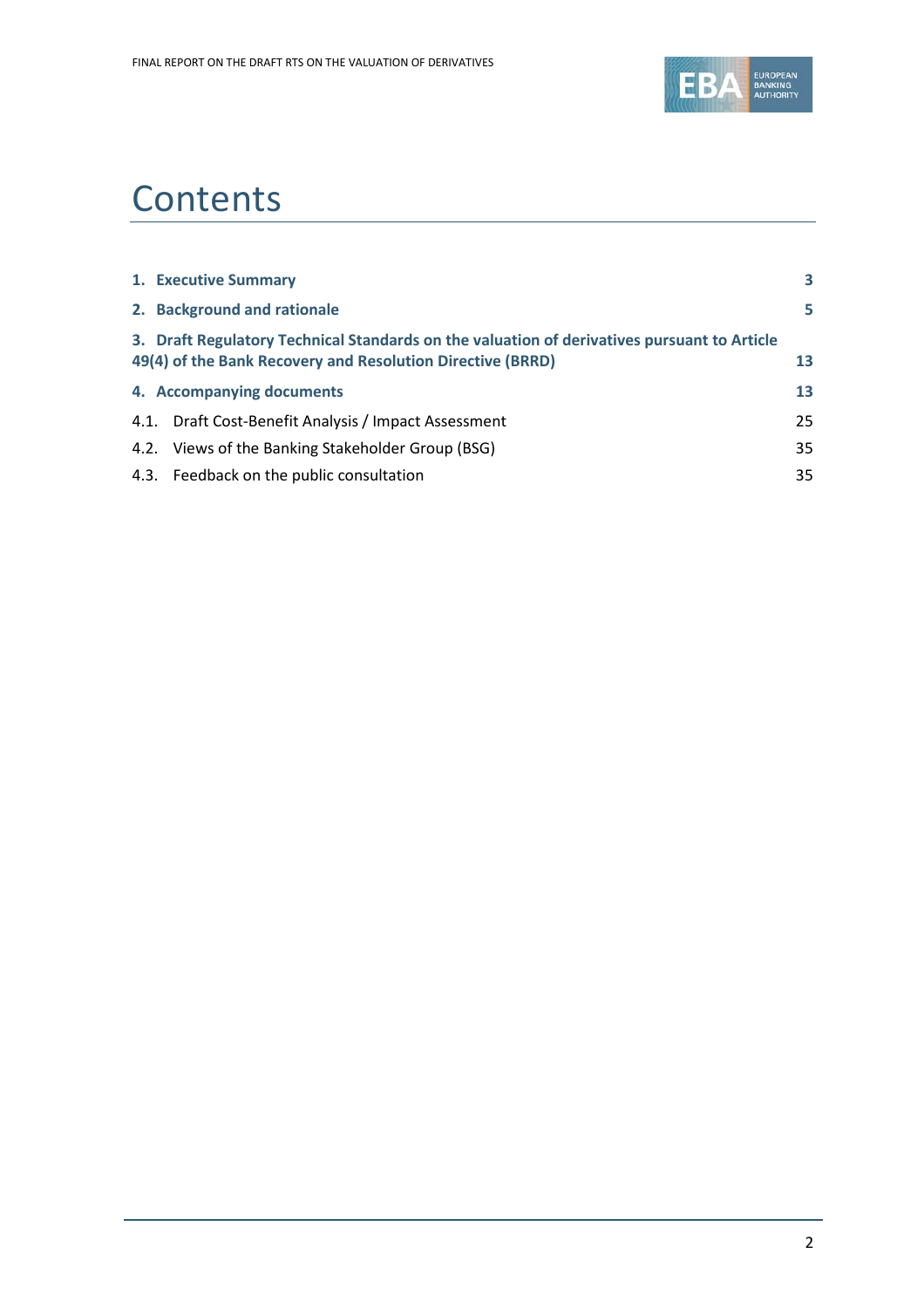

# <span id="page-2-0"></span>1. Executive Summary

The Bank Recovery and Resolution Directive<sup>[1](#page-2-1)</sup> (BRRD) entrusts resolution authorities with a writedown and conversion power (bail-in) in relation to liabilities of an institution under resolution, including liabilities arising from derivative contracts. Article 49 of the BRRD lays down the conditions for bailing in derivative liabilities. In this context, resolution authorities must determine the value of derivative liabilities as part of the general valuation of assets and liabilities carried out pursuant to Article 36 of the BRRD and in accordance with methodologies and principles to be specified by the present regulatory technical standards (RTS) developed by the EBA. These draft RTS provide resolution authorities with the tools necessary in order to have the effective power to bail-in liabilities resulting from the close-out of derivative contracts and therefore ensure that the objectives of the BRRD are fulfilled, because such liabilities are in principle eligible for bail-in.

Resolution authorities and valuers must respect the perimeter of the relevant netting arrangement but apply a statutory valuation methodology laid down in the draft RTS without having to follow the methodology laid down in each and every contract. Derivative liabilities will be assessed as an early termination amount based on the costs (or gains) that would be incurred by a counterparty in replacing the contract. Counterparties will be given the possibility to file evidence of replacement trades within a deadline. If they do provide such evidence within the deadline, the authorities will endorse those trades as the relevant prices for the contracts. If not, resolution authorities will apply a valuation based on mid-prices and reasonable replacement costs calculated using bid-offer spreads adjusted to the exposure size and creditworthiness of the counterparty.

Resolution authorities will establish the value of derivative liabilities as at the close-out date or as at the date when a price is available in the market. A provisional valuation at an earlier date will also be possible. Before taking the decision to close out derivative netting sets, authorities will need to consider whether the loss-absorption capacity which will be liberated from the derivative contracts being closed out and bailed in will be offset by these additional costs that would result from the decision to close out (destruction in value). The draft RTS specify the terms of this comparison.

Liabilities of a bank under resolution to a central counterparty (CCP) are likely to fall under the exemptions from bail-in provided for under the BRRD (e.g. Article 44(2)(b)). To the extent that they would not, the default and valuation processes implemented as a result of the European Market Infrastructure Regulation,  $(EMIR<sup>2</sup>)$  $(EMIR<sup>2</sup>)$  $(EMIR<sup>2</sup>)$  for authorised EU CCPs and designated third-country

<span id="page-2-1"></span> $1$  Directive 2014/59/EU of the European Parliament and of the Council of 15 May 2014 establishing a framework for the recovery and resolution of credit institutions and investment firms, OJ 173/90 of 12.6.2014.

<span id="page-2-2"></span><sup>&</sup>lt;sup>2</sup> Regulation (EU) No 648/2012 of the European Parliament and of the Council of 4 July 2012 on OTC derivatives, central counterparties and trade repositories; OJ L 201, 27.7.2012, p. 1.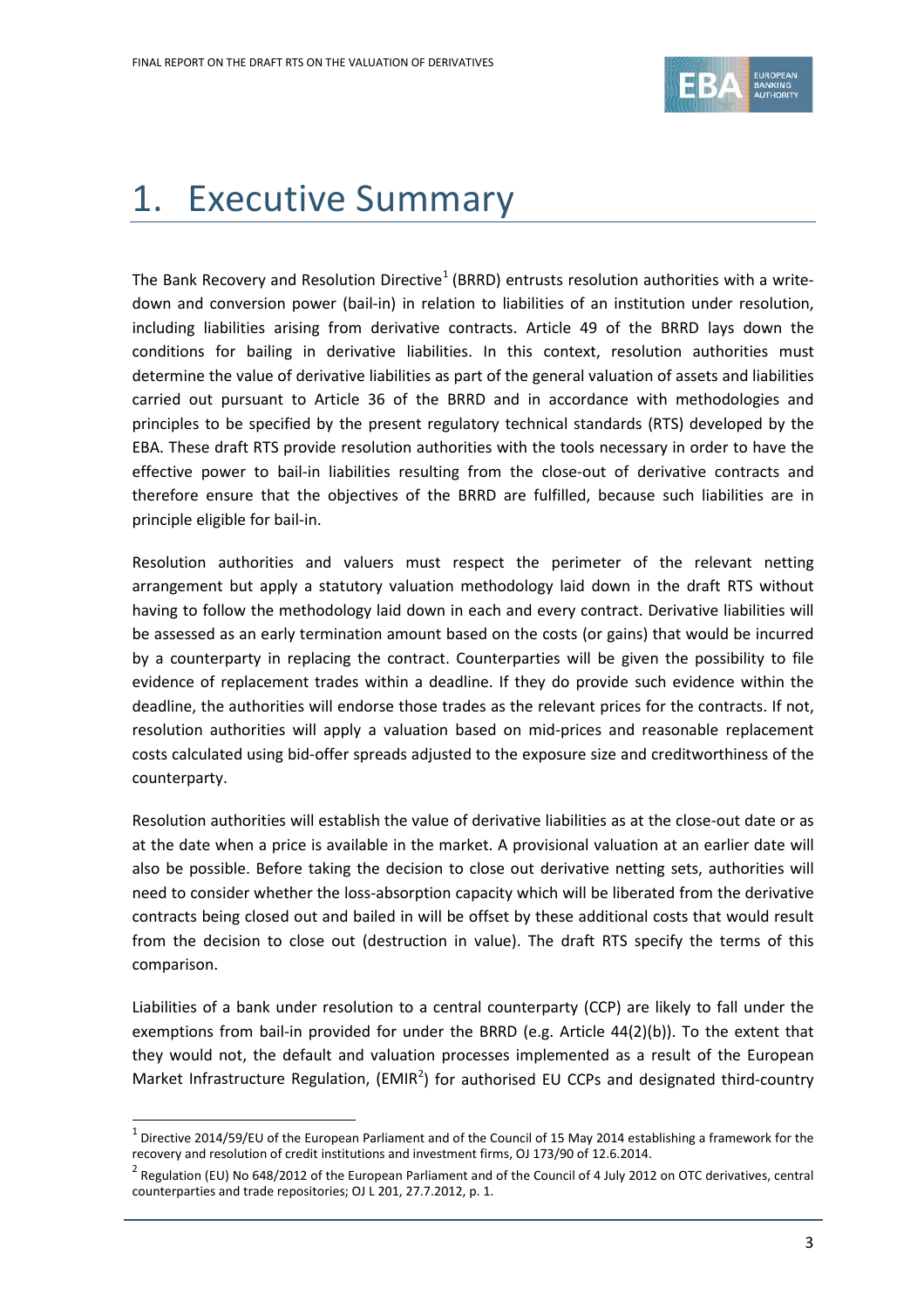

CCPs are deemed to allow for a swift and objective determination of value in most cases. The resolution authority will be able to rely on a statutory valuation in exceptional circumstances. Such a valuation will not undermine CCP default procedures.

These draft RTS respect the principle of proportionality. They only apply to institutions that have been placed under resolution and for which authorities are considering using the bail-in tool. They draw on common market practice for the determination of the close-out amount and derogate from common contractual practice only insofar as necessary to meet the constraints of the resolution process. The draft RTS will be supported by the provisions of the [draft RTS on detailed records of financial contracts EBA/RTS/2015/13].

## Next steps

These draft regulatory technical standards have been submitted to the Commission for endorsement. They will be subject to scrutiny by the European Parliament and the Council before being published in the *Official Journal of the European Union*.

The technical standards will enter into force on the 20<sup>th</sup> day following that of their publication in the *Official Journal of the European Union*.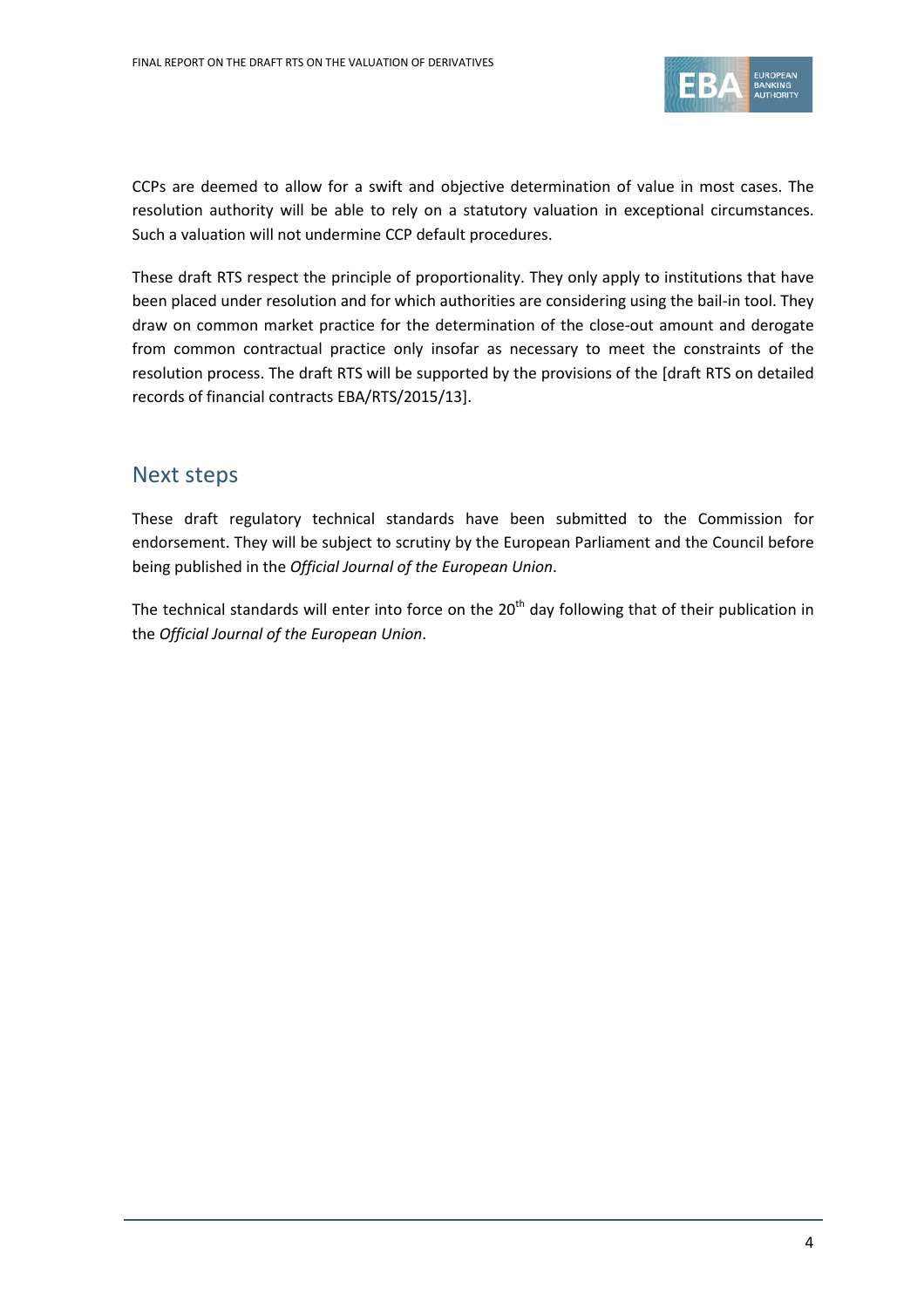

# <span id="page-4-0"></span>2. Background and rationale

# 2.1 Introduction and mandate

The resolution framework laid down in Directive 2014/59/EU (Bank Recovery and Resolution Directive, BRRD)<sup>[3](#page-4-1)</sup> entrusts the resolution authority with a set of tools and powers to intervene swiftly and at a sufficiently early stage in a non-viable entity, in order to ensure the continuity of the entity's critical functions, while minimising the impact of its potential failure on the economy and the financial system.

The bail-in tool, through the write-down or conversion of certain of an institution's liabilities into equity, ensures that losses arising from the institution's failure are borne first by shareholders, followed by the claims of general creditors as per their ranking in the hierarchy. Bail-in powers extend to all liabilities of an institution within the scope of the BRRD, except certain liabilities specified in Article 44(2) and, absent exceptional circumstances as described in Article 44(3), liabilities arising from derivative contracts are subject to write down or conversion.

The BRRD requires resolution authorities bailing in derivatives to respect netting and collateral arrangements<sup>[4](#page-4-2)</sup>, which may mean in many cases that the value of derivatives claims potentially subject to bail-in could be small or zero. Nevertheless, the possible application of the bail-in tool to derivative contracts enhances market discipline by creating incentives for shareholders and counterparties to properly scrutinise the risk profile and management practices of an institution in normal times. The bail-in tool must be in place no later than 1 January 2016 in all Member States.

Bailing-in derivative contracts can present unique and complex challenges to resolution planning and implementation. Institutions may have large values and volumes of outstanding derivative contracts and rely on these for risk-management purposes. Derivative contracts can be settled via a central counterparty (CCP)<sup>[5](#page-4-3)</sup> or bilaterally between counterparties. They may be traded in an exchange venue or bilaterally (over-the-counter or OTC derivatives). The value of derivative contracts is linked to

<span id="page-4-1"></span><sup>&</sup>lt;sup>3</sup> Directive 2014/59/EU of the European Parliament and of the Council of 15 May 2014 establishing a framework for the recovery and resolution of credit institutions and investment firms and amending Council Directive 82/891/EEC, and Directives 2001/24/EC, 2002/47/EC, 2004/25/EC, 2005/56/EC, 2007/36/EC, 2011/35/EU, 2012/30/EU and 2013/36/EU, and Regulations (EU) No 1093/2010 and (EU) No 648/2012, of the European Parliament and of the Council, OJ L 173/12.6.2014, p. 190.

<span id="page-4-2"></span> $4$  Articles 44(2)(b) and 49.

<span id="page-4-3"></span><sup>&</sup>lt;sup>5</sup> A CCP is a financial market infrastructure which interposes itself between two counterparties, becoming the seller to every buyer and the buyer to every seller, through the novation of the derivative contracts. This structure flattens out risk and uncertainty and increases efficiency and confidence in financial operations. This is because the CCP limits exposures among counterparties (each counterparty is essentially exposed only to the CCP) and requires collateral for its open positions from all counterparties and therefore allows each counterparty to be protected against credit and liquidity risks stemming from the other counterparty. A CCP usually deals only with a limited number of trusted counterparties, the 'clearing members'. The CCP does not take on market risk, i.e. the exposure to a change in the market value of the trades that it enters into, because it runs a 'matched book': any position taken on with one counterparty is always offset by an opposite position taken on with another counterparty.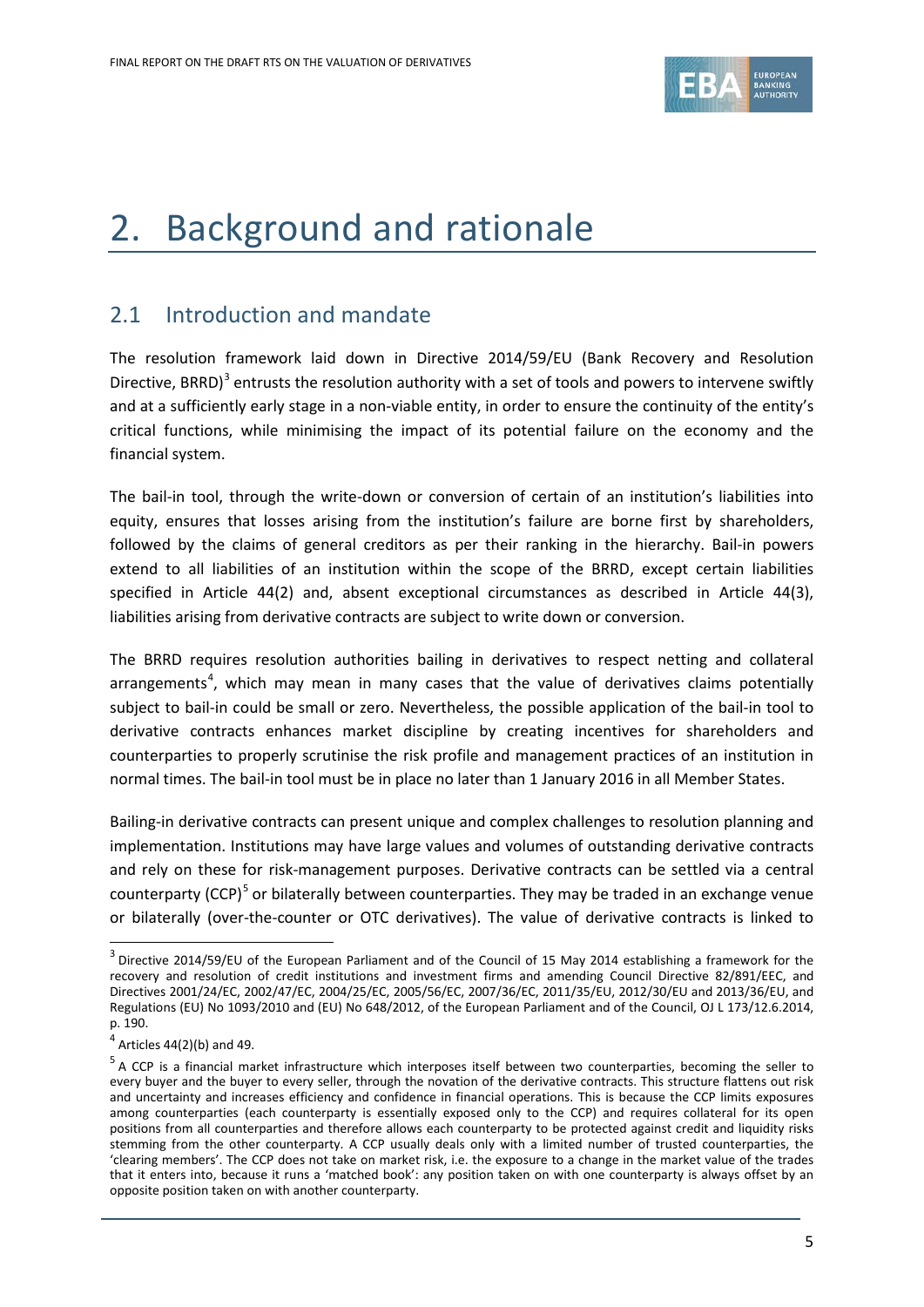

underlying instruments, assets or entities, of which the value changes over

time and only crystallises at maturity or upon termination (close-out). Also, most derivative contracts are subject to netting arrangements, allowing counterparties to close-out netted exposures across multiple contracts.

Experience in the administration of failed institutions following the 2008 crisis illustrates that the valuation of derivatives upon the failure of one of the counterparties is a complex matter that may take time and is prone to causing disagreement and litigation between the counterparties. This has been the case particularly for OTC derivatives, for which there was neither a clearly observable market price nor central clearing.

An orderly resolution process will avoid many of the costs and shortcomings experienced in previous, disorderly, liquidation proceedings. On the other hand, this process will only be achieved effectively if resolution authorities are equipped with appropriate methodologies to value derivative liabilities swiftly and on the basis of objective elements, avoiding the risks of counterparties overestimating their claims.

In recognition of these challenges, Article 49 of the BRRD sets forth requirements regarding the write-down or conversion of derivative contracts, especially with respect to the determination of the value of the liability at the point of intervention. Article 49 of the BRRD provides that resolution authorities may write-down or convert derivative contracts only 'upon or after closing-out the derivatives'. Where a derivative contract is subject to a netting agreement, Article 49 requires the liability to be determined on a net basis, in accordance with the terms of the agreement.

Derivative liabilities may fall under the general exclusions from the scope of the bail-in power under Article 44(2) of the BRRD, in particular the exclusion of secured liabilities to the extent that the value of the liability does not exceed the value of the collateral. Additionally, derivative liabilities may be excluded from bail-in using the resolution authority's discretion under Article 44(3) of the BRRD, in particular when it is not possible to bail-in that liability within a reasonable time or when the application of the bail-in tool would cause destruction in value, which would increase the losses borne by other creditors.

The EBA has a mandate pursuant to Article 49(5) of the BRRD to develop draft regulatory technical standards (RTS) specifying methodologies and principles to be applied by resolution authorities when applying write down and conversion powers to derivative liabilities. These methodologies and principles target three sets of issues:

- a) determining the value of classes of derivatives, including transactions that are subject to netting agreements;
- b) establishing the relevant point in time at which the value of a derivative position should be established; and
- c) comparing the destruction in value that would arise from the close-out and bail-in of derivatives with the amount of losses that would be borne by derivative liabilities in a bail-in.

## 2.2 Approach

## **2.2.1 Destruction in value**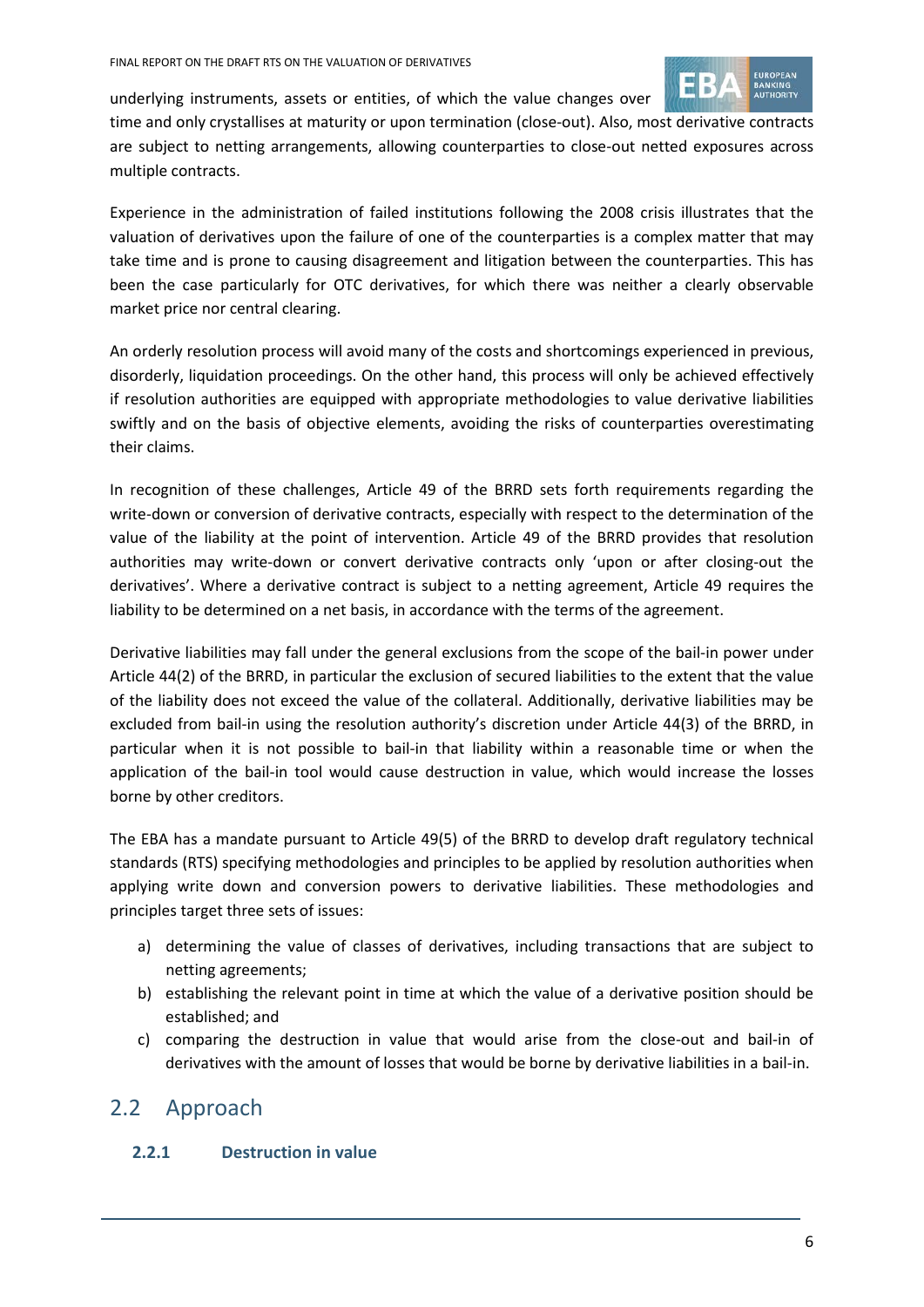



cost of resolution, to avoid unnecessary destruction of value<sup>[6](#page-6-0)</sup> and to avoid significant adverse effects on the financial system.<sup>[7](#page-6-1)</sup> Accordingly, resolution authorities may exclude liabilities from bail-in under exceptional circumstances, notably where the exclusion is strictly necessary and proportionate to avoid giving rise to widespread contagion, $^8$  $^8$  or where the application of the bail-in tool to those liabilities would cause a destruction in value such that the losses borne by other creditors would be higher than if those liabilities were excluded from bail-in.<sup>[9](#page-6-3)</sup>

The circumstances which may lead to the exemption from bail-in laid down under Article 44(3) of the BRRD are to be further specified by Commission delegated acts and are therefore not within the scope of these draft RTS.

However, in line with Article 49(4)(c) of the BRRD, these draft RTS set out the approach to be followed by resolution authorities when making a comparison between, on the one hand, the destruction in value that would arise from the close-out and bail-in of derivatives and, on the other hand, the amount of losses that would be borne by those derivatives in a bail-in. Under the draft RTS, resolution authorities, on a case-by-case basis and in accordance with the BRRD and Commission delegated acts, will assess the potential destruction in value which would arise from the close-out and bail-in of derivatives. On the basis of this and other factors, resolution authorities will determine any liability exemptions that might follow as a consequence.

The close-out of derivative contracts may crystallise losses that are not fully reflected in the fair value of the contracts before close-out. These could stem, for example, from additional replacement costs incurred by the counterparty, or costs incurred by the institution under resolution to re-establish hedges left open by the close-out. Where the amount by which the corresponding liability could be bailed in (the bail-in potential) is less than the losses incurred by the institution under resolution stemming from the close-out of derivative contracts, the excess loss to the institution may increase the burden of bail-in for other creditors of the institution under resolution. In such cases, resolution authorities may consider employing the exemption to bail-in under the conditions of Article 44(3)(d) of the BRRD and the Commission delegated act adopted under Article 44(11) of the BRRD.

In order to compare the destruction in value that would arise from the close-out and bail-in of derivative contracts with the amount of losses that would be borne by derivatives in a bail-in, resolution authorities should compare (a) the amount of losses that would be borne by the derivative contracts in a bail-in as part of the valuation under Article 36 and taking account of the pro quota share of derivatives within equally ranking liabilities and all applicable exemptions that would reduce the loss-absorption capacity of the liability, and (b) an assessment of the amount of the costs, expenses or other impairment in value that would be incurred as a result of the close-out of the derivative contracts.

In order to assess the amount described in (a), authorities will multiply the share, within all equally ranked liabilities, of liabilities arising from the derivative contracts and not falling within exclusions from bail-in by the total losses expected to be borne by all liabilities ranking equally to derivatives,

<span id="page-6-0"></span> $<sup>6</sup>$ Article 31(2), last subparagraph, of the BRRD.</sup>

<span id="page-6-1"></span> $7$  Article 31(2)(b) of the BRRD.

<span id="page-6-2"></span> ${}^{8}$ Article 44(3)(c) of the BRRD.

<span id="page-6-3"></span> $^9$ Article 44(3)(d) of the BRRD.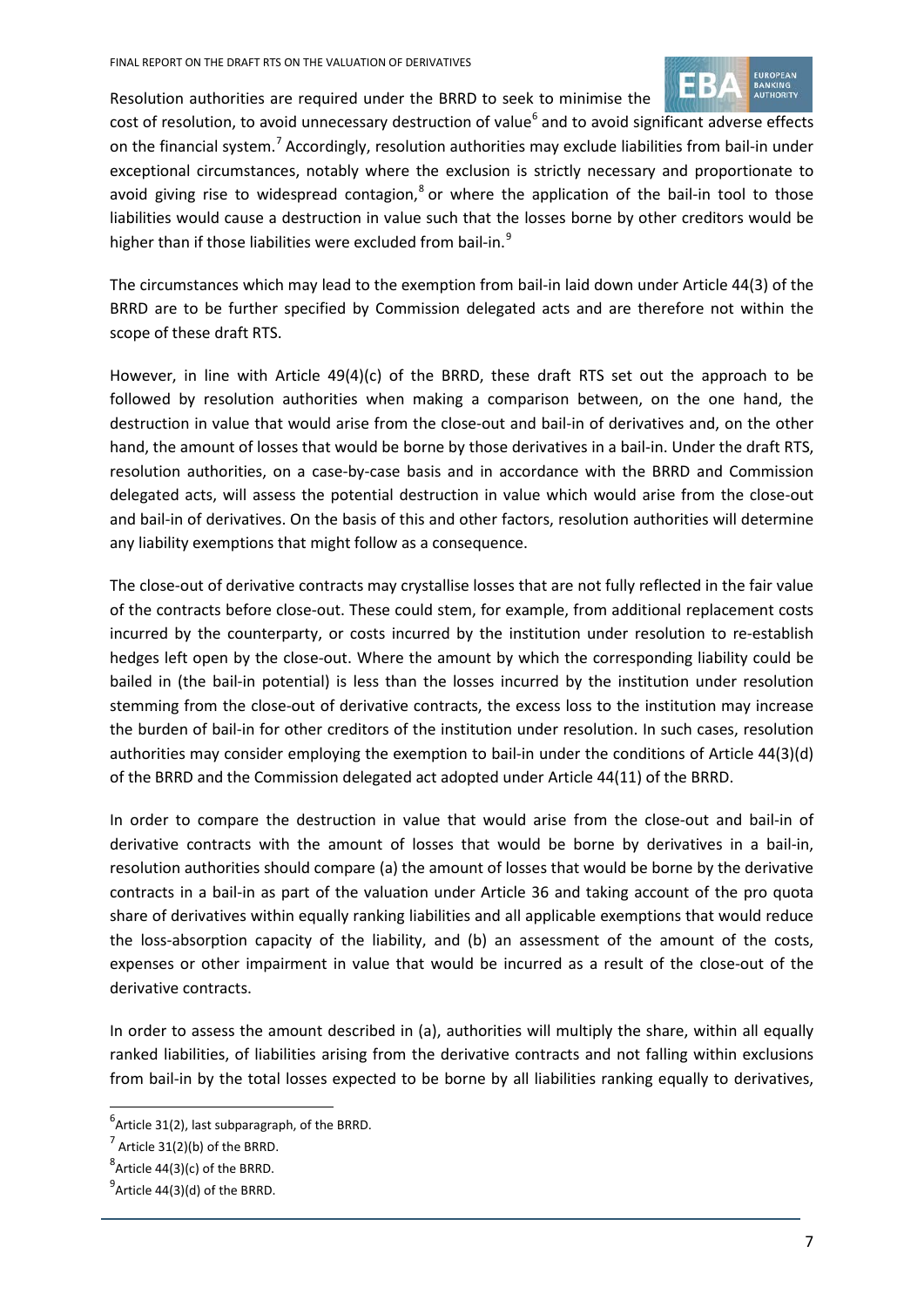



assess the amount described in (b) above, resolution authorities should incorporate reasonable estimates of (i) the cost and expense for re-hedging, (ii) any reduction of the franchise value, or in the value of underlying assets, that would arise from the close-out and (iii) ancillary costs or other measures. It should be noted that the assessment of destruction in value is intended to inform the resolution authority's decision whether or not to close-out derivative contracts, and so must be determined prior to the point of close-out.

## **2.2.2 Valuation Methodologies**

Article 49 of the directive sets out the procedure for bailing-in derivative contracts, with two main requirements:

- a) Derivative transactions subject to a netting agreement must be bailed in on a net basis in accordance with the term of the netting agreement. The valuer must therefore respect netting sets as defined in netting arrangements without being able to 'cherry pick' certain contracts and exempt others.
- b) Derivatives may only be bailed in upon or after close-out of the contracts. Therefore, methodologies must aim at enabling a timely valuation of the close-out amount, enabling the resolution authority to write-down and convert the unsecured, net amount due under the netting agreement.

Contractual practice illustrates that netting agreements and standalone derivative contracts may contain different methodologies for determining the net amount due between counterparties upon close-out (for example market quotation, loss, close-out methods). In general, in an event of default by one of the parties, derivative contracts assign the power to determine the close-out amount or the termination date to the non-defaulting counterparties.

However, when the conditions for resolution have been met, resolution authorities are empowered to close out and bail in derivatives, and to determine a valuation of the derivative liability at the moment of the exercise of the resolution power.

As required under Article 49 of the BRRD, these draft RTS provide a methodology to be followed by resolution authorities in order to conclude the valuation of derivative contracts upon close-out. The methodology set forth in these draft RTS determine the close-out amount based on the principle of 'replacement cost'. In general, replacement cost represents the actual or hypothetical cost which the non-defaulting counterparty would incur in order to replace the terminated contract, after taking into account any collateral posted or received.

The principle of replacement cost as a determinant for the close-out valuation aims at achieving an outcome similar overall to valuations which are performed under contracts upon close-out. Consequently, the replacement cost approach will also minimise the risk of depriving counterparties of no-creditor-worse-off protection, as the approach to valuing the outstanding liability would be aligned with common market practice in insolvency proceedings.

When applying the replacement cost valuation methodology, resolution authorities should consider a full range of available and reliable data sources. Replacement trades or groups of replacements trades concluded by counterparties or other market transactions for similar contracts in order to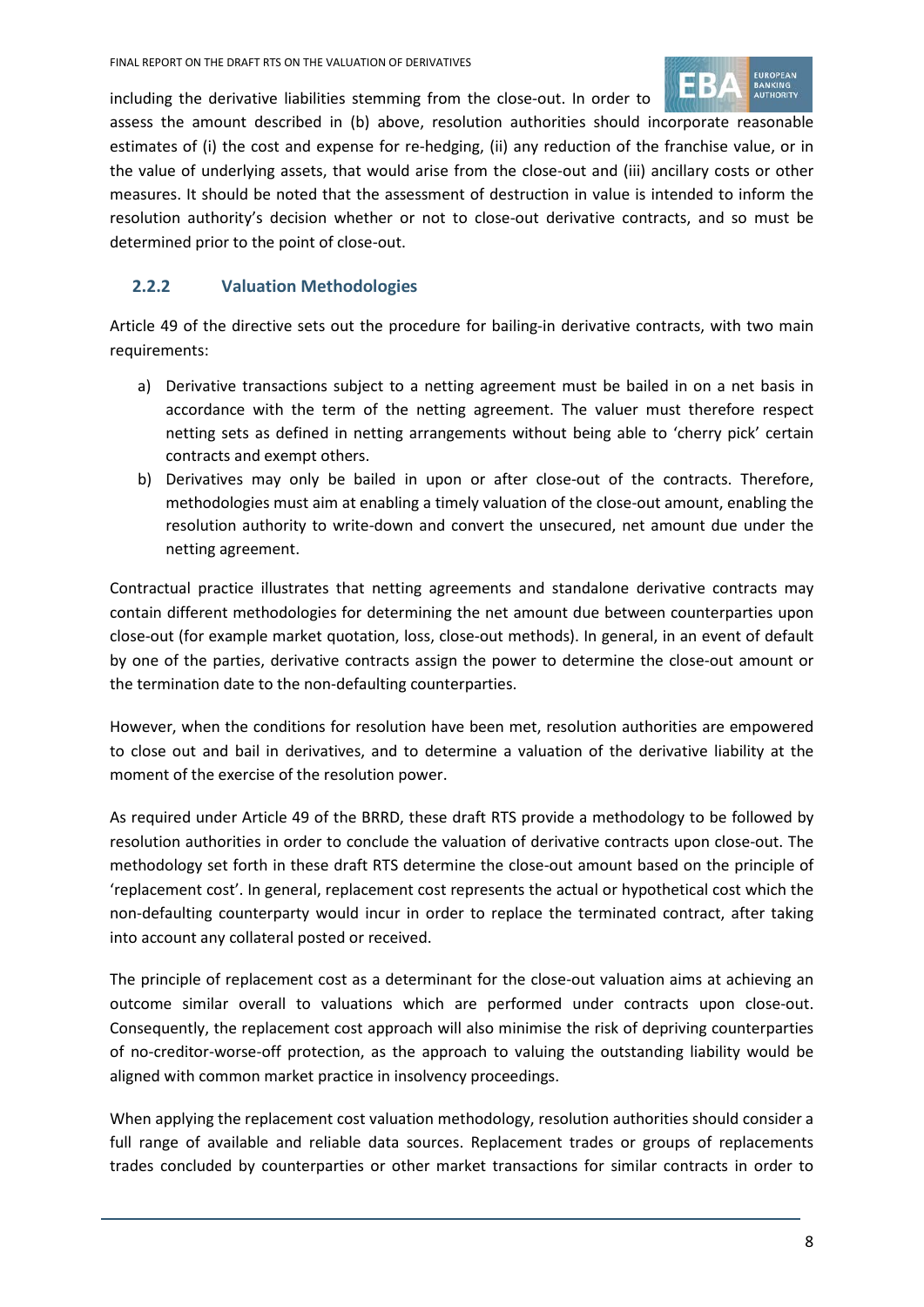

replace or re-hedge the risk exposure upon close-out would constitute a meaningful source for valuation as long as the replacement trades were concluded on commercially reasonable terms.

The draft RTS describe a process for determining the value of derivative liabilities (after netting and collateral) where derivatives have been closed out. To maintain consistency with standard netting agreements and the treatment of derivatives in insolvency, these draft RTS provide that resolution authorities shall notify the counterparty of the termination and close-out of the derivative contract, and give counterparties the possibility to provide evidence of commercially reasonable replacement trades within a set deadline. The counterparty is not obliged to enter into replacement trades, but if it does, and provides evidence of commercially reasonable replacement trades within the deadline, the valuer will endorse the trades as the price for the closed-out contract. If, in contrast, the counterparty does not provide evidence of commercially reasonable replacement trades within the deadline, resolution authorities will be authorised to construct their final, non-provisional close-out valuation on the basis of mid-prices and bid-offer spreads.

## a. Articulation of these draft RTS with the valuation of assets and liabilities under Article 36 of the BRRD

Articles 36 and 49 of the BRRD should be read together and operate to provide a valuation process that is compatible with the swiftness inherent in the resolution process and allows for a valuation on the basis of prudential assumptions and objective elements.

As provided under Article 49(3) of the BRRD, the valuation of derivative liabilities should be made as part of the valuation of assets and liabilities carried out pursuant to Article 36 of the BRRD, and specifically form part of a valuation for the purpose of informing the extent of the write-down or conversion of eligible liabilities. In that context, the valuation of derivatives will be conducted by the valuer on a provisional basis, consistent with the processes described in Article 36 of the BRRD and the delegated acts adopted thereto, and will serve to inform the resolution decisions.

The methodologies contained in these draft RTS will ensure that, when employing the bail-in tool, losses under derivative contracts are fully recognised at the moment the resolution tools are applied, in accordance with Article 36(4)(g) of the BRRD.

Under Article 36(9) of the BRRD, valuations may be conducted on a provisional basis where it is not possible to fulfil all of the requirements in the time available. Under the BRRD a provisional valuation is also a valid basis for resolution actions. The draft RTS reflect this possibility in Article 8(2). Where resolution authorities decide to bail-in derivatives based on a provisional valuation, they should employ reasonable valuation methods under the prevailing circumstances, including reliance upon internal models of the bank under resolution and data available at the time of the determination.

As in all cases where they take resolution action based on a provisional valuation, resolution authorities will need to ensure that a final and definitive valuation is carried out after resolution, and will need to make arrangements to be able to adjust the treatment of creditors subsequently (e.g. by finalising the distribution of equity in the bailed-in bank after the final valuation is complete) or to provide alternative compensation if necessary, on the basis of the valuation of difference in treatment pursuant to Article 74 of the BRRD.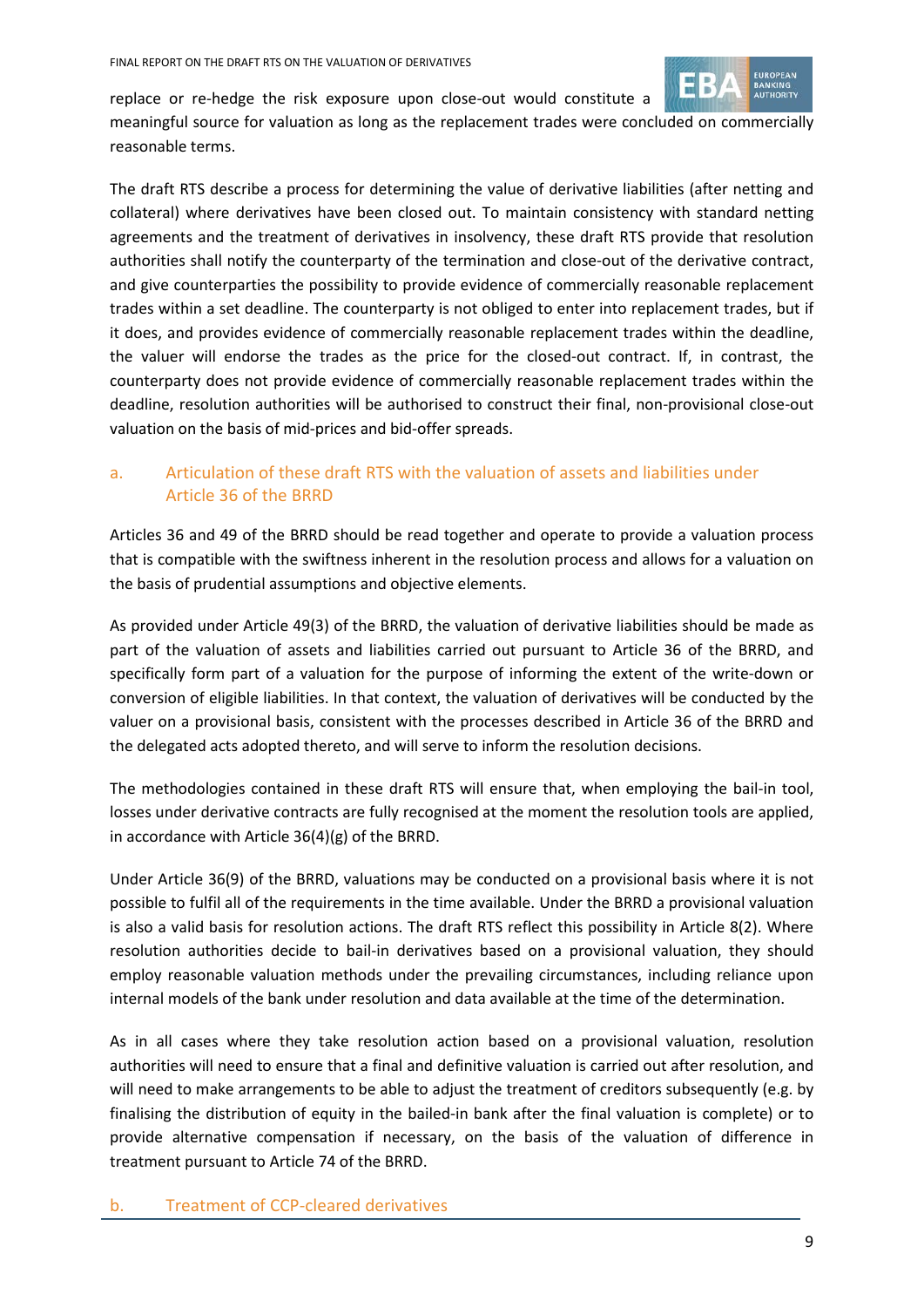

Insofar as centrally cleared derivatives would not be exempted from bail-in,

these draft RTS balance, on the one hand the interests of the resolution authority in conducting a bail-in of derivatives in line with the BRRD provisions and within a reasonable timescale, against, on the other hand, the specificities of centrally cleared derivatives and the protection accorded to CCPs. Indeed, CCPs active in the EU are subject to legislation and supervision (stemming particularly from the EMIR), requiring a CCP to apply sound risk management in its default procedures on the default of a clearing member.<sup>[10](#page-9-0)</sup> In principle, such risk management ensures sufficient collateralisation and a prudent and transparent way to manage crisis situations, limiting the exposure and the costs for CCPs on the default of a clearing member. At any rate, avoidance of adverse effects on the financial system and contagion to market infrastructures are among the resolution objectives (Article 31 of the BRRD) and are therefore inherent in the decision-making procedure that the resolution authority should follow when taking any resolution action.

When derivative contracts between a clearing member and a CCP are closed out, for instance when the clearing member defaults, the CCP will seek to re-hedge its open positions and replace the trades it had with another – solvent – clearing member, thereby avoiding open positions and an 'unbalanced book'. For the replacement of the defaulting member's transactions, the CCP will apply its 'default procedures', which every authorised CCP in the EU is required to have in place pursuant to the EMIR and the relevant supervisory college. CCP default procedures generally require a series of steps to be taken by the CCP for the replacement of the defaulting member's transactions, including recourse to a trading venue, an auction among the CCP's non-defaulting clearing members or bids by selected clearing members.<sup>[11](#page-9-1)</sup> The price offered will represent a cost or gain for the CCP, which the latter will offset against any collateral posted by the defaulting clearing member. The default procedures will therefore establish the CCP's replacement cost. If risk mitigation policies are adequately followed, it is unlikely that a defaulting clearing member would face a liability to the CCP exceeding the collateral posted. Thus, bailing in such liabilities seems unlikely under normal riskmanagement conditions.

CCP default procedures, when conducted in accordance with the EMIR, provide a high level of transparency and soundness in risk mitigation and determination of replacement costs by CCPs. In addition, CCPs play a crucial role in the functioning of financial markets and are not risk-assuming entities *per se.* For those reasons, EU legislation, international initiatives and prudential supervision aim at protecting their operations from individual default events in order to ensure financial stability.

These draft RTS draw extensively on the CCP default procedures and timelines. Accordingly, the resolution authority will notify its decision to close out the contract and agree with the CCP and its competent authority on a deadline by which the CCP should provide its replacement costs, taking into account the CCP's default procedures and the resolution timeline. That deadline may be extended by common agreement of the resolution authority, CCP and CCP's competent authority.

In the exceptional case of the CCP not providing its replacement costs by the agreed deadline or where there is evidence that the CCP did not follow its default procedures, the resolution authority

<span id="page-9-0"></span> $10$  When a CCP is not subject to the EMIR requirement on default procedures, a resolution authority should regard it as a normal counterparty.

<span id="page-9-1"></span> $11$  Article 48(5) of the EMIR also provides for, as a first step, a compulsory attempt to port assets and positions held by a defaulting clearing member for the account of its clients to another clearing member under certain conditions.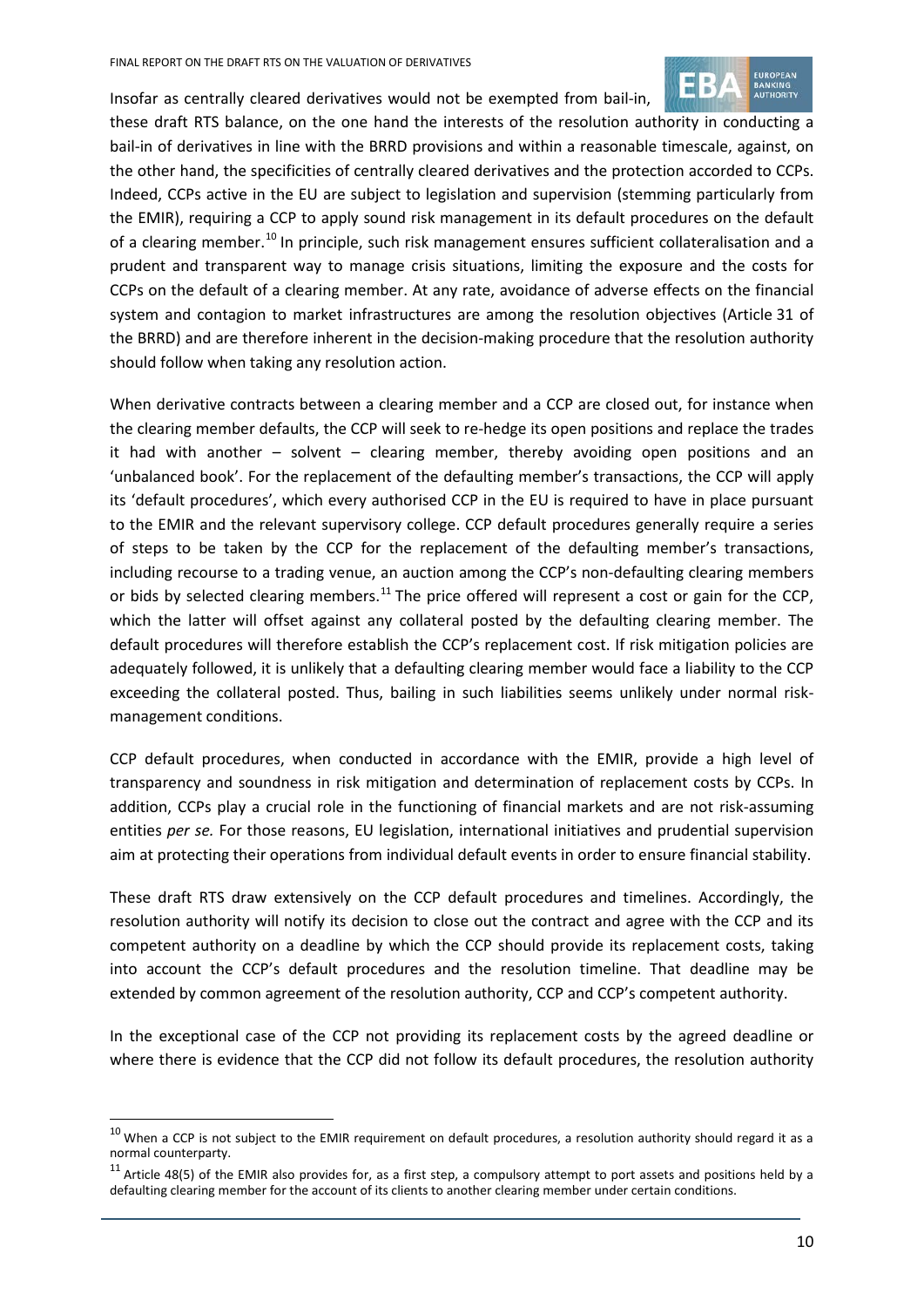

will be able to apply the statutory methodology otherwise applicable to noncentrally cleared derivatives, after consulting the CCP's competent authority.

Any valuation not based on the CCP's default procedures would only serve resolution purposes. CCPs will still be expected to run their default procedures according to their contractual and rulebook obligations.

As for any other type of liabilities, the resolution authority has the power to perform a provisional valuation where justified by the urgency of the situation under the conditions of Article 36(9) of the BRRD. In such cases, CCPs will also have the possibility to provide the valuer with estimates of the expected outcome of their default procedure and, if the resolution authority decides to wait, with the outcome of their default procedure. In case the resolution authority concludes the valuation not based on the CCP default procedure, any divergence between the two values will then be dealt with in the context of the no-creditor-worse-off valuation under Article 74 of the BRRD or subsequent legal proceedings.

## **2.2.3 Point in time**

The valuation approach seeks to employ replacement costs incurred by the counterparty in order to determine the close-out valuation of derivative contracts, while ensuring that the resolution authority's timeline to conclude a valuation remains consistent with the general resolution timeline and prevents unreasonable delay in determining the close-out amount incurred by counterparties.

Accordingly, Article 8(1) of the draft RTS defines a reference time and date on which the resolution authority shall determine the close-out amount. The close-out valuation should thus be determined as at the close-out date or, if that would not be commercially reasonable, the day and time at which a price is available in the underlying market for the derivative contract.

Establishing the derivative contract value on that reference date will secure maximum accuracy for resolution authorities. However, where the valuation of derivatives is part of a provisional valuation as described above, the resolution authority<sup>[12](#page-10-0)</sup> will be able to establish a valuation of the close-out amount prior to the reference date. Such valuation will be based on the resolution authority's own estimates of the replacement costs that the counterparty would incur at the reference date, and taking into account the market conditions at that time. In line with the processes described in Article 36 of the BRRD and the delegated acts adopted thereto, the data subsequently recorded at the reference date will feed into the final valuation pursuant to Article 36(10) of the BRRD. Resolution authorities may then either adjust the treatment of creditors in bail-in – provided the necessary arrangements have been made – or provide alternative compensation if necessary, on the basis of the valuation of difference in treatment pursuant to Article 74 of the BRRD.

### **2.2.4 Contribution to BRRD implementation and the single market**

These draft RTS aim at providing resolution authorities with the tools to evaluate and close-out derivative contracts in the context of resolution. This is necessary in order to have the effective power to bail in liabilities resulting from closing out derivative contracts. They therefore ensure that the objectives of the BRRD are fulfilled, because such liabilities are in principle eligible for bail-in.

<span id="page-10-0"></span><sup>&</sup>lt;sup>12</sup> Article 7(2) of these draft RTS.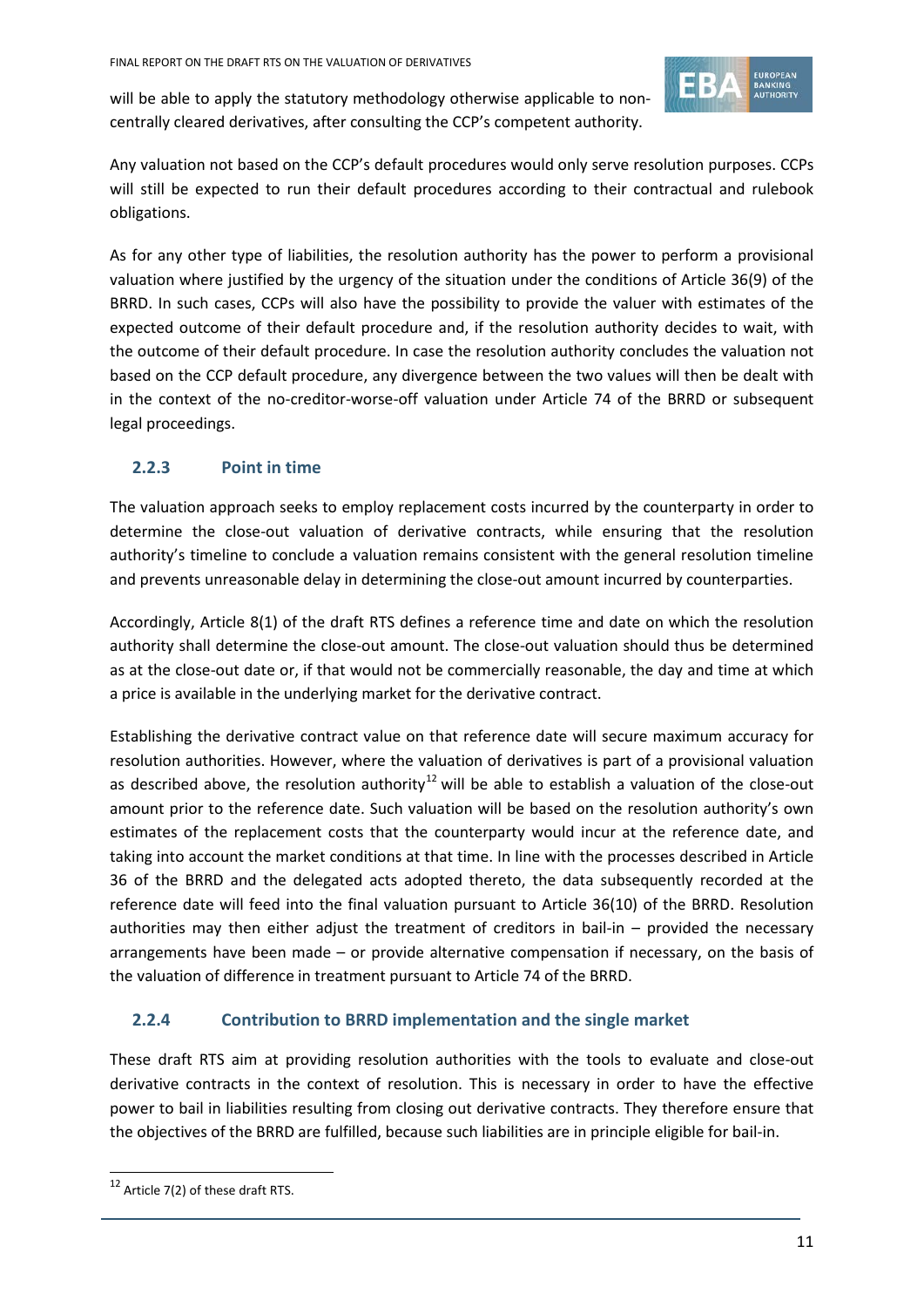

In addition, these draft RTS contribute to a harmonised framework for closing-out and bailing-in liabilities. They therefore contribute to the establishment of a single

rulebook for the functioning of the internal market in the field of supervision and resolution of financial institutions.

### **2.2.5 Proportionality**

The draft RTS respect the principle of proportionality. Indeed, they refer only to institutions that have been placed under resolution and where the bail-in tool is used, and as such have met the conditions under Article 32 of the BRRD.

In addition, the draft RTS establish the right balance between the need to recognise market practice in the derivatives market and the need for objectiveness and swiftness, which is central to the resolution process.

Finally, the draft RTS take into account the specificities of centrally cleared derivatives and have specific provisions for closing out this type of derivative contracts.

These draft RTS will be supported by the provisions of the draft RTS on detailed records of financial contracts developed in the context of an EBA mandate under Article 71 of the (BRRD EBA/RTS/2015/13), which will ensure that resolution authorities have accurate and up-to-date information on derivative exposures at the point of failure.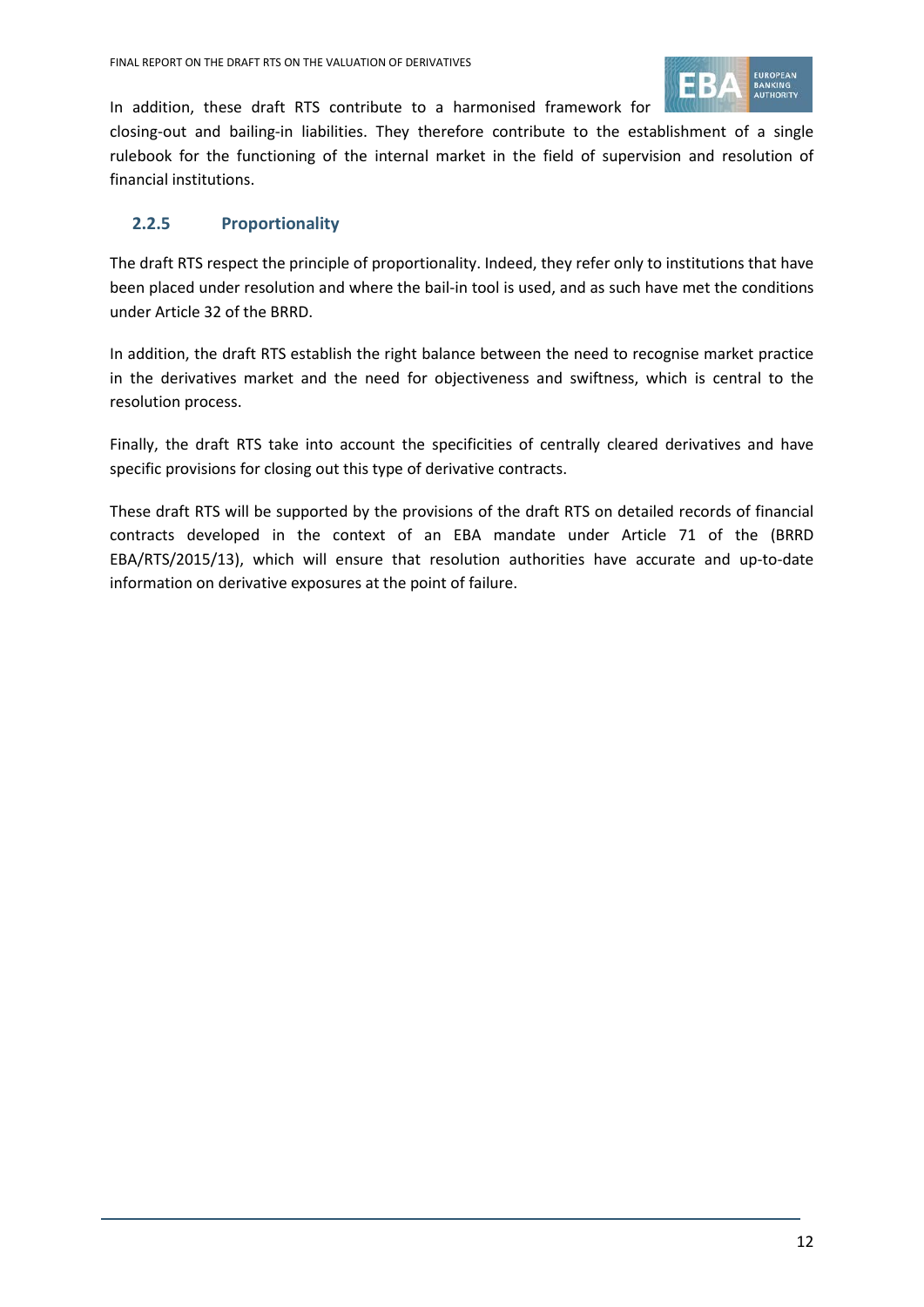

# <span id="page-12-0"></span>3. Draft Regulatory Technical Standards on the valuation of derivatives pursuant to Article 49(4) of the Bank Recovery and Resolution Directive (BRRD)

## **COMMISSION DELEGATED REGULATION (EU) …/..**

### **of XXX**

#### <span id="page-12-1"></span>**Supplementing Directive 2014/59/EU of the European Parliament and of the Council establishing a framework for the recovery and resolution of credit institutions and investment firms with regard to regulatory technical standards for methodologies and principles on the valuation of liabilities arising from derivatives**

(Text with EEA relevance)

#### THE EUROPEAN COMMISSION,

Having regard to the Treaty on the Functioning of the European Union,

Having regard to Directive 2014/59/EU of the European Parliament and of the Council of 15 May 2014 establishing a framework for the recovery and resolution of credit institutions and investment firms and amending Council Directive 82/891/EEC, and Directives 2001/24/EC, 2002/47/EC, 2004/25/EC, 2005/56/EC, 2007/36/EC, 2011/35/EU, 2012/30/EU and 2013/36/EU, and Regulations (EU) No 1093/2010 and (EU) No 648/2012, of the European Parliament and of the Council<sup>[1](#page-12-2)</sup>, and in particular Article 49(5) thereof, Whereas:

- (1) Directive 2014/59/EU entrusts resolution authorities with the power to write down and convert liabilities of an institution under resolution.
- (2) Derivative contracts may represent a significant share of the liability structure of certain credit institutions. However, the valuation of such contracts is a complex process given that their value is linked to the value of underlying instruments, assets or entities, which evolves over time and only crystallises at maturity or upon close-out.
- (3) Past experience illustrates that the complexity of valuing derivative liabilities upon failure of one of the counterparties may make the valuation process timeconsuming, involve enormous costs and give rise to litigation.

<span id="page-12-2"></span><sup>1</sup> OJ L 173, 12.6.2014, p.190.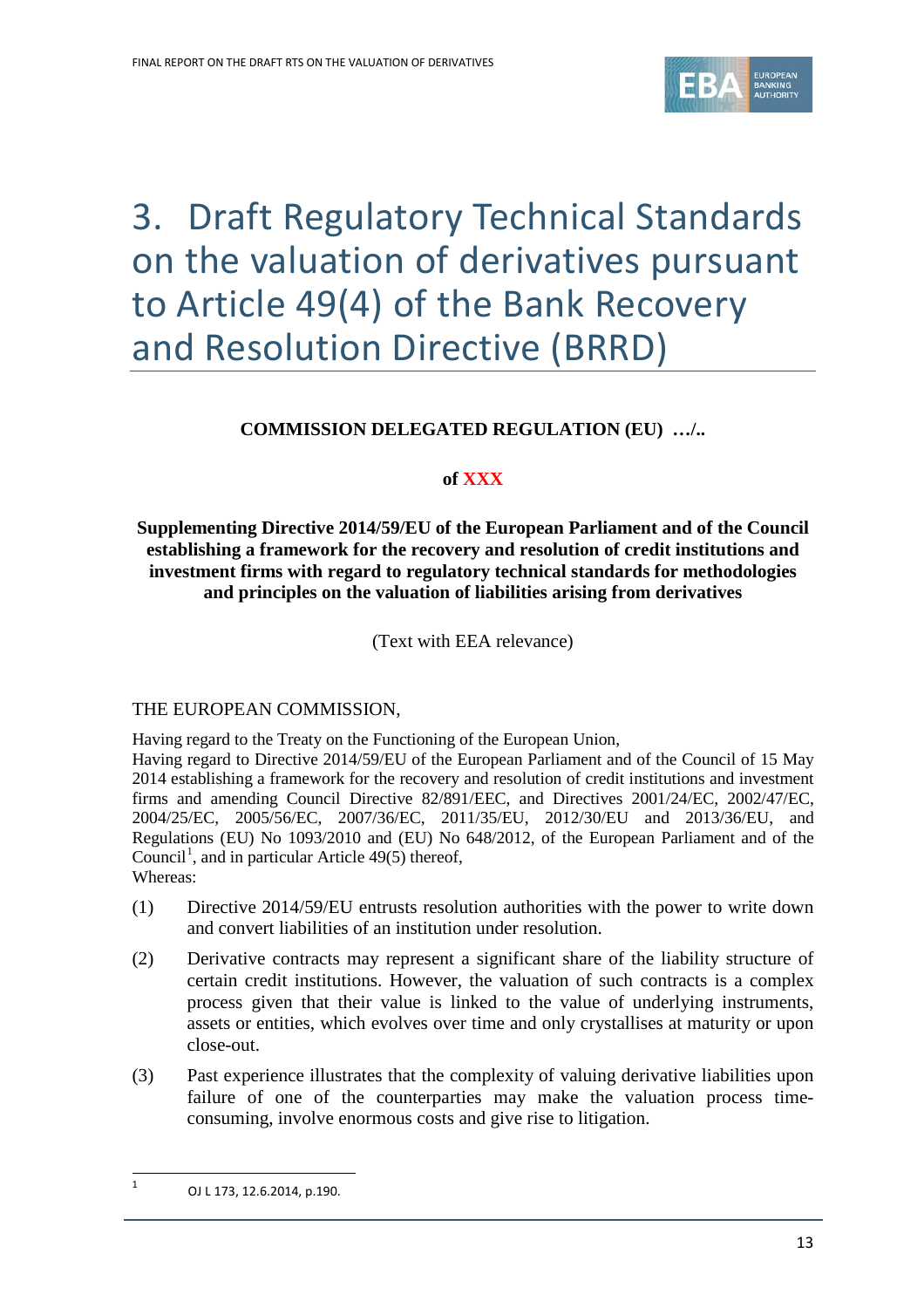

- (4) Furthermore, practice illustrates that derivative contracts may contain different methodologies to determine the amount due between counterparties upon close-out, some of them leaving the determination of the close-out amount or the close-out date, or both, entirely to the non-defaulting counterparty.
- (5) Accordingly, in order to avoid moral hazard and ensure the efficiency of the resolution actions, resolution authorities should adopt and implement appropriate methodologies to value liabilities arising from derivative contracts within a timeframe compatible with the swiftness of the resolution process and based on objective and, where practicable, readily available information. It is important that the valuation methodology sets out some procedural provisions on communication of close-out decisions by the resolution authority as well as on how to obtain replacement trades from the closed-out counterparties.
- (6) Derivative contracts subject to a netting agreement give rise to a single close-out amount in the event of a contractual early termination. Article 49 of Directive 2014/59/EU provides that the value of such contracts is determined on a net basis in accordance with the terms of the agreement. The resolution authority or independent valuer should therefore respect netting sets defined in the netting arrangements without being able to choose certain contracts and exempt others.
- (7) Pursuant to Article 49 of Directive 2014/59/EU, the value of derivative contracts is determined by the resolution authority or independent valuer as part of the valuation process carried out under Article 36 of that Directive. With respect to derivative liabilities, the valuation process should aim to determine a prompt and *ex ante* valuation for bail-in purposes, and at the same time allow the resolution authority adequate flexibility for *ex post* adjustment of claim amounts.
- (8) The assessment of whether to bail-in or to exclude derivative liabilities from the scope of bail-in pursuant to Article 44(3) of Directive 2014/59/EU should be made prior to the decision to close out as part of the valuation process under Article 36 of that Directive.
- (9) The valuation of derivative liabilities should enable resolution authorities to assess, prior to taking a decision to close out, the potential amount by which those liabilities might be bailed in following the close-out, as well as the potential destruction in value which might arise as a result of the close-out.
- (10) The close-out of derivative contracts may crystallise additional losses that are not reflected in the going-concern valuation, stemming for example from actual replacement costs incurred by the counterparty that would increase the close-out costs owed by the institution under resolution, or from costs incurred by the institution under resolution in re-establishing trades on exposures subject to open market risk resulting from the close-out. If the losses incurred or expected to be incurred from the close-out of derivatives exceed the share of the corresponding liabilities that would be effectively available for bail-in, the excess loss may increase the burden of bail-in for other creditors of the institution under resolution. In such cases, the amount of losses that would be borne by liabilities not arising from derivative contracts in a bail-in would be higher than without the close-out and bail-in of derivative contracts, and therefore the resolution authority may consider exempting derivative contracts from bail-in in accordance with Article 44(3)(d) of Directive 2014/59/EU and with the Commission Delegated Regulation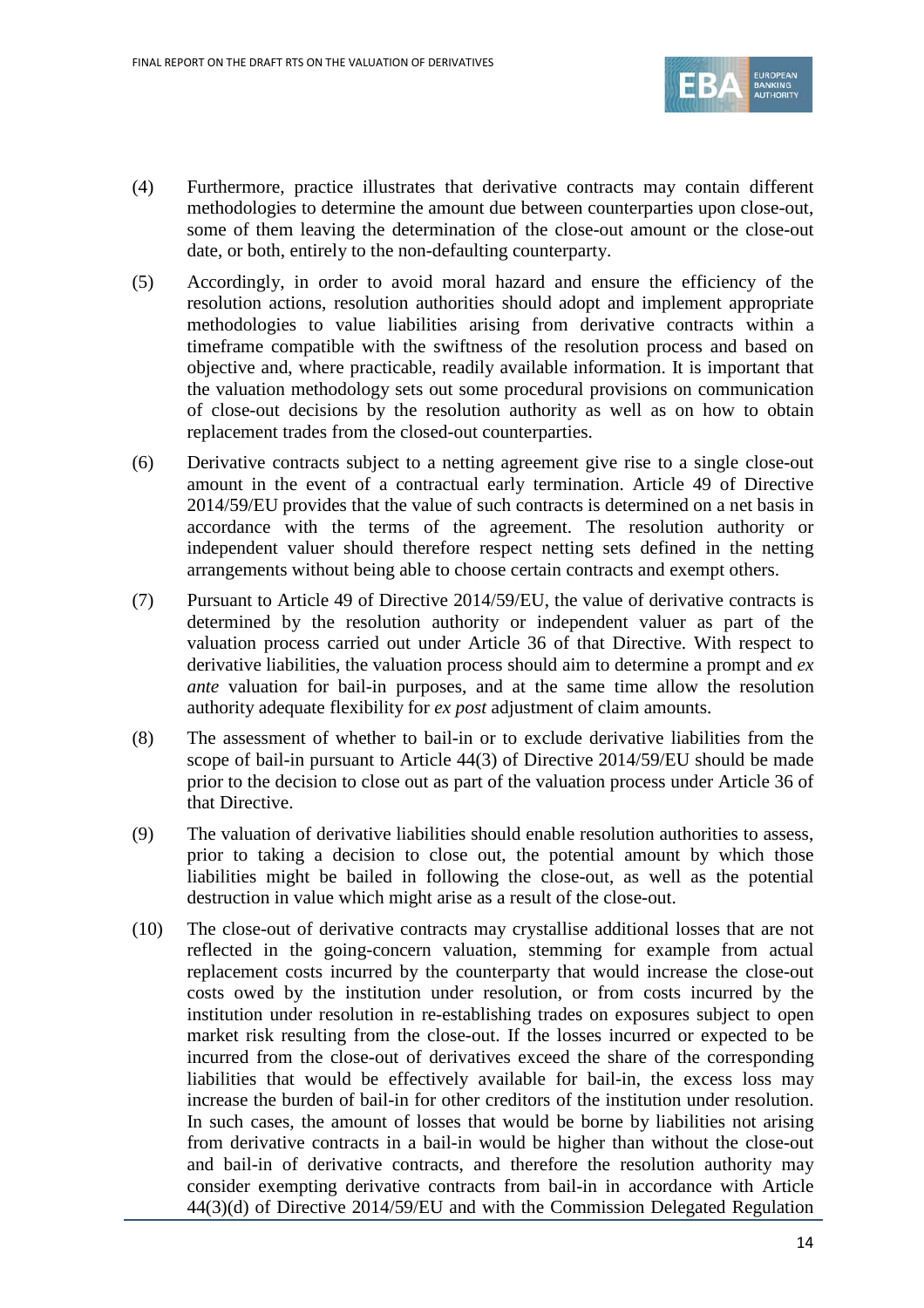

adopted under Article 44(11) of that Directive [note to the OJ, please include exact reference when such Regulation is adopted]. Any exercise of the bail-in power in relation to such liabilities should be subject to the exemptions set out in Article 44(2) of Directive 2014/59/EU and to the discretionary exemptions laid down in Article 44(3) of that Directive as specified in the Commission Delegated Regulation XXXXX.

- (11) Since there is a need for consistent interpretation of paragraphs (3) and (4) of Article 49 of Directive 2014/59/EU, this Regulation should specify methodologies and principles for the valuation of derivatives carried out by independent valuers and resolution authorities.
- (12) A valuation methodology relying on actual or hypothetical replacement costs for the closed out liabilities would achieve outcomes similar to predominant market practice and would be consistent with the principles governing the valuation required under Article 74 of Directive 2014/59/EU, which is aimed at establishing whether shareholders and creditors would have received better treatment if the institution under resolution had entered into normal insolvency proceedings (the "no-creditor-worse-off" principle).
- (13) In applying the valuation methodology, the resolution authority should be able to rely on various sources of data, including data sources provided by the institution under resolution, counterparties or third parties. This Regulation should nevertheless set out principles on the types of data that should be taken into consideration in the course of the valuation in order to ensure an objective determination of value.
- (14) Counterparties of derivative contracts closed out by resolution authorities may choose to conclude one or more replacement trades to replace their exposure upon close-out. Such replacement trades should constitute a privileged data source for the valuation as long as they are concluded on commercially reasonable terms as at the close-out date or as soon as reasonably practicable thereafter. Resolution authorities should therefore, when communicating the close-out decision, give counterparties the possibility to provide evidence of commercially reasonable replacement trades within a deadline consistent with the expected reference point in time for the valuation. Where counterparties have provided such evidence within the deadline, the valuer should determine the close-out amount at the prices of those replacement trades. If counterparties have not provided evidence of commercially reasonable replacement trades within the deadline, resolution authorities should be able to carry out their valuation on the basis of available market information, such as mid-prices and bid-offer spreads in order to assess hypothetical replacement costs, i.e. the loss or costs that would have been incurred as a result of re-establishing a hedge or a related trading position on a net risk exposure basis.
- (15) Derivative products and markets are very heterogeneous and it is not possible to identify a single market practice for entering into replacement trades. Therefore, the notion of 'commercially reasonable replacement trades' has to be broadly defined in order to enable the valuer to conduct the required assessment in all market contexts. That notion should thus be understood as a replacement trade entered into on a netted risk exposure basis, on terms consistent with common market practice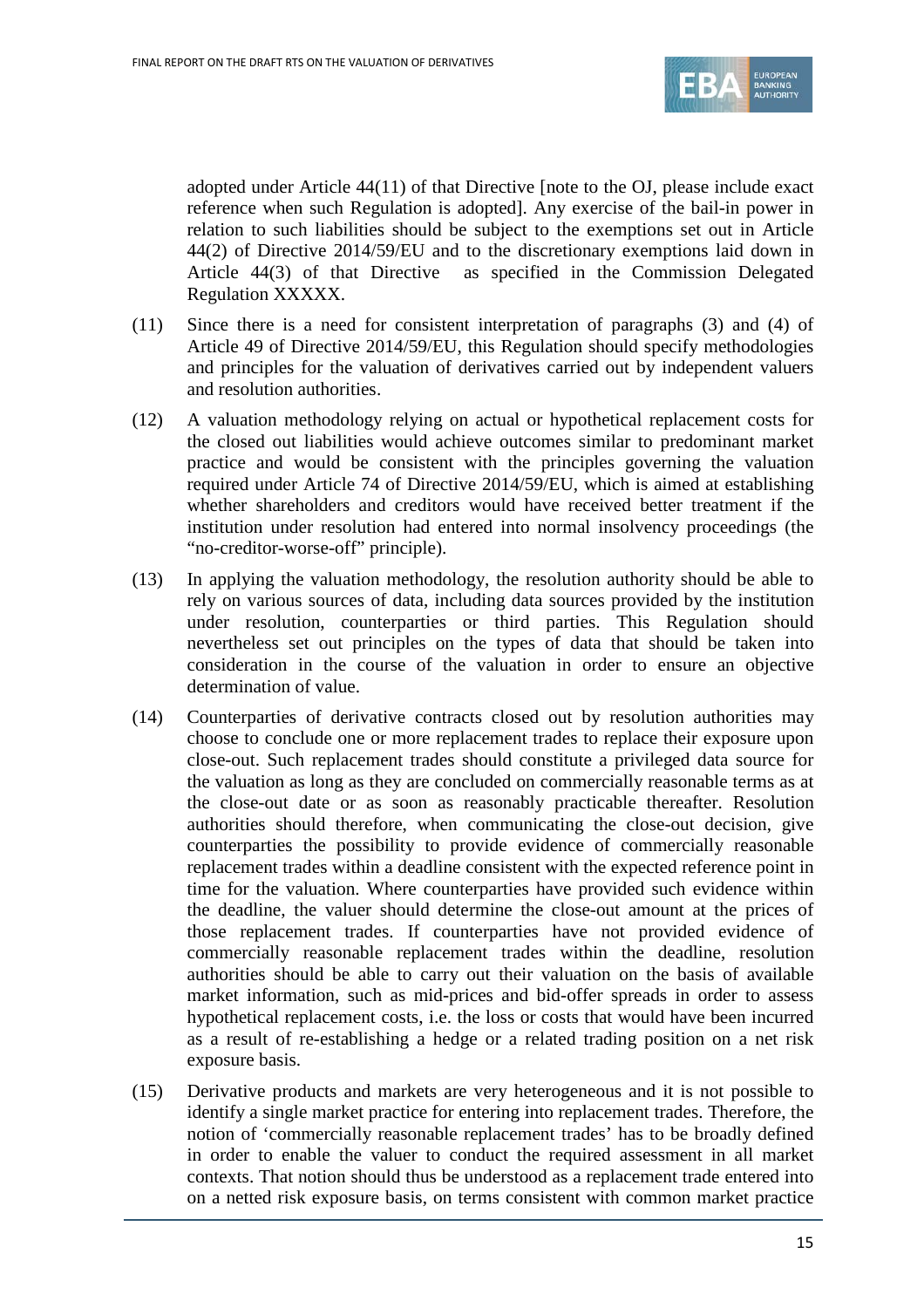

and making reasonable efforts in order to obtain best value for money. In particular, the valuer could consider, among other elements, the number of dealers approached by the counterparty, the number of firm quotes obtained, and whether the quote offering the best price has been chosen. The resolution authority should also be able to specify in the close-out notice the criteria that it will apply in its assessment.

- (16) Union legislation adopted in recent years has, in line with international standards, sought to increase transparency and risk mitigation in the market for derivative contracts by providing for (i) mandatory clearing through central counterparties ('CCP') for standardised over-the-counter ('OTC') derivatives; (ii) valuation and margining requirements for CCP-cleared derivatives and for a wide range of OTC derivatives; and (iii) mandatory reporting to trade depositories for all OTC derivatives.
- (17) Regulation (EU) No  $648/2012$  $648/2012$  $648/2012$  of the European Parliament and of the Council<sup>2</sup> requires CCPs authorised (in the case of CCPs established in the Union) or recognised (in the case of CCPs established in third countries) in the Union to have in place a sound risk-management framework and adequate procedures and mechanisms to deal with the default of a clearing member. The procedures laid down in that Regulation are meant to be a prudent and transparent way to manage the default of a clearing member.
- (18) In the event that a CCP clearing member is placed under resolution, and the resolution authority closed-out derivative contracts prior to a bail-in, that clearing member would qualify as a defaulting clearing member with regard to the CCP in relation to the particular netting set(s). The internal procedures and mechanisms governing the default of a clearing member ('CCP default procedures') implemented by CCPs in light of the requirements of Regulation (EU) No 648/2012, offer a reliable basis to determine the value of the derivative liability arising across the netting set from the close-out, also in the context of bail-in in a resolution process.
- (19) Conducting CCP default procedures may take several days or more following the trigger event. For the particular case of resolution, waiting for the completion of default procedures over a very long period in order to set the value of derivatives could undermine the resolution timeline and objectives and could result in unnecessary disruption in financial markets. It is therefore necessary for the resolution authority to agree with the CCP and the CCP's competent authority on a deadline by which the early termination amount has to be determined, taking into account both the constraints of the CCP and those of the resolution authority.
- (20) The early termination amount determined by the CCP in line with its default management procedures within the agreed deadline should be endorsed by the valuer. Where the CCP fails to determine the early termination amount within the agreed deadline or does not apply its default procedures, the resolution authority should have the possibility to rely on its own estimates to determine the early termination amount. The resolution authority should also be able to apply a provisional determination based on its own estimates where such action is justified

<span id="page-15-0"></span><sup>2</sup> Regulation (EU) No 648/2012 of the European Parliament and of the Council on OTC derivatives, central counterparties and trade repositories (OJ L 201, 27.7.2012, p. 1).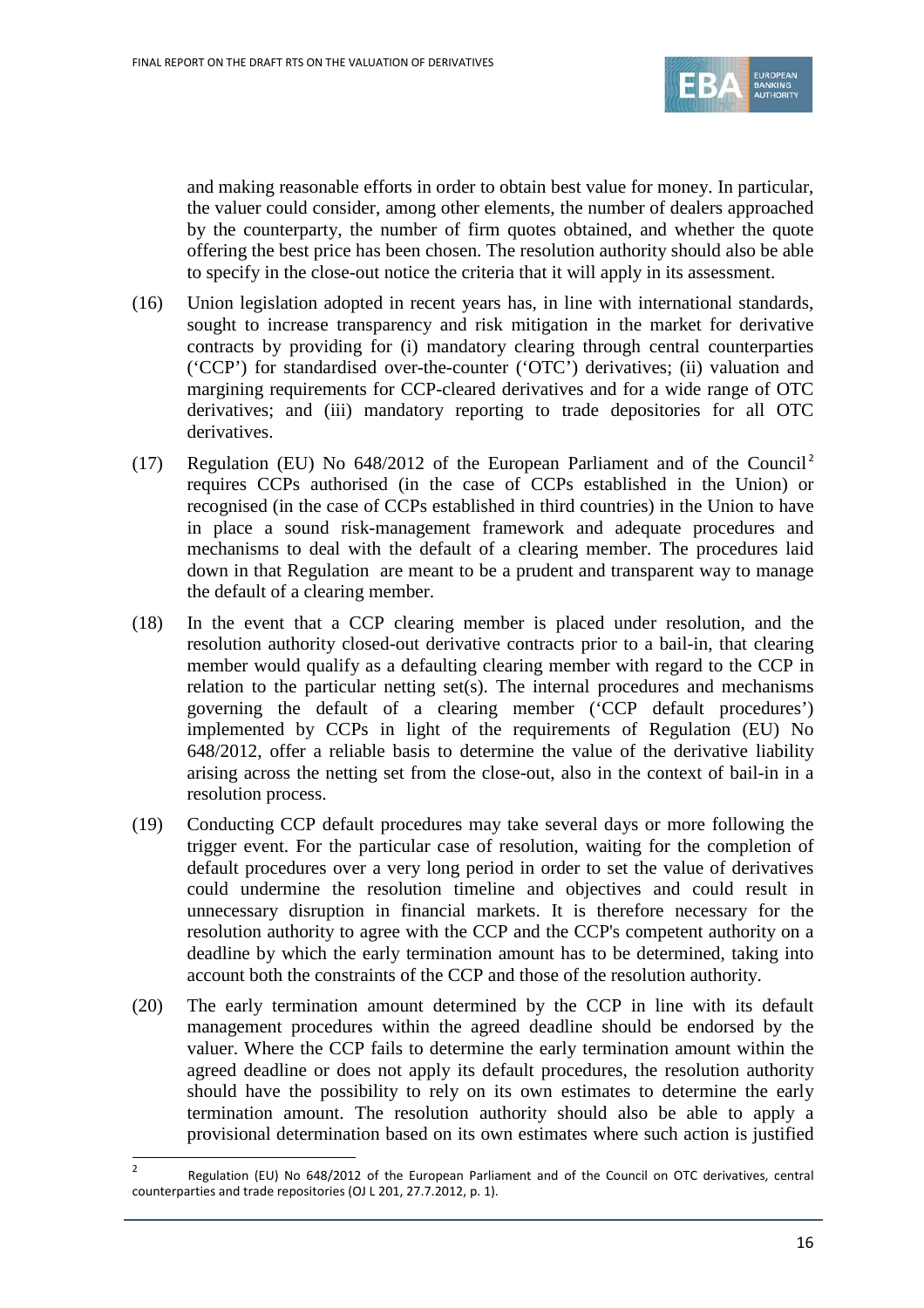

by the urgency of the resolution process and provided it updates its valuation upon completion of the CCP default procedure at the expiry of the deadline. The resolution authority should be able to consider information provided by the CCP after the deadline in the *ex post* definitive valuation, if available at that time, and in any event when performing the valuation of difference in treatment pursuant to Article 74 of Directive 2014/59/EU. This Regulation is without prejudice to the default management procedures run by CCPs in accordance with Regulation (EU) No 648/2012.

- (21) The provisions in this Regulation should not affect CCP internal procedures for the transfer of the assets and positions established between a defaulting clearing member and its clients, adopted in accordance with Article 48(4) of Regulation (EU) No 648/2012, and should be consistent with any other relevant provisions or conditions of authorisation which might affect the close-out of the relevant derivative contracts.
- (22) The point in time for the valuation of derivative contracts should reflect the valuation principle established by this Regulation which takes into account the actual or the hypothetical replacement costs incurred by counterparties. In order for the valuation to be as accurate as possible, it should be carried out on the close-out date or, if that would not be commercially reasonable, the first day and time on which a market price is available for the underlying asset. In those cases where the early termination amount is determined by a CCP or is determined at the price of replacement trades, the reference point in time should be that of the CCP determination or that of the replacement trades.
- (23) If the resolution authority, due to urgency, decides to carry out a provisional valuation pursuant to Article 36(9) of Directive 2014/59/EU, the resolution authority or the valuer should be able, as part of that provisional valuation, to produce a provisional determination of the value of derivative liabilities prior to that reference point in time, based on value estimates and available data as at that time. Where the resolution authority takes resolution action on the basis of the provisional valuation consistently with Article 36(12) of Directive 2014/59/EU, relevant market developments observed or evidence of actual replacement trades at the reference point in time would either be reflected in a subsequent provisional valuation or, in the final valuation carried out pursuant to Article 36(10) of Directive 2014/59/EU.
- (24) If the resolution authoritiy takes resolution action on the basis of a provisional valuation, appropriate steps should be taken where necessary in order to ensure protection of creditors' rights. Such steps may consists either in the adjustment of the treatment received by creditors - if and to the extent the resolution authority has made necessary arrangements for holding sufficient equity - or creditors should be able to be entitled to compensation on the basis of the valuation of difference in treatment pursuant to Article 74 of Directive 2014/59/EU.
- (25) This Regulation is based on the draft regulatory technical standards submitted by the European Banking Authority to the Commission.
- (26) The European Banking Authority has conducted open public consultations on the draft regulatory technical standards on which this Regulation is based, has consulted the European Securities and Markets Authority, has analysed the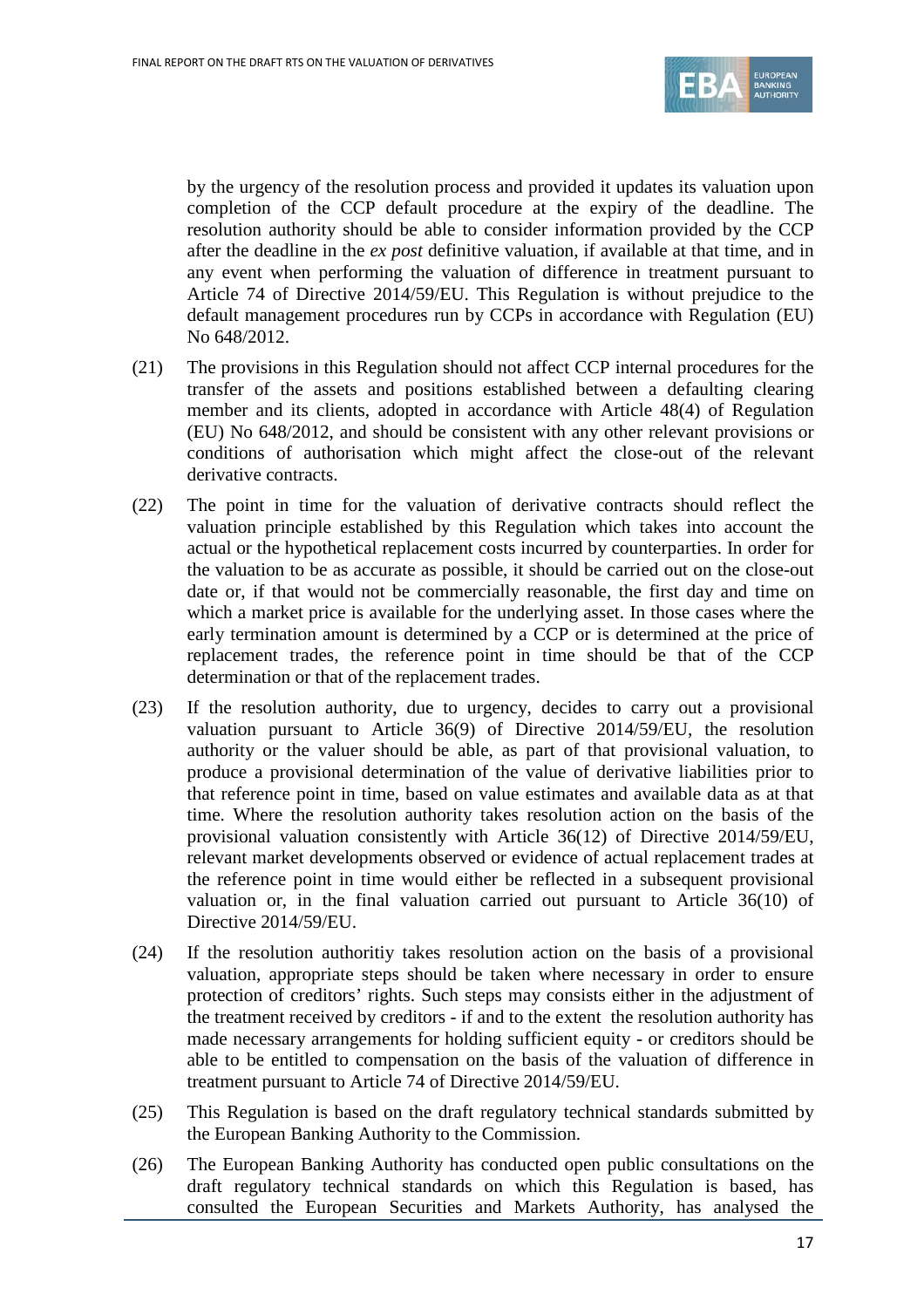

potential related costs and benefits and requested the opinion of the Banking Stakeholder Group established in accordance with Article 37 of Regulation (EU) No 109[3](#page-17-0)/2010 of the European Parliament and of the Council<sup>3</sup>.

### HAS ADOPTED THIS REGULATION:

 $\overline{a}$ 

# *Article 1*

## *Definitions*

For the purposes of this Regulation, the following definitions shall apply:

- (1) "netting set" means a group of contracts subject to a netting arrangement as defined in Article 2(1)(98) of Directive 2014/59/EU;
- (2) "valuer" means the independent expert appointed to carry out the valuation in compliance with the requirements and the criteria set out in [Part/Chapter] of Commission Delegated Regulation (EU) No. xx/xxxx (Bundled BRRD RTS)] ;
- (3) "central counterparty", or "CCP", means a CCP as defined in Article 2(1) of Regulation (EU) No 648/2012, to the extent that it is either;
	- (a) established in the Union and authorised in accordance with the procedure set out in Articles 14 to 21 of Regulation (EU) No 648/2012; or
	- (b) established in a third country and recognised in accordance with the procedure set out in Article 25 of Regulation (EU) No 648/2012;
- (4) "clearing member" means a clearing member as defined in Article 2(14) of Regulation (EU) No 648/2012;
- (5) "close-out date" means the day and time of the close-out specified in the communication by the resolution authority of the decision to close-out;
- (6) "replacement trade" means a transaction entered into on or after the closeout date of a derivative contract to re-establish, on a net risk exposure basis, any hedge or related trading position that has been terminated on equivalent economic terms as the closed-out transaction;
- (7) "commercially reasonable replacement trade" means a replacement trade entered into on a netted risk exposure basis, on terms consistent with common market practice and by making reasonable efforts to obtain best value for money.

<span id="page-17-0"></span><sup>3</sup> Regulation (EU) No 1093/2010 of the European Parliament and of the Council of 24 November 2010 establishing a European Supervisory Authority (European Banking Authority), amending Decision No 716/2009/EC and repealing Commission Decision 2009/78/EC (OJ L 331, 15.12.2010, p. 12).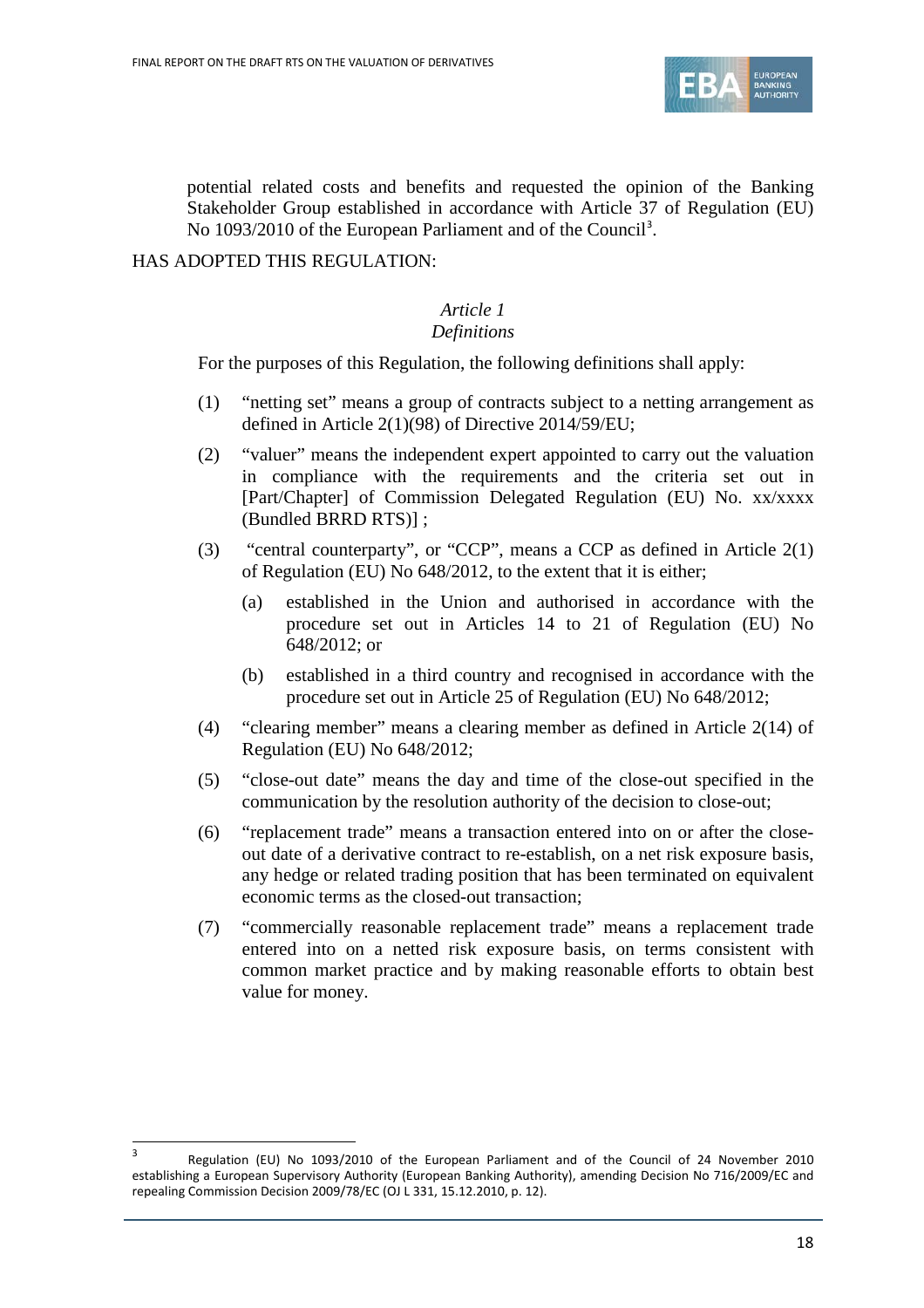

### *Article 2*

### *Comparison between the destruction in value that would arise from the close-out and the bail-in potential of derivative contracts*

- 1. For the purpose of Article 49(4)(c) of Directive 2014/59/EU, the resolution authority shall compare the following:
	- (a) the amount of losses that would be borne by the derivative contracts in a bail-in, obtained by multiplying:
		- (i) the share, within all equally ranked liabilities, of liabilities arising from the derivative contracts determined as part of the valuation under Article 36 of Directive 2014/59/EU and not falling within the exclusions from bail-in pursuant to Article 44(2) of that Directive; by
		- (ii) the total losses expected to be borne by all liabilities ranking equally to derivatives, including the derivative liabilities stemming from the close-out;

with

- (b) the destruction in value based on an assessment of the amount of the costs, expenses, or other impairment in value that is expected to be incurred as a result of the close-out of the derivative contracts, and obtained by calculating the sum of the following elements:
	- (i) the risk of an increased counterparty close-out claim arising from rehedging costs expected to be incurred by the counterparty, by taking into account the bid-offer, mid-to-bid or mid-to-offer spreads in line with Article  $6(2)(b)$ ;
	- (ii) the cost expected to be incurred by the institution under resolution in establishing any comparable derivative trades considered necessary in order to re-establish a hedge for any open exposure or in order to maintain an acceptable risk profile in line with the resolution strategy. The establishment of a comparable derivative trade may be achieved by taking into consideration initial margin requirements and prevailing bid-offer spreads;
	- (iii) any reduction to franchise value arising from the close-out of derivative contracts, including any valuation impairment for other or underlying assets that are linked to the derivative contracts being closed out, and any impact on funding costs or income levels;
	- (iv) any precautionary buffer against possible adverse implications from close-out, such as errors and disputes in respect of transactions or collateral exchange.
- 2. The comparison under paragraph 1 shall be made before a decision to close-out is taken, as part of the valuation to inform decisions about resolution actions required under Article 36 of Directive 2014/59/EU, and consistently with the requirements in Part III of [EBA RTS XX on valuation methodology].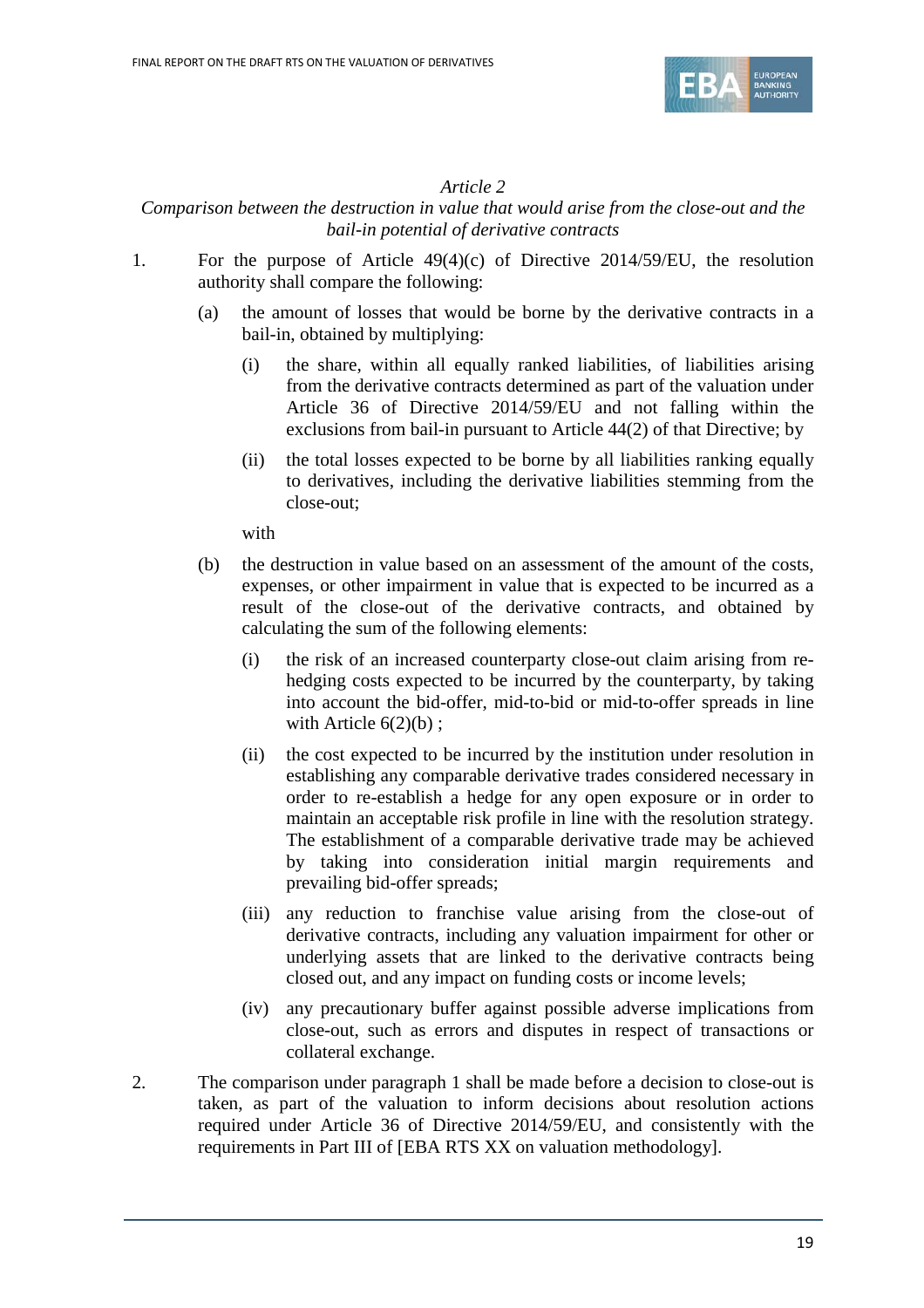

## *Article 3 Communication of the decision to close out*

- 1. Prior to exercising the write-down and conversion powers in relation to liabilities arising from derivative contracts, the resolution authority shall communicate the decision to close out contracts pursuant to Article  $63(1)(k)$  of Directive 2014/59/EU to the counterparties to those contracts.
- 2. The decision to close out shall take effect immediately, or at a later close-out date and time as specified in the communication.
- 3. In the decision referred to in paragraph 1, the resolution authority shall specify a date and time, taking account of the requirements in Article  $8(1)(c)$ , by which counterparties may provide evidence to the resolution authority of commercially reasonable replacement trades for the purpose of determining the close-out amount pursuant to Article 6(1). The counterparty shall also provide a summary of any commercially reasonable replacement trades.
- 4. The resolution authority may change the date and time by which counterparties may provide evidence of commercially reasonable replacement trades where such change is consistent with Article 8(1)(c).

Any decision to change the date and time by which counterparties may provide evidence of commercially reasonable replacement trades shall be communicated to the counterparty.

- 5. In the decision referred to in paragraph 1, the resolution authority may specify the criteria it intends to apply when assessing whether replacement trades are commercially reasonable.
- 6. This Article shall not apply to the close-out and valuation of centrally cleared derivative contracts entered into between the institution under resolution, acting as a clearing member, and a CCP.

### *Article 4*

### *Role of the netting agreement*

For contracts subject to a netting agreement, the valuer shall determine, in accordance with Articles 2, 5, 6, and 7, a single amount which the institution under resolution has the legal right to receive or the legal obligation to pay as a result of the close-out of all the derivative contracts in the netting set, as defined in the netting agreement.

#### *Article 5*

### *Valuation principle for early termination amount*

1. The valuer shall determine the value of liabilities arising from derivative contracts as an early termination amount calculated as the sum of the following amounts: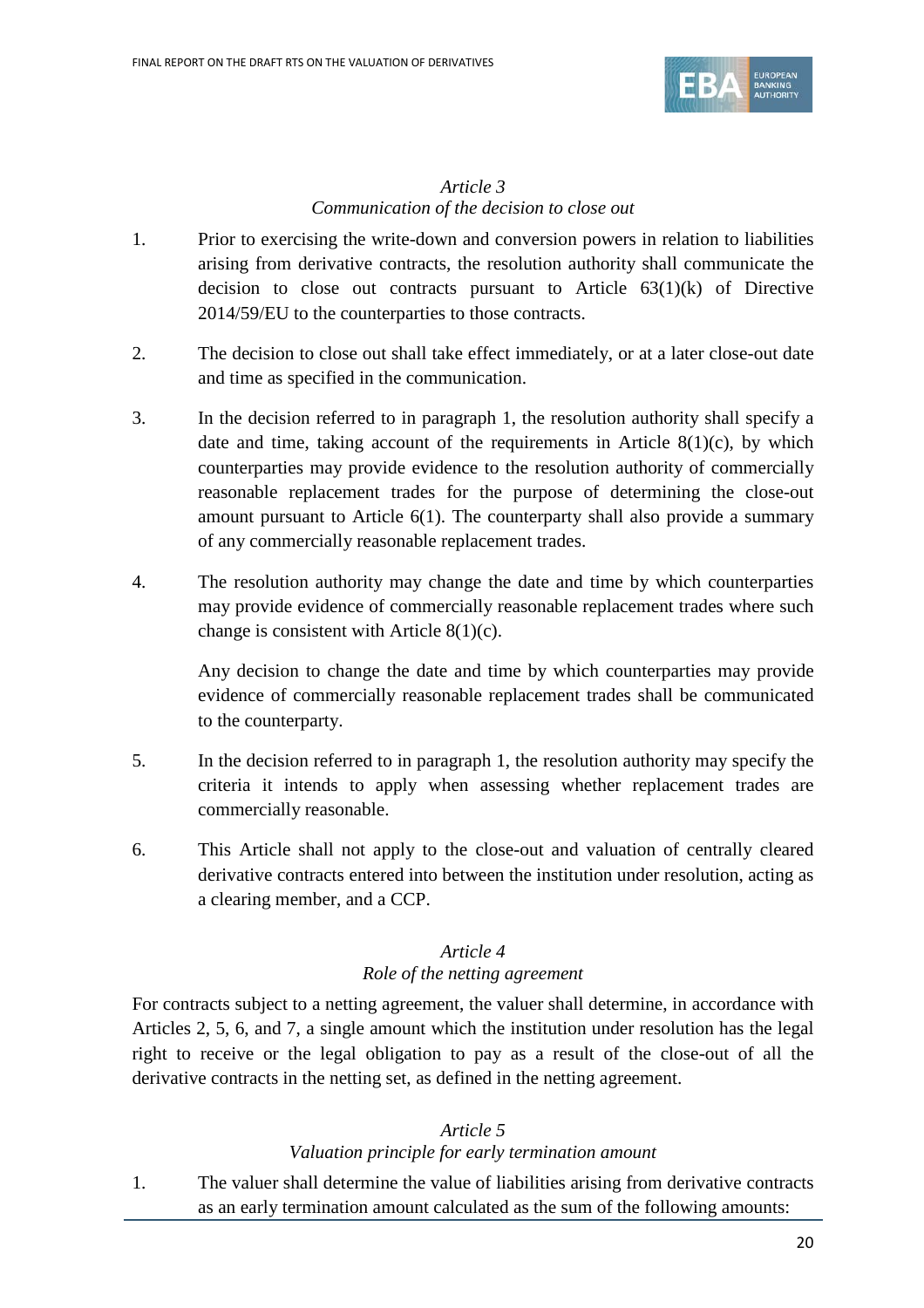

- (a) unpaid amounts, collateral or other amounts due from the institution under resolution to the counterparty, less unpaid amounts, collateral and other amounts due from the counterparty to the institution under resolution on the close-out date;
- (b) a close-out amount covering the amount of losses or costs incurred by derivative counterparties, or gains realised by them, by replacing or obtaining the economic equivalent of material terms of the terminated contracts and the option rights of the parties in respect of those contracts.
- 2. For purposes of paragraph 1, unpaid amounts means, in respect of closed-out derivative contracts, the sum of the following:
	- (a) amounts that became payable on or prior to the close-out date and which remain unpaid on that date;
	- (b) an amount equal to the fair market value of the asset which was required to be delivered for each obligation of the derivative contracts which was required to be settled by delivery on or prior to the closeout date and which has not been settled as at the close-out date;
	- (c) amounts in respect of interest or compensation accrued during the period from the date on which relevant payment or delivery obligations fell due through to the close-out date.

#### *Article 6*

#### *Determination of the close-out amount*

- 1. Where a counterparty has provided evidence of commercially reasonable replacement trades within the deadline set out in Article 3(3), the valuer shall determine the close-out amount at the prices of those replacement trades.
- 2. Where a counterparty has not provided evidence of any replacement trades within the deadline set out in Article 3(3), where the valuer concludes that the communicated replacement trades were not concluded on commercially reasonable terms, or where Articles 7(7) or 8(2) apply, the valuer shall determine the close-out amount on the basis of the following:
	- (a) the mid-market end-of-day prices in line with the business-as-usual processes within the institution under resolution at the date determined pursuant to Article 8;
	- (b) the mid-to-bid spread or mid-to-offer spread, depending on the direction of the netted risk position;
	- (c) adjustments to the prices and spreads mentioned in points (a) and (b) where necessary to reflect the liquidity of the market for the underlying risks or instruments and the size of the exposure relative to market depth, as well as possible model risk.
- 3. With regard to intra-group liabilities, the valuer may establish the value at midmarket end-of-day prices as referred to in paragraph 2(a), without regard to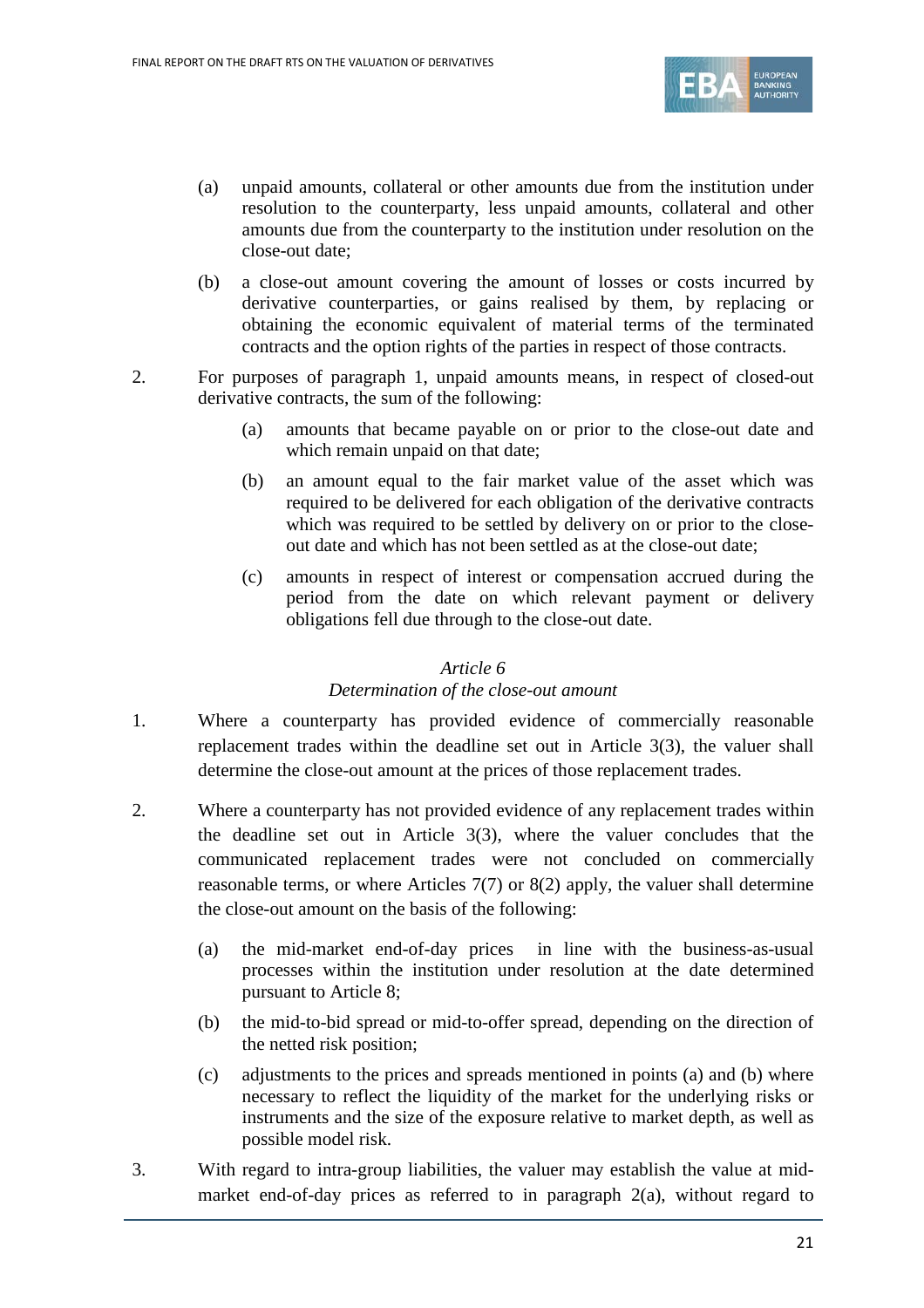

paragraph 2(b) and 2(c), where the resolution strategy would imply re-hedging the terminated transactions via another intra-group derivative transaction or group of transactions.

- 4. For determining a value of the close-out amount pursuant to paragraph 2, the valuer shall consider a full range of available and reliable data sources. It may rely on observable market data or theoretical prices generated by valuation models aimed at estimating values, including the following sources of data:
	- (a) data provided by third parties, such as observable market data or valuation parameters data and quotes from market-makers or, where a contract is centrally cleared, values or estimates obtained from CCPs;
	- (b) for standardised products, valuations generated by the valuer's own systems;
	- (c) data available within the institution under resolution, such as internal models and valuations including independent price verifications performed pursuant to Article 105(8) of Regulation (EU) No 575/2013 of the European Parliament and of the Council<sup>[4](#page-21-0)</sup>;
	- (d) data provided by counterparties other than evidence of replacement trades communicated pursuant to Article 3(3), including data on current or previous valuation disputes with regard to similar or related transactions and quotes;
	- (e) any other relevant data.

 $\overline{a}$ 

- 5. For the purpose of paragraph 2(b), the resolution authority may instruct the institution under resolution to perform an updated independent price verification as at the reference point in time determined pursuant to Article 8, using end-ofday information available on the close-out date.
- 6. This Article shall not apply to the determination of a close-out amount for cleared derivative contracts entered into between an institution under resolution and a CCP, except in the exceptional circumstances set out in Article 7(7).

#### *Article 7*

### *Valuation of cleared derivative contracts entered into between an institution under resolution and a CCP*

1. The valuer shall establish the value of liabilities arising from derivative contracts entered between, on the one hand, an institution under resolution acting as a clearing member and, on the other hand, a CCP, based on the valuation principle specified in Article 5. The early termination amount shall be determined by the CCP, within the deadline specified in paragraph 5, in accordance with the CCP

<span id="page-21-0"></span>Regulation (EU) No 575/2013 of the European Parliament and of the Council of 26 June 2013 on prudential requirements for credit institutions and investment firms and amending Regulation (EU) No 648/2012 (OJ L 176, 27.6.2013, p. 1).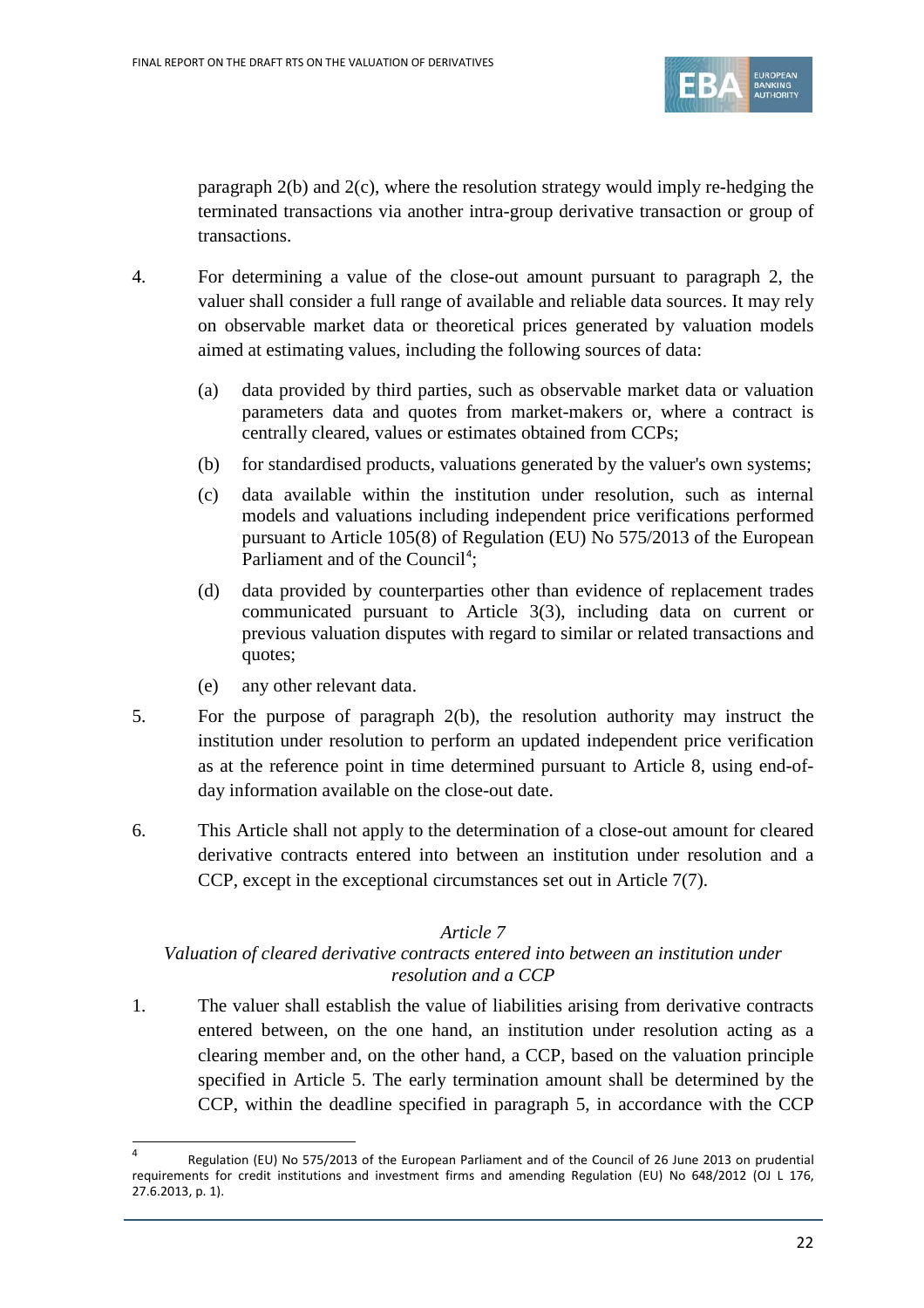

default procedures, after deducting the collateral provided by the institution under resolution including initial margin, variation margin and contributions of the institution under resolution to the default fund of the CCP.

- 2. The resolution authority shall communicate to the CCP and the CCP's competent authority its decision to close out the derivative contracts pursuant to Article 63(1)(k) of Directive 2014/59/EU. The decision to close out shall take effect immediately, or on the date and time specified in the communication.
- 3. The resolution authority shall instruct the CCP to provide its valuation of the early termination amount for all the derivative contracts in the relevant netting set, in accordance with the CCP default procedure.
- 4. The CCP shall provide the resolution authority with the CCP default procedure documents and shall report the default management steps undertaken.
- 5. The resolution authority shall, in agreement with the CCP and the CCP's competent authority, set the deadline by which the CCP must provide the valuation of the early termination amount. For that purpose, the resolution authority, the CCP and the CCP's competent authority shall take both of the following into account:
	- (a) the default procedure, as established by the CCP governance rules in compliance with Article 48 of Regulation (EU) No 648/2012;
	- (b) the resolution timeline.
- 6. The resolution authority may change the deadline set under paragraph 5 upon agreement with the CCP and the CCP's competent authority.
- 7. By derogation to paragraph 1, the resolution authority may decide to apply the methodology laid down in Article 6, after consulting the CCP's competent authority, in either of the following cases:
	- (a) the CCP does not provide the valuation of the early termination amount within the deadline set by the resolution authority pursuant to paragraph 5; or
	- (b) the CCP's valuation of the early termination amount is not in line with the CCP default procedures set out in compliance with Article 48 of Regulation (EU) No 648/2012.

#### *Article 8*

*Point in time for establishing the value of derivate liabilities and early determination*

1. The valuer shall determine the value of derivative liabilities at the following point in time: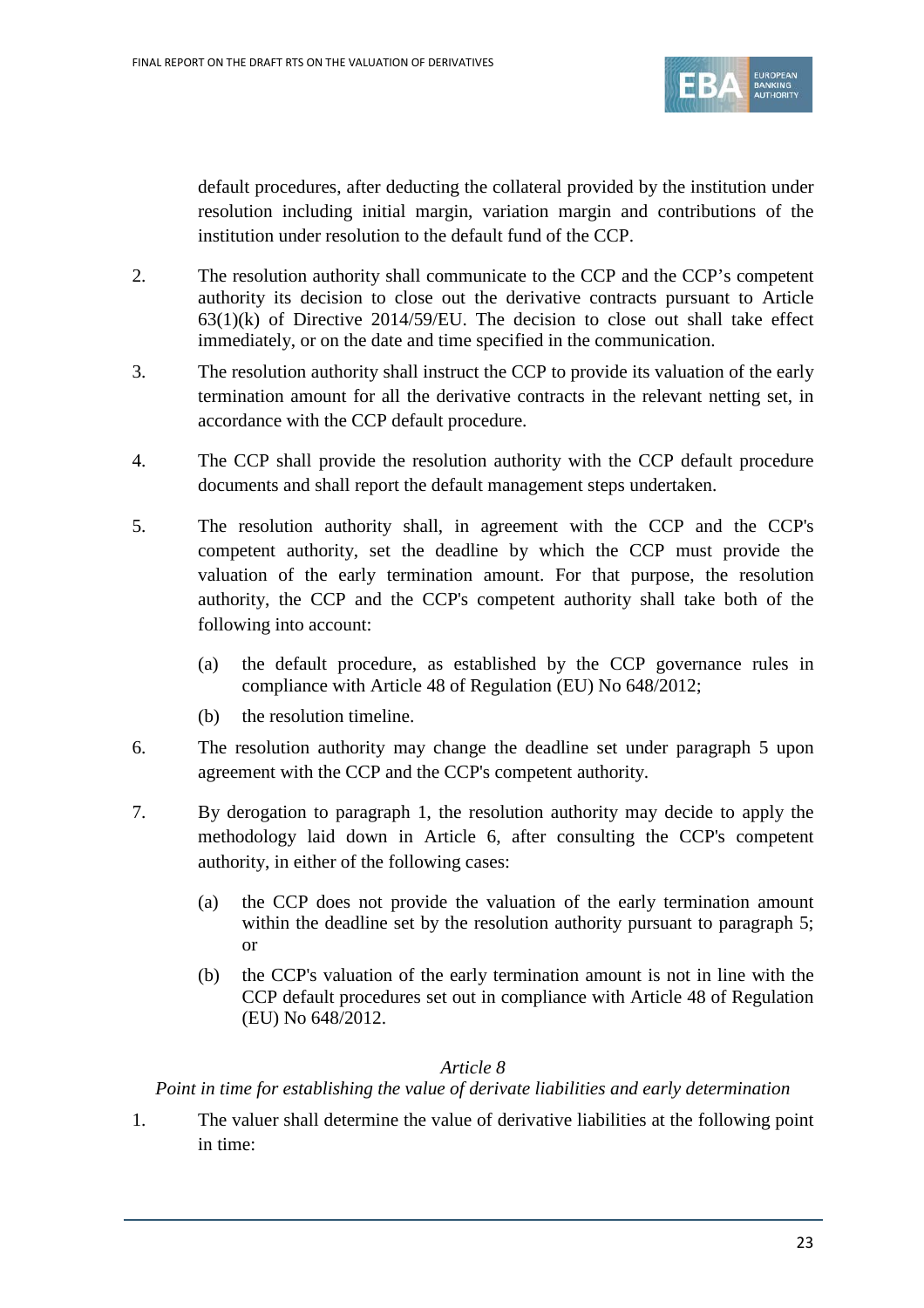

- (a) where the valuer determines the early termination amount at the prices of replacement trades pursuant to Article 6(1), the day and time of the conclusion of the replacement trades;
- (b) where the valuer determines the early termination amount in accordance with the CCP default procedures pursuant to Article 7(1), the day and time when the early termination amount has been determined by the CCP;
- (c) in all other cases, the close-out date or, where that would not be commercially reasonable, the day and time at which a market price is available for the underlying asset.
- 2. The valuer may, as part of a provisional valuation carried out pursuant to Article 36(9) of Directive 2014/59/EU, determine the value of liabilities arising from derivatives earlier than at the point in time determined pursuant to paragraph 1. Such early determination shall be made on the basis of estimates, relying on the principles laid down in Article 5 and Article 6 (2) to (5), and on data available at the time of the determination.
- 3. Where the valuer carries out an early determination pursuant to paragraph 2, the resolution authority may at any time request the valuer to update the provisional valuation to take into account relevant observable market developments or evidence of commercially reasonable replacement trades concluded at the point in time determined pursuant to paragraph 1. These developments or evidence, where available by the date and time specified pursuant to Article 3(2), shall be taken into account in the *ex post* definitive valuation carried out pursuant to Article 36(10) of Directive 2014/59/EU.
- 4. Where the valuer carries out an early determination pursuant to paragraph 2 in relation to derivative contracts entered into between an institution under resolution acting as a clearing member and a CCP, the valuer shall take due account of any estimate of expected close-out costs provided by the CCP.

Where the CCP provides a valuation of the early termination amount in accordance with the CCP default procedures by the deadline set pursuant to Article 7(5) and (6), that valuation shall be taken into account in the *ex post* definitive valuation carried out pursuant to Article 36(10) of Directive 2014/59/EU.

## *Article 9 Entry into force*

This Regulation shall enter into force on the twentieth day following that of its publication in the Official Journal of the European Union.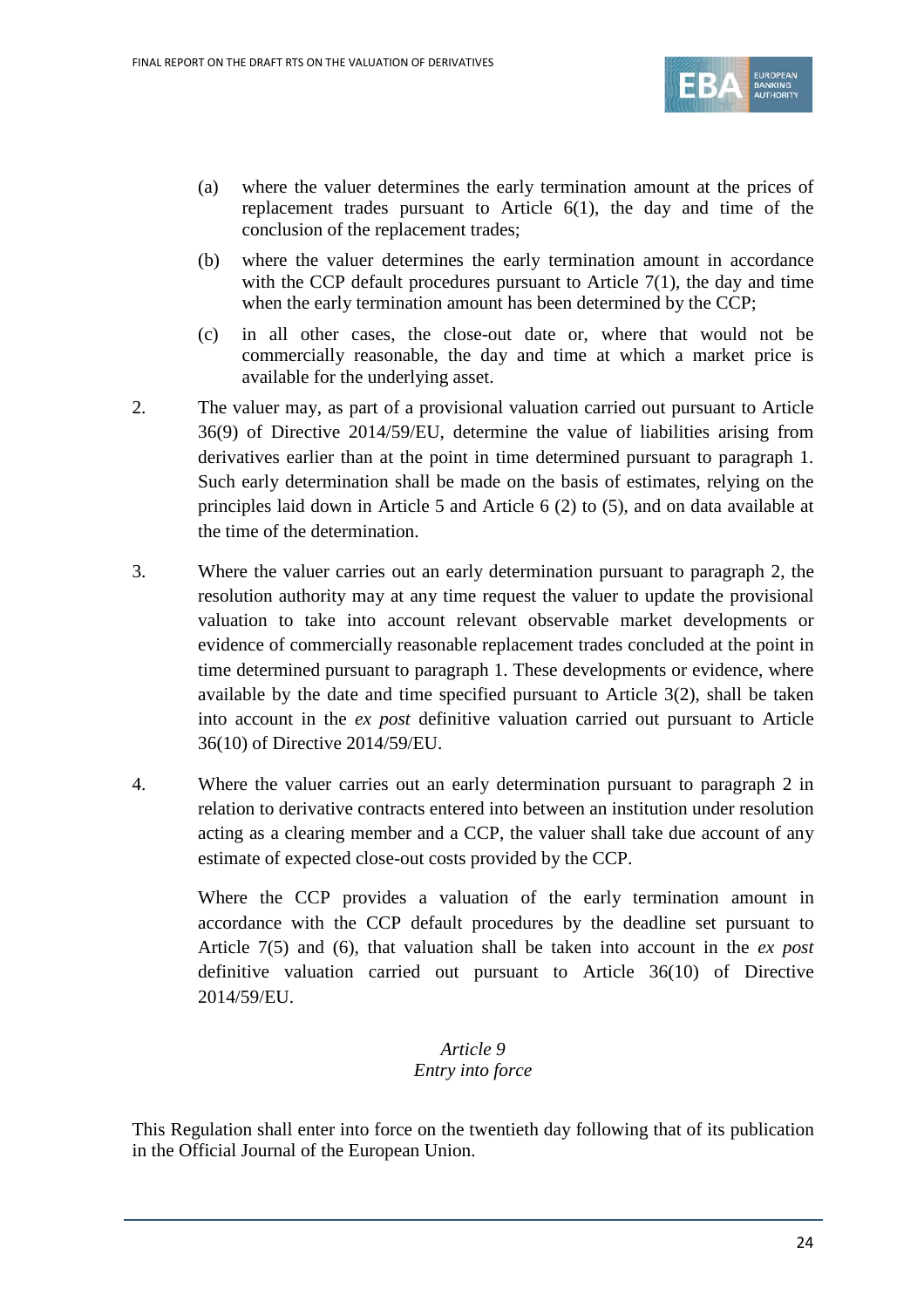

This Regulation shall be binding in its entirety and directly applicable in all Member States.

Done at Brussels,

*For the Commission The President*

On behalf of the President [Position]

# 4. Accompanying documents

## <span id="page-24-0"></span>4.1. Draft Cost-Benefit Analysis / Impact Assessment

Introduction

 $\overline{a}$ 

Article 49([5](#page-24-1)) of Directive 2014/59/EU (the Bank Recovery and Resolution Directive, BRRD)<sup>5</sup> mandates the EBA to develop draft regulatory technical standards (RTS) to specify the methodologies and principles to be applied by resolution authorities and independent valuers for determining the value of liabilities arising from derivative contracts with a view to applying bail-in powers.

Article 10(1) of the EBA Regulation provides that when any regulatory technical standards developed by the EBA are submitted to the Commission for adoption, they should be accompanied by an analysis of 'the potential related costs and benefits'. This analysis should provide an overview of the findings regarding the problem to be dealt with, the solutions proposed and the potential impact of these options. This annex presents the assessment of the policy options considered in these draft RTS.

<span id="page-24-1"></span><sup>5</sup> Directive 2014/59/EU of the European Parliament and of the Council of 15 May 2014 establishing a framework for the recovery and resolution of credit institutions and investment firms and amending Council Directive 82/891/EEC, and Directives 2001/24/EC, 2002/47/EC, 2004/25/EC, 2005/56/EC, 2007/36/EC, 2011/35/EU, 2012/30/EU and 2013/36/EU, and Regulations (EU) No 1093/2010 and (EU) No 648/2012, of the European Parliament and of the Council, OJ L 173/12.6.2014, p. 190.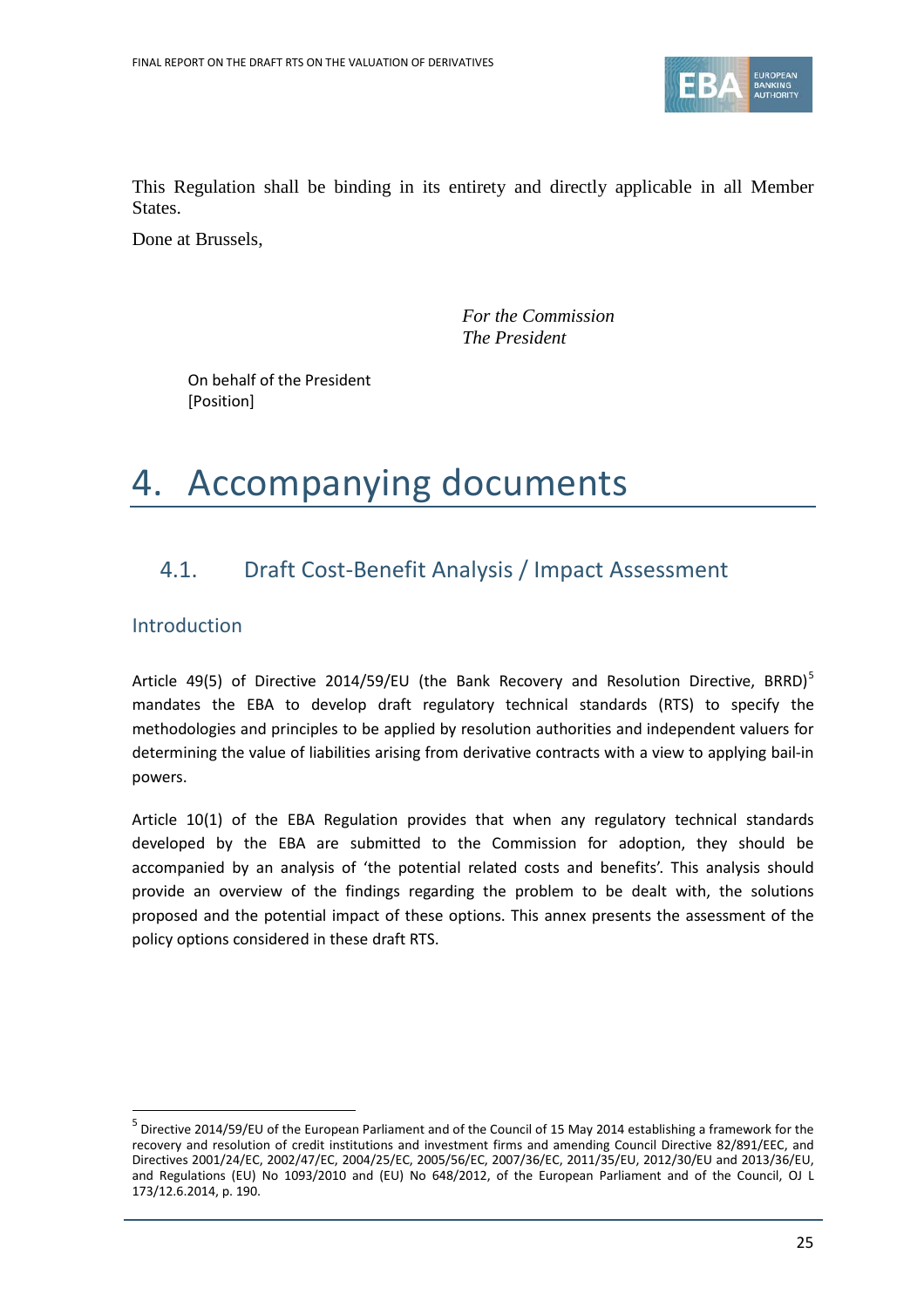

## Background and problem identification

### *In some EU banks, derivative liabilities represent the category of liabilities that could absorb the largest fraction of losses beyond those covered by the equity and subordinated debt.*

The derivatives market is one of the largest segments of financial markets. As of December 2014, the global over-the-counter (OTC) derivatives market amounted to nearly USD 700 trillion in terms of notional amount outstanding (an increase of nearly 50% since 2007) and had an estimated gross market value (which represents the maximum loss that market participants would incur if all counterparties failed to meet their contractual payments and the contracts were replaced at current market prices) of EUR 17 trillion.<sup>[6](#page-25-0)</sup>

Particularly in Europe, the derivatives market has been very dynamic thanks to the development of the EU single market and the introduction of the EU Investment Services Directive in January 1996.<sup>[7](#page-25-1)</sup> Many European banks are currently global leaders in derivatives and some of them (i.e. G-SIBs and large banks) hold more than 13% of their total assets in the form of derivative liabilities (see Figure 1). As a result, in case of resolution, derivative liabilities could constitute a significant buffer to absorb potential losses.



#### Figure 1: Derivative liabilities as a share of total assets  $(2013)^8$  $(2013)^8$

*\*\* Banks with* Total assets > EUR 300 billion *(including G-SIBs)*

*\*\*\* Banks with* Total assets < EUR 300 billion

 $\overline{a}$ 

\*\*\*Banks with  $\frac{1 \text{ total} \text{ actual} \text{ and } \text{ corporate} \text{ deposits}}{\text{Total Assets}} > 30\%$ 

<span id="page-25-0"></span> $6$  BIS, 'Statistical release: OTC derivative statistics at end-June 2013', November 2013,: [http://www.bis.org/publ/otc\\_hy1311.pdf](http://www.bis.org/publ/otc_hy1311.pdf)

<span id="page-25-1"></span> $^7$  Council Directive 93/22 on investment services in the securities field, 1993 O.J. (L 141) 27, corr. at 1993 O.J. (L 170) 32 and (L 194) 27.

<span id="page-25-2"></span> $^8$  Figure 1 indicates for each banking group the degree of [dispersion](http://en.wikipedia.org/wiki/Statistical_dispersion) (spread) in the share of derivatives over total assets. The bottom and top of the box represent the first and third [quartiles.](http://en.wikipedia.org/wiki/Quartile) The band inside the box is the second [quartile](http://en.wikipedia.org/wiki/Quartile) (the [median\)](http://en.wikipedia.org/wiki/Median) and the cross stands for the mean. Minimum and maximum values are displayed with a circle.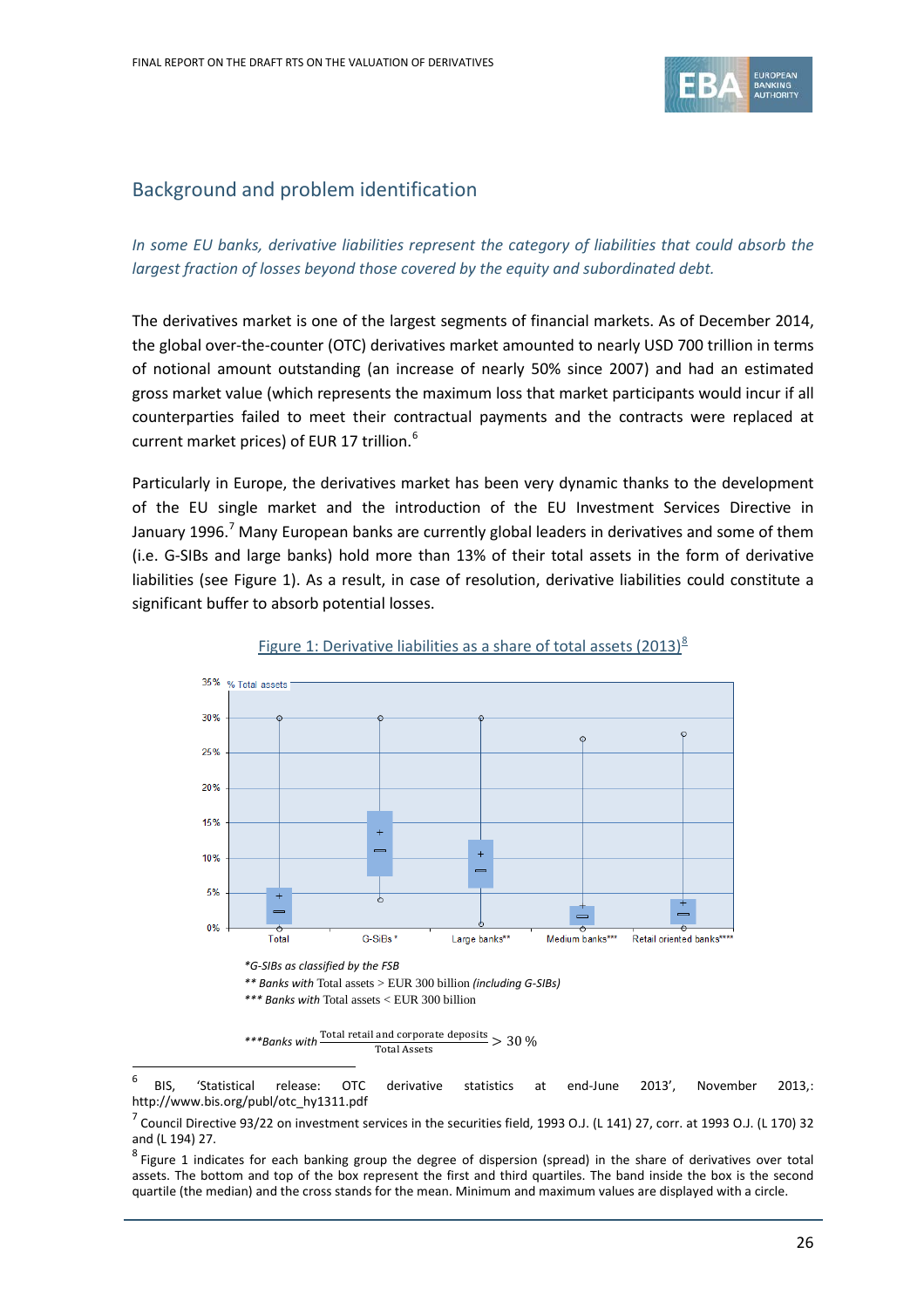

#### *Source: SnL, EBA calculation based on a sample of 132 largest banks within EU countries.*

*However, establishing derivative liabilities following a counterparty default is complex and there is no current framework that would allow an efficient bail-in of the derivative liabilities in case of resolution.* 

The difficulties observed in large bank liquidations during the recent financial crisis have been partly attributed to poor bankruptcy planning and poor oversight of the derivatives market. The OTC derivative settlements following default have typically been long and complex procedures. The complexities involved can lead to legal disputes.

Indeed, a study by Michael J. Fleming and Asani Sarkar<sup>[9](#page-26-0)</sup> shows that the complexity of Lehman Brothers' bankruptcy was mainly rooted in OTC derivative transactions. As a result, the creditors' recovery rate for such liabilities was far below historical averages observed in the US (28%) and below those of similar firms.

This situation raised concerns about the difficulties in bailing in derivative liabilities for an institution under resolution, which raised the need to define an efficient bail-in framework for derivative liabilities.

*In addition, the absence of a credible bail-in framework for derivatives could lead to moral hazard and negative externalities.*

OTC derivatives still constitute the largest fraction (91% in June 2013) of the total global derivatives market. Following global reforms (for instance the adoption of the EMIR<sup>[10](#page-26-1)</sup> in the EU), a majority of them (60%) are now centrally cleared through a central counterparty (CCP) and collateralised due to the strengthening of the regulation to mitigate counterparty risks in many jurisdictions (see Figure 2). The global share of centrally cleared OTC derivatives is expected to further increase up to a potential of 75%, according to Eurex Clearing [11](#page-26-2)*.*

<span id="page-26-0"></span><sup>9</sup> FRBNY *Economic Policy Review*, M. J. Fleming and A. Sarkar (December 2014), 'The failure resolution of Lehman Brothers'*.*

<span id="page-26-1"></span><sup>&</sup>lt;sup>10</sup> Regulation (EU) No 648/2012 of the European Parliament and of the Council of 4 July 2012 on OTC derivatives, central counterparties and trade repositories; OJ L 201, 27.7.2012, p. 1.

<span id="page-26-2"></span><sup>&</sup>lt;sup>11</sup> Deutsche Börse Group and Eurex Clearing, White paper 'How central counterparties strengthen the safety and integrity of financial markets', July 2014.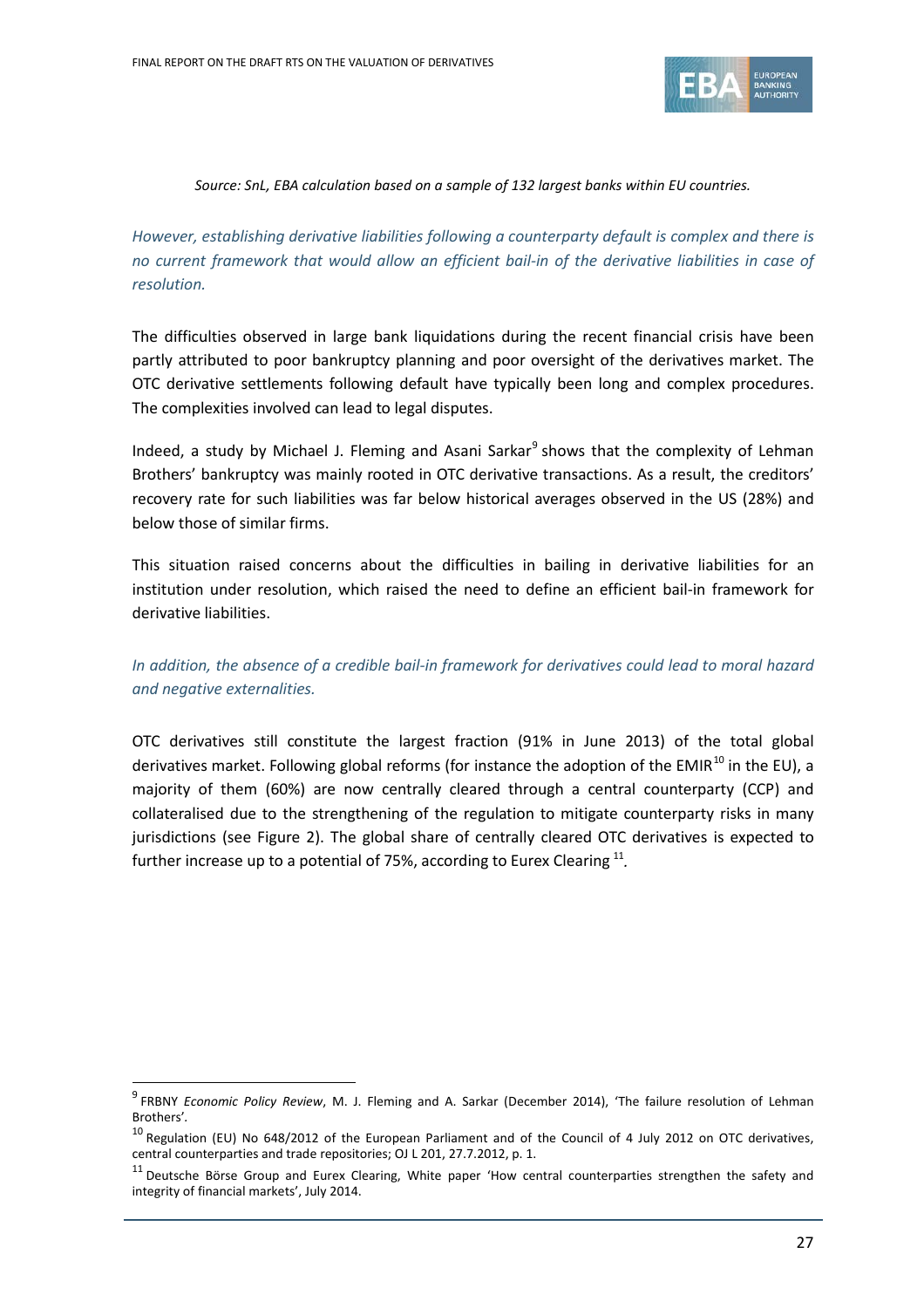



#### Figure 2: The derivatives market in June 2013<sup>[12](#page-27-0)</sup>

In principle, central clearing improves price transparency and risk mitigation. CCPs are required to have in place sound procedures for dealing with defaulting counterparties (clearing members) and covering any open positions. They also have a strong incentive to revalue derivative contracts regularly in order to keep sufficient collateral against a potential default of a clearing member and the subsequent liquidation of the position.

Collateralised liabilities would in any event be exempted from bail-in, in accordance with Article 44(2)(b) of the BRRD. However, in the absence of a credible valuation methodology for bailing-in uncollateralised derivative liabilities, counterparties might expect such liabilities to be exempted. This could create incentives for banks such as disguised funding through insufficiently collateralised derivatives. Such behaviour would create moral hazard towards other creditors. In the event of a resolution and bail-in, counterparties could also misrepresent their exposure towards the institution under resolution or procrastinate in filing their valuation, thus jeopardising the efficiency of the resolution process.

## Objectives of the RTS

Against this background, the main objective of the draft RTS is to ensure an efficient bail-in of eligible derivative liabilities by 1) providing clear guidance to resolution authorities on how to perform the valuation and 2) ensuring maximum transparency for market participants.

The draft RTS also aim to:

 $\overline{a}$ 

guarantee maximum legal safety for counterparties and resolution authorities by ensuring

*Sources: BIS 2013, FSB 2013a, ISDA 2013, ISDA 2014b.\**

<span id="page-27-0"></span><sup>12</sup> Deutsche Börse Group and Eurex Clearing, *ibid*.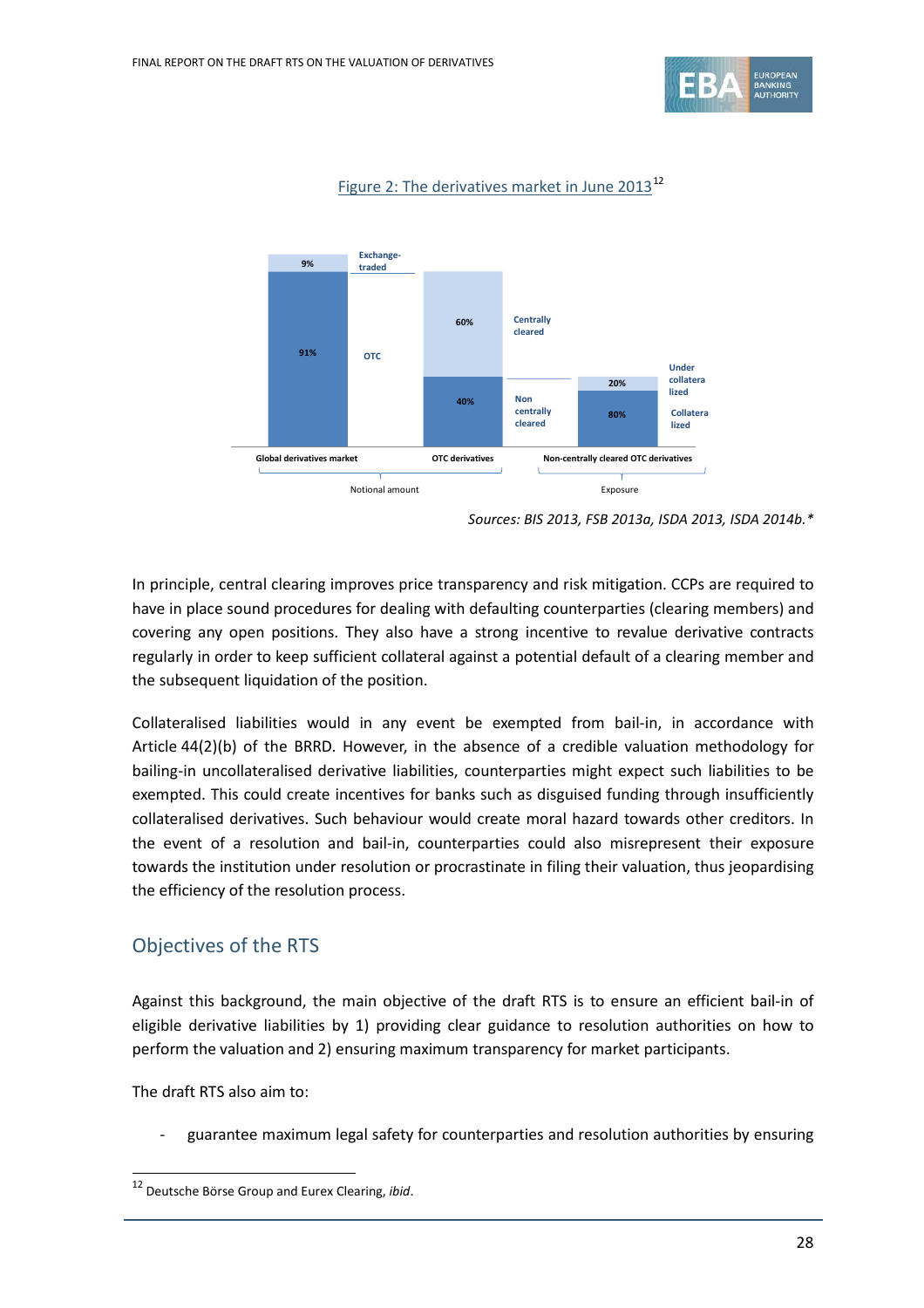

a smooth articulation between the draft RTS and the counterfactual no-creditor-worse-off principle;

- allow the valuation methodology to be practicable in a very restricted period (resolution period) while taking into account the broader context of the derivatives market and any concerns about financial instability.

## Policy options

While drafting the draft RTS, the EBA considered several policy options under three specific subject areas:

- 1. Reliance on derivative contracts to determine valuation methodology (i.e. extent to which the resolution authorities can deviate from the contractual terms)
	- **Option A** suggests that the resolution authorities fully apply the contractual terms, which, based on market practice, would often mean relying on the other (nondefaulting) counterparty for the termination and valuation.
	- Option B suggests that the resolution authorities apply contractual terms but can amend the valuation obtained under certain circumstances.
	- Option C suggests that the resolution authorities respect the netting set as defined in the netting agreement, but shall apply a specific methodology as defined in the draft RTS. The methodology would consider common market practice, such as calculating the close-out amount with reference to replacement costs.
- 2. Reference date for the valuation (reference date used by the resolution authorities to determine the value of the derivatives)
	- Option A: The resolution authorities would determine the valuation by reference to the moment when the institution was put into resolution.
	- Option B: The resolution authorities would determine the valuation by reference to the moment of a close-out.
	- Option C: The resolution authorities would determine the valuation by reference to the moment of a close-out or as soon as commercially reasonable thereafter.
	- Option D: The resolution authorities would perform the valuation at a moment which is convenient for the resolution objective, with an option to correct it at a later point in time.
- 3. Treatment of centrally cleared derivatives (resolution of a clearing member)
	- Option A proposes that the same valuation methodology is applied to all derivatives, regardless of whether they are centrally cleared.
	- Option B suggests that the CCP should implement its default procedure without any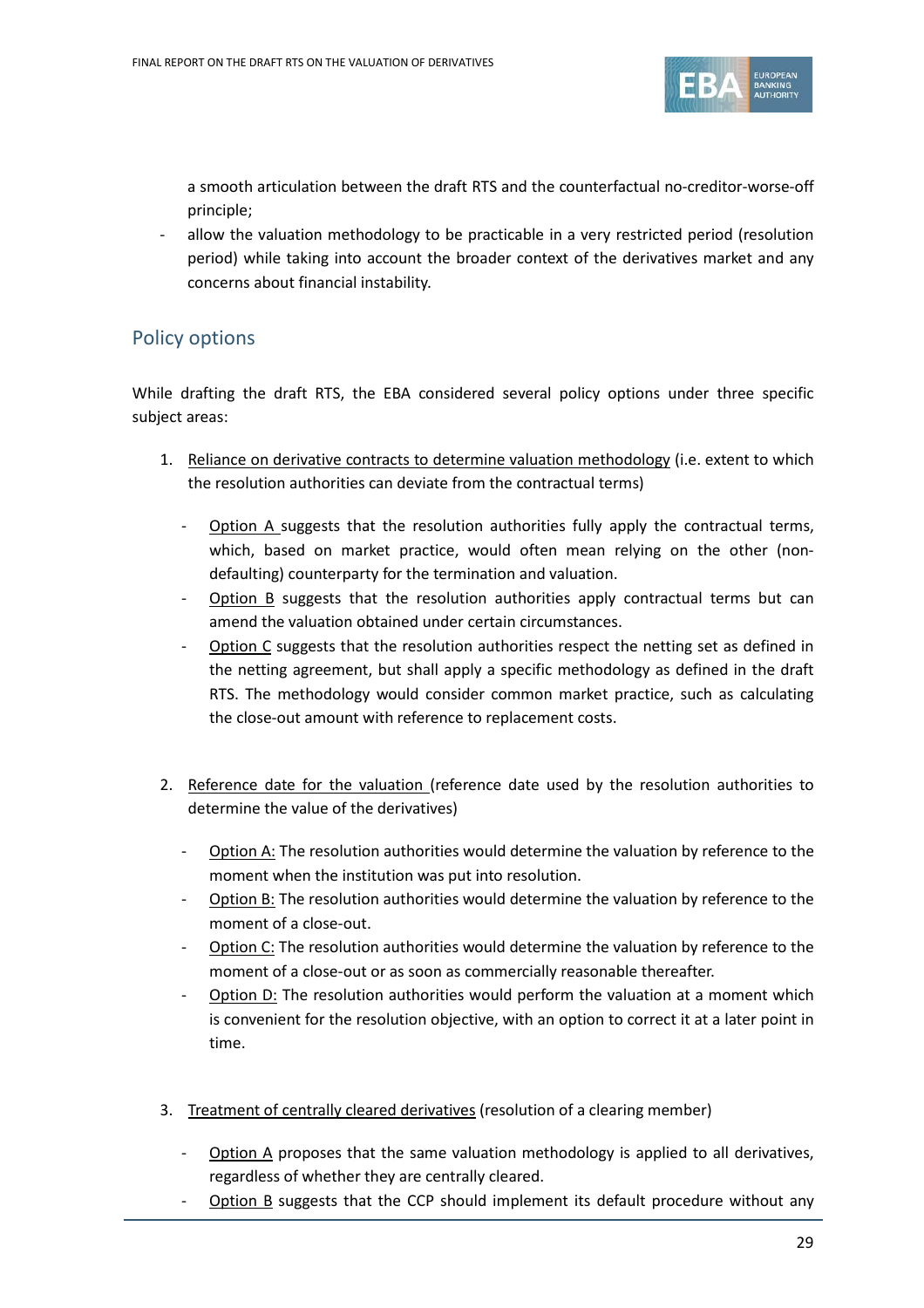

intervention by the resolution authorities.

- Option C would allow for the implementation of the default procedure as defined by the CCP, but with a minimum level of intervention by and agreement with the resolution authorities, in order to ensure that the procedure is carried out within the resolution strategy timeline.

## Cost and benefit analysis

The following table shows the advantages and disadvantages of each of the options considered in these draft RTS:

| <b>Areas</b> |                                                                                                |    | <b>Options</b>                                                                              | <b>Advantages</b>                                                                                                                                                                                                                                                                                 | <b>Disadvantages</b>                                                                                                                                                                                                                                                                                                                                                                                  |
|--------------|------------------------------------------------------------------------------------------------|----|---------------------------------------------------------------------------------------------|---------------------------------------------------------------------------------------------------------------------------------------------------------------------------------------------------------------------------------------------------------------------------------------------------|-------------------------------------------------------------------------------------------------------------------------------------------------------------------------------------------------------------------------------------------------------------------------------------------------------------------------------------------------------------------------------------------------------|
| $\mathbf{1}$ | <b>Reliance on</b><br>derivative<br>contracts to<br>determine the<br>valuation<br>methodology. | А. | Apply<br>contractual<br>terms to the<br>letter                                              | Full<br>insolvency<br>symmetry<br>with<br>counterfactual<br>Predictability for counterparties                                                                                                                                                                                                     | Can be time-consuming and<br>$\bullet$<br>complex to implement for RA<br>(resolution authority)<br>Risk of misrepresentation of<br>claims by counterparties<br>No control by the RA<br>Possible inconsistencies with<br>BRRD (e.g. that the<br>RA<br>'determines' the value)<br>Process would most likely<br>the<br>resolution<br>exceed<br>timeline and could undermine<br>the resolution objectives |
|              |                                                                                                | В. | <b>Apply</b><br>contractual<br>terms with<br>possibility for<br>corrections<br>by RA        | In principle symmetry with insolvency $\bullet$<br>counterfactual<br>Possibility<br>avoid<br>risk<br>of<br>to<br>misrepresentation of claims                                                                                                                                                      | Can be time-consuming and<br>complex to implement for RA<br>(resolution authority)<br>Difficult for RA to scrutinise                                                                                                                                                                                                                                                                                  |
|              |                                                                                                | C. | Respect<br>netting sets<br>but apply a<br>methodology<br>in line with<br>market<br>practice | Easier implementation for RA<br>for<br>Transparency<br>and<br>clarity<br>$\bullet$<br>counterparties, as in line with common<br>market practice<br>In line with the resolution timeline and<br>objectives<br>Avoids risk of claim misrepresentation<br>Limited risk of breaching the no-creditor- | May require contracts<br>to t<br>reflect special termination<br>provisions in the context of<br><b>BRRD</b> resolution                                                                                                                                                                                                                                                                                |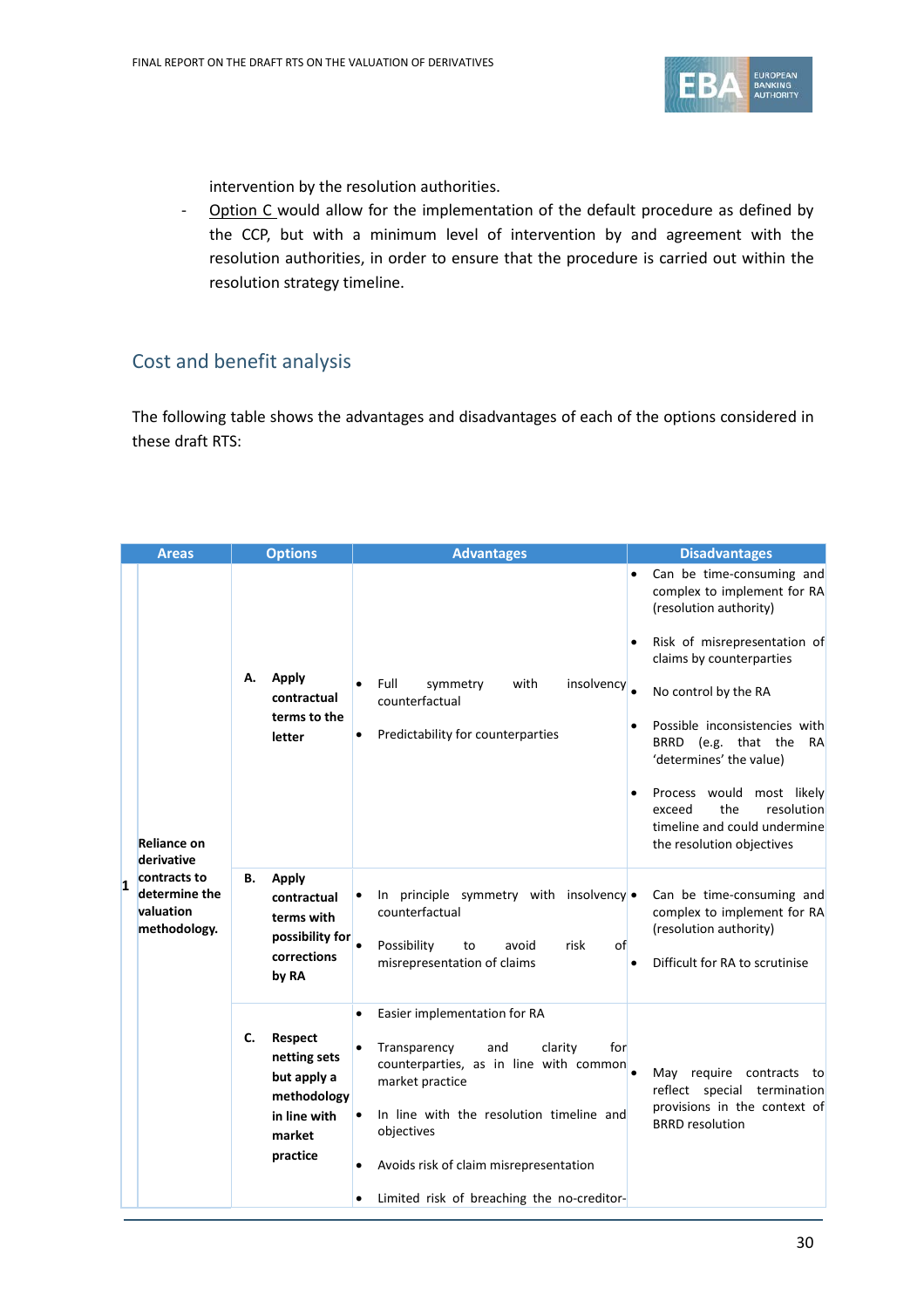

|                         |                                                            |                                                    |                                                                                                                                                   | worse-off principle as aligned to market<br>practice                                                                                                                                                              |                                                                                                                                                                                                                                                                                                                                              |
|-------------------------|------------------------------------------------------------|----------------------------------------------------|---------------------------------------------------------------------------------------------------------------------------------------------------|-------------------------------------------------------------------------------------------------------------------------------------------------------------------------------------------------------------------|----------------------------------------------------------------------------------------------------------------------------------------------------------------------------------------------------------------------------------------------------------------------------------------------------------------------------------------------|
| $\mathbf{2}$            | <b>Reference date</b><br>for valuation                     | <b>Moment of</b><br>А.<br>entry into<br>resolution | perform<br>all valuations<br>RA.<br>can<br>(i.e.<br>estimation of destruction in value and<br>actual valuation) on the basis of a single<br>value | Ignores<br>the<br>$\bullet$<br>counterparty's<br>actual<br>replacement<br>costs<br>incurred in replacing the<br>contract<br>Increased<br>risk<br>0f<br>breaching<br>the<br>no-<br>creditor-worse-off<br>principle |                                                                                                                                                                                                                                                                                                                                              |
|                         |                                                            | В.                                                 | <b>Moment of</b><br>close-out                                                                                                                     | RA can determine the moment when the<br>valuation<br>would<br>liability<br>be<br>most<br>advantageous for the resolution                                                                                          | Ignores the counterparty's<br>actual incurred replacement<br>cost in replacing the contract<br>Increased risk of breaching<br>no-creditor-worse-off<br>the<br>principle                                                                                                                                                                      |
|                         |                                                            | c.                                                 | At close-out<br>or as soon as<br>commercially<br>reasonable                                                                                       | Transparency<br>and<br>clarity<br>for<br>counterparties,<br>as aligned to<br>market<br>practice                                                                                                                   | delay the resolution<br>Can<br>process (e.g. if the valuation<br>process is dependent on data<br>observable only on the next<br>trading day)<br>Can expose counterparties to<br>market volatility<br>following<br>resolution                                                                                                                 |
|                         |                                                            | D.                                                 | At a moment<br>convenient<br>for the<br>resolution<br>objective,<br>with an<br>option to<br>correct it at a<br>later point                        | RA can have a reliable valuation in order to<br>take decisions on resolution<br>May be necessary due to urgency of<br>٠<br>resolution                                                                             | Valuation<br>made<br>without<br>relying on observed market<br>price changes for potential<br>replacement trades $-$ risk of<br>breaching the no-creditor-<br>worse-off principle<br>Particular risk for CCPs (legal,<br>financial)<br>Possibility to correct it later<br>might increase the<br>RA's<br>additional<br>administrative<br>costs |
| $\overline{\mathbf{3}}$ | <b>Treatment of</b><br>centrally<br>cleared<br>derivatives | А.                                                 | Apply same<br>methodology<br>for all<br>derivatives                                                                                               | Consistency across the board                                                                                                                                                                                      | Legislation requires CCPs to<br>default<br>have<br>in<br>place<br>procedures<br>aiming<br>at<br>minimum<br>liquidation/replacement cost<br>Losses exceeding collateral<br>can endanger CCP and the<br>financial stability<br>Increased risk of deviation<br>٠<br>RA's<br>between<br>close-out<br>amount and actual close-out                 |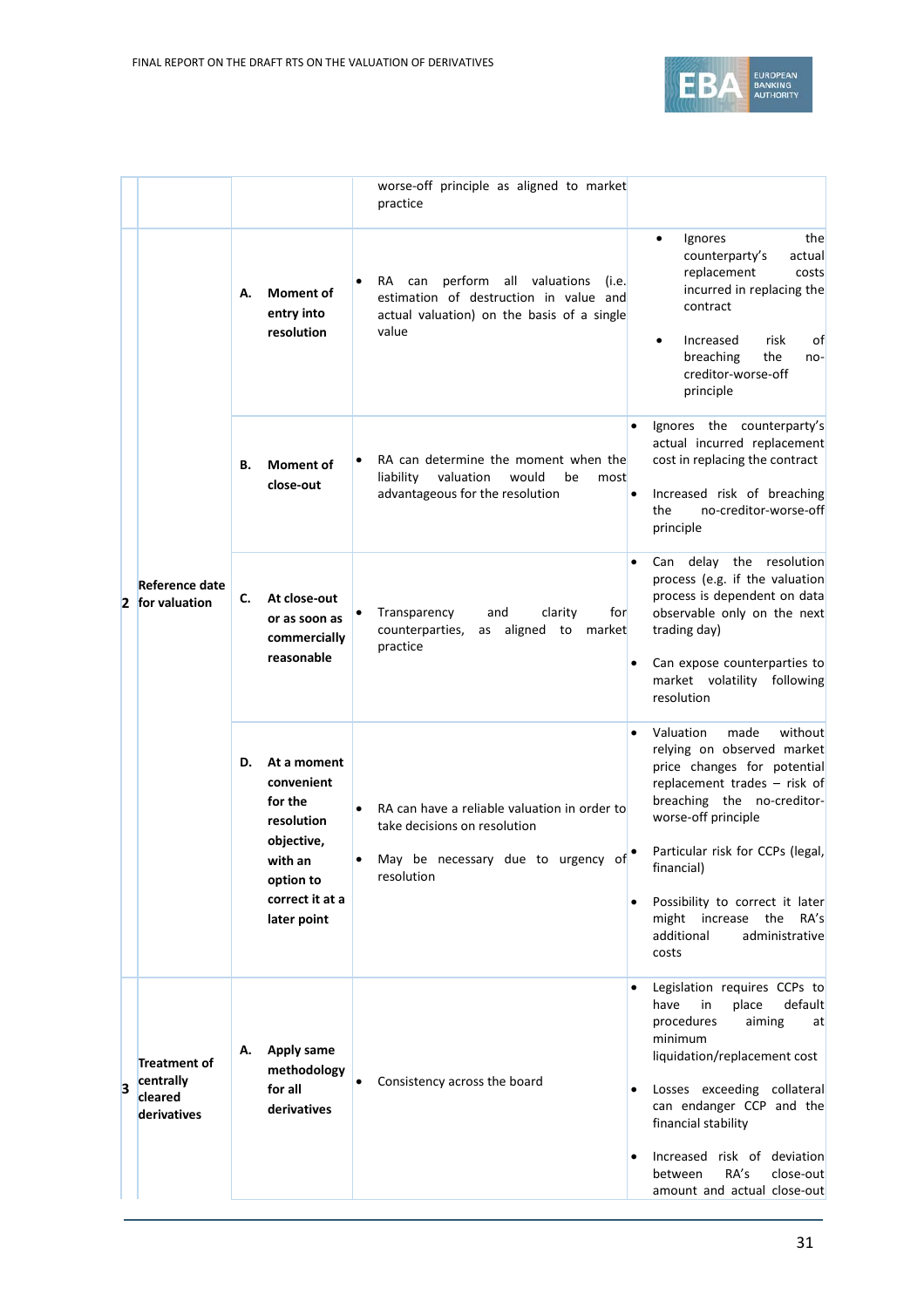

|  | В. | <b>Apply CCP</b><br>default<br>procedure<br>without<br>intervention                        | Justified by the quality of CCP's default<br>procedures<br>Respects systemic role of CCPs<br>Ensures maximum predictability to market<br>participants                      | ٠<br>٠ | amount <sup>13</sup><br>exceed<br>resolution<br>May<br>timeline<br>May expose CCP to extreme<br>market volatility, as market<br>participants might be aware<br>of the CCP being subject to<br>close-out and have to re-<br>hedge<br>replace<br>or<br>open<br>positions |
|--|----|--------------------------------------------------------------------------------------------|----------------------------------------------------------------------------------------------------------------------------------------------------------------------------|--------|------------------------------------------------------------------------------------------------------------------------------------------------------------------------------------------------------------------------------------------------------------------------|
|  | C. | <b>Apply CCP</b><br>default<br>procedure but<br>with possible<br>intervention<br>of the RA | Justified by the quality of CCP's default<br>$\bullet$<br>procedures<br>Respects systemic role of CCPs<br>Grounds for alignment with resolution<br>timeline and objectives |        | CCP may need to adjust its<br>default procedures in order to<br>perform default procedures<br>outside market hours                                                                                                                                                     |

## Preferred policy options

 $\overline{a}$ 

**Option 1C. The resolution authorities respect the netting set defined in the netting agreement, but shall apply a specific methodology as defined in the draft RTS by taking into account common market practice, such as calculating the close-out amount by reference to replacement costs.**

Taking into account the BRRD mandate and the very important risks that arise in delaying the conclusion of a resolution and the potential risk of counterparties misrepresenting their claims, option C appears to be the option that best serves the draft RTS objective.

**Options 2C+2D. The resolution authorities would determine the valuation by reference to the moment of close-out or as soon as commercially reasonable thereafter. However, the resolution authority would also have the ability to perform the valuation at the moment most convenient for the resolution objective, with an option to adjust it later, when justified by the urgency of the resolution.**

In respect of derivatives, the reference date for close-out valuation appears to be a very important

<span id="page-31-0"></span><sup>&</sup>lt;sup>13</sup>The CCP must have a balanced book, which means that in principle any 'open position' resulting from a close-out will be re-hedged or replaced. This will result in an observable close-out amount. If the RA's valuation is different, as suggested by option C in area 1, then this observable close-out amount could give rise to litigation and a claim of breach of the no-creditor-worse-off principle.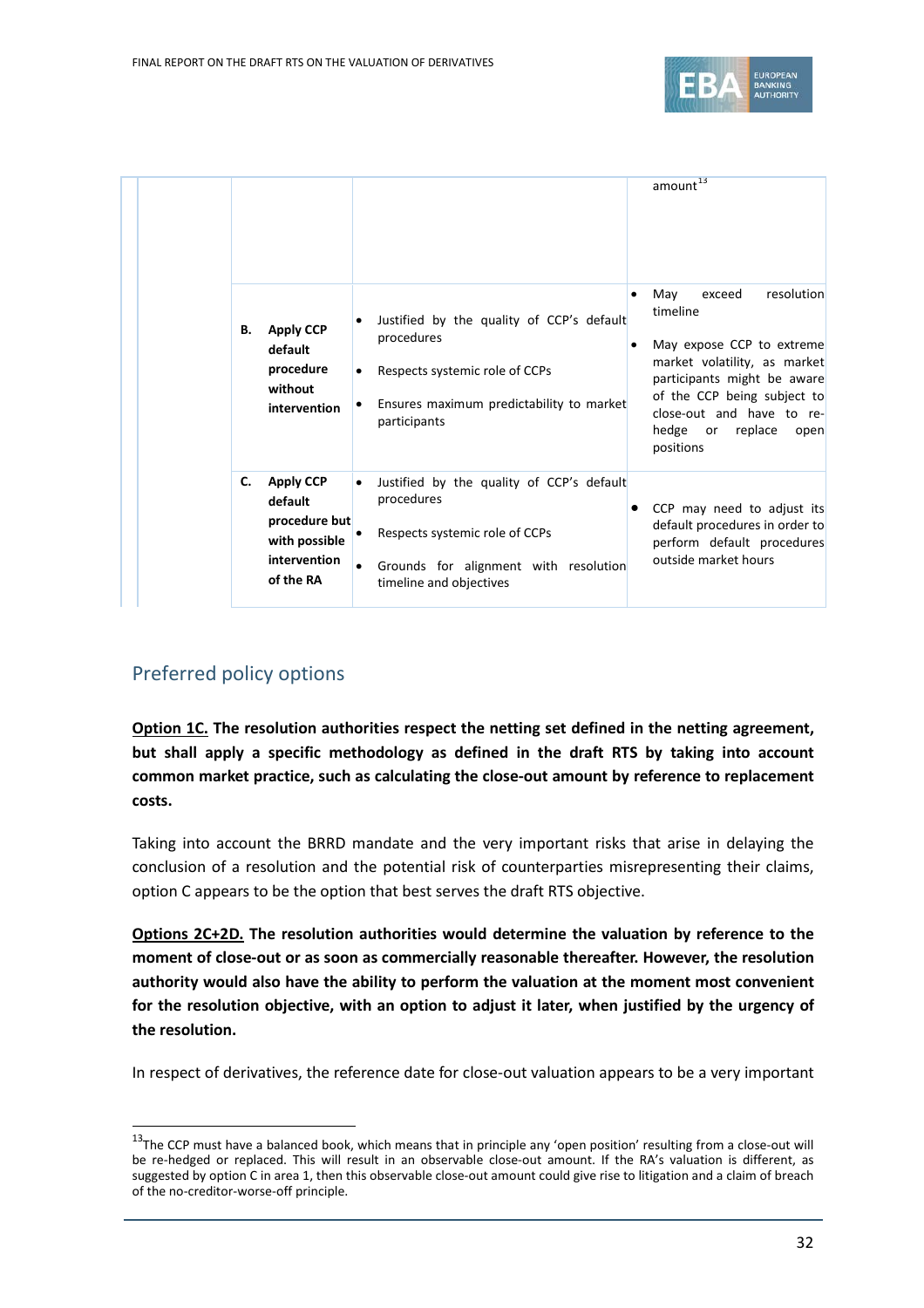

element, as indicated by relevant jurisprudence.<sup>[14](#page-32-0)</sup> It is therefore preferable to choose the option that is aligned to market practice. However, option D provides significant advantages, in particular catering for the urgency of resolution, while allowing subsequent correction. The EBA has therefore decided to follow option C as the main option in combination with option D, which can be pursued, when justified, and with a particular provision that the resolution authority will update its valuation at a later stage, to take into account the outcome of CCP default procedures.

### **Option 3C. Apply the default procedure as defined by the CCP, but with a minimum level of intervention by and in agreement with the resolution authorities. This is to ensure that the procedure is carried out within the resolution context.**

As described in this impact assessment in the sections on background and problem identification, the role of CCPs has been enhanced by recent legislation and is expected to significantly improve transparency and risk mitigation in the derivatives market. Their function should therefore not be undermined. The risk of litigation and breaching the no-creditor-worse-off principle was also judged as significantly high. It was on the other hand considered important to reserve a role for the resolution authority, to ensure, to the extent possible, consistency with the resolution timeline and objective.

<span id="page-32-0"></span><sup>&</sup>lt;sup>14</sup> See for instance Lehman Brothers Finance S.A. (in liquidation) v. Sal. Oppenheim Jr. & Cie. KGAA, [2014] EWHC 2627 (Comm).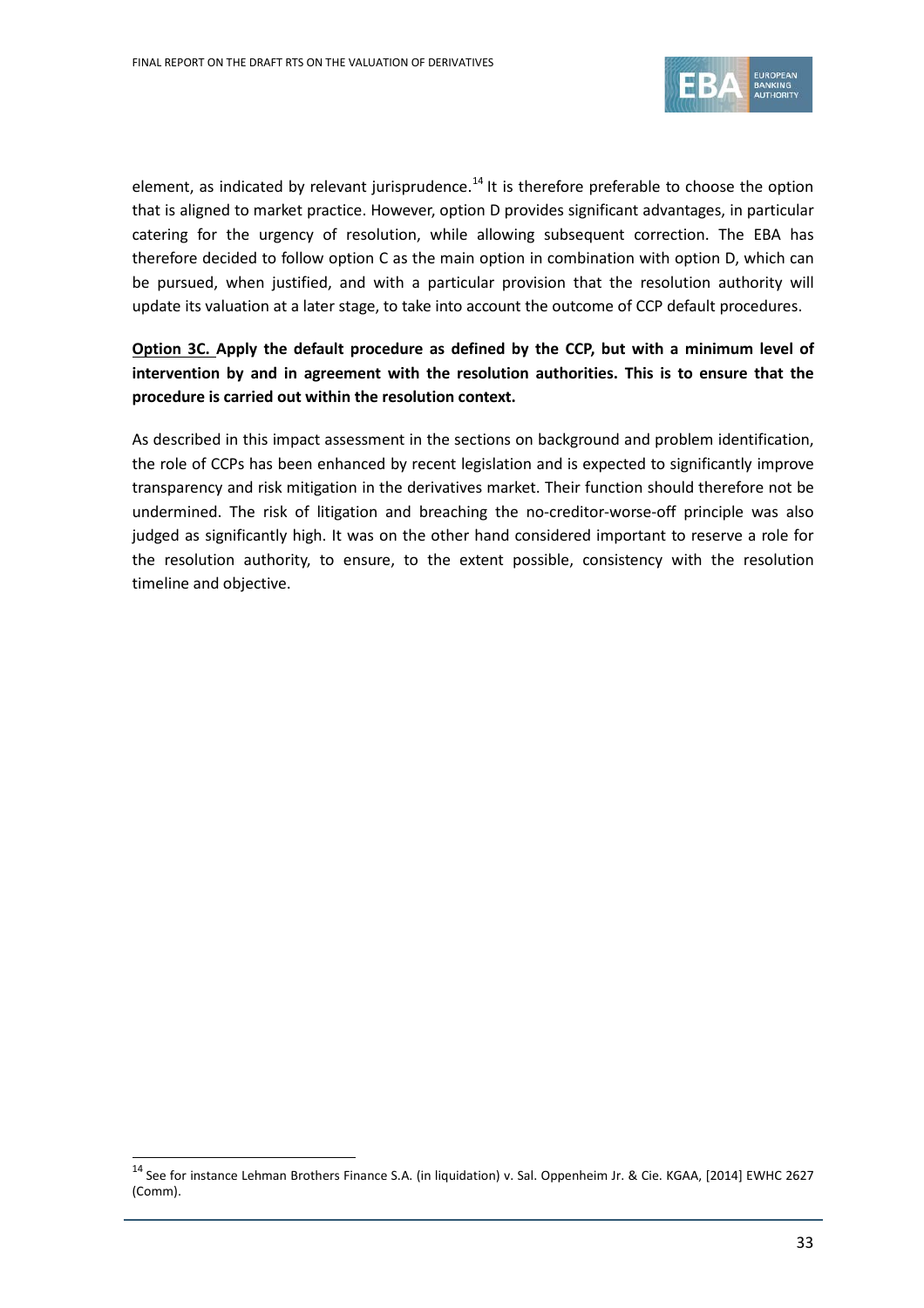

## Summary of key decisions under the RTS

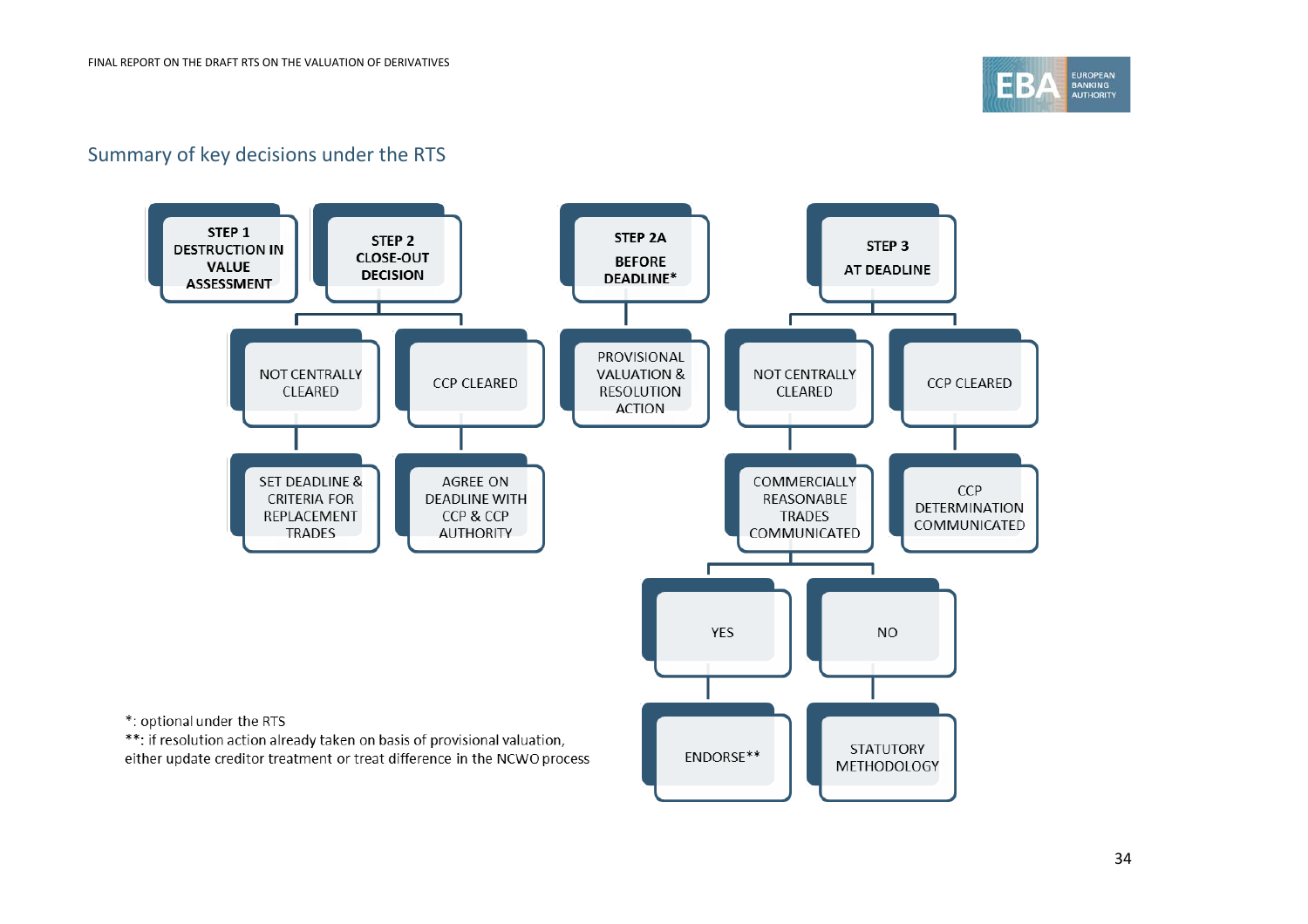

# <span id="page-34-0"></span>4.2. Views of the Banking Stakeholder Group (BSG)

Overall the Banking Stakeholder Group (BSG) supported the approach taken by the draft RTS and the guidelines and considered it appropriate to address the relevant aspects of the business reorganisation plan.

In particular, the BSG was of the same opinion, that both provisional and final valuations are necessary to cater for a smooth resolution process and a limitation of litigation risks. A close cooperation between the resolution authority and the valuer is crucial to update values regularly on the basis of obtainable data in order to enable resolution authorities to take their decisions on a best available information basis.

However, the BSG mentioned that the appropriate trade-off between the amount of information needed and the required swift decision is sometimes hard to achieve, especially with regards to the treatment of counterparties with claims that are difficult to assess. In any case, resolution authorities must have the possibility to manage the resolution process, e.g. by setting deadlines for the provision of information by counterparties.

With regard to the valuation methodology applied in the draft RTS, the BSG agreed with the aim of focusing on replacement costs as the counterparty's valid claim according to established market practices. Nevertheless, the BSG criticised the definition of 'commercially reasonably replacement trade' as it sets a too high a standard for the determination of replacement costs. Instead of only focusing on actual replacement trades, the draft RTS should additionally allow practical determinations, e.g. market quotations.

In addition to that, the BSG proposed incorporating a hierarchy of sources the valuer should use to perform the valuations, e.g. observable data before non-observable data, in order to achieve consistent and more objective valuations.

The BSG fully agreed with the treatment of CCPs. However, emphasis has been placed on the fact that valuers should respect CCP valuations if those are available and produced in accordance with appropriate default management procedures, in order to avoid litigation and the risk of breaching the no-creditor-worse-off principle.

With regard to the destruction in value assessment, the BSG agreed with the main drivers described in Article 8(1)(b) of the RTS by mentioning that this assessment will probably be based on insufficient information as part of a provisional valuation. Therefore, more guidance on the concepts and situation the precautionary buffer covers would be useful.

## <span id="page-34-1"></span>4.3. Feedback on the public consultation

The EBA publicly consulted on the draft proposal contained in this paper. It also consulted the European Securities and Markets Authority (ESMA), as per the relevant BRRD requirement (Article 49(5)).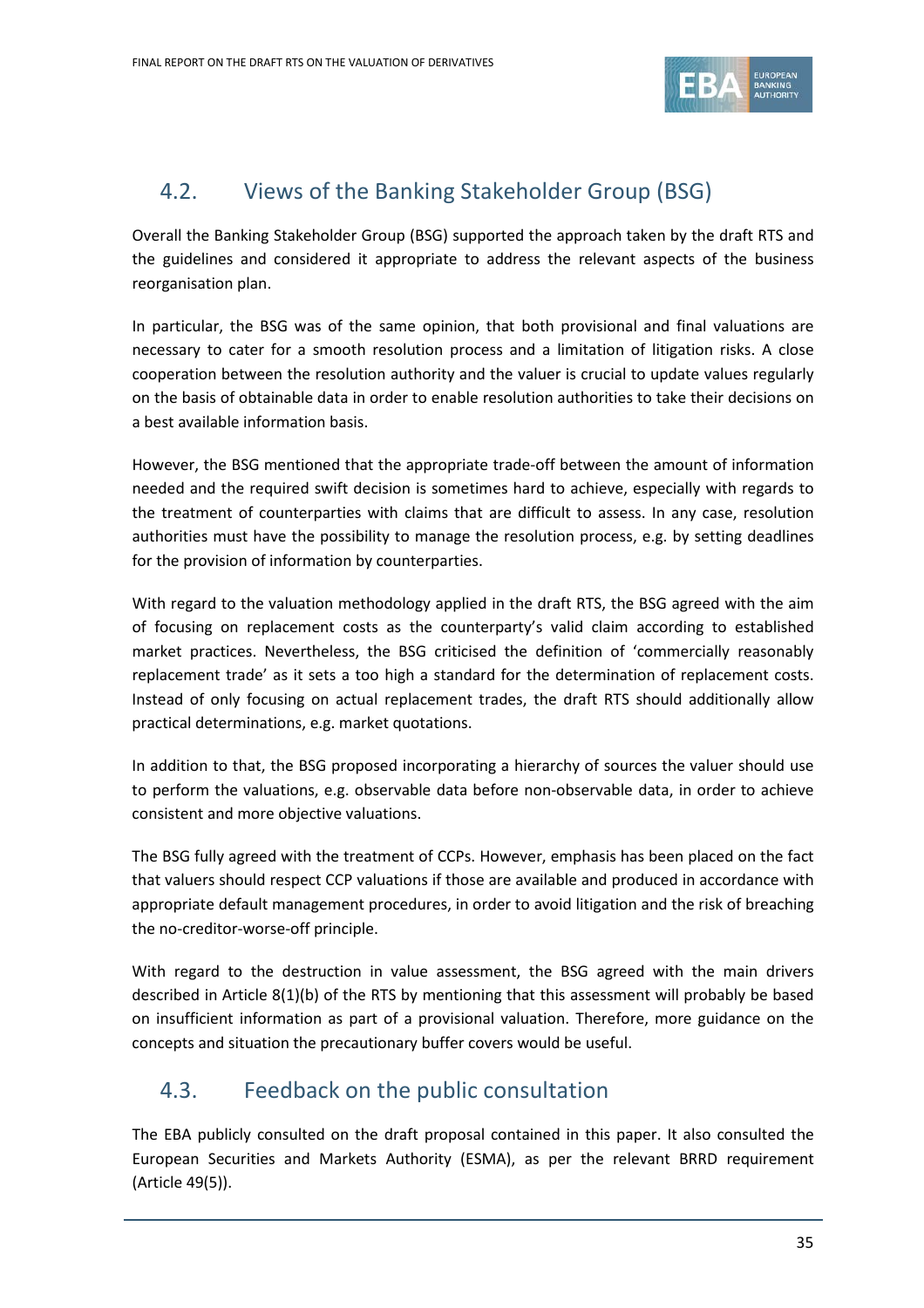

The consultation period lasted for 3 months and ended on 13 August 2015. Ten responses were received, of which eight were published on the EBA website.

This paper presents a summary of the key points and other comments arising from the consultation, the analysis and discussion triggered by these comments and the actions taken to address them if deemed necessary.

In many cases several respondents made similar comments or the same respondent repeated its comments in response to different questions. In such cases, the comments and the EBA's analysis are included in the section of this paper where the EBA considers them most appropriate.

Changes to the draft RTS have been incorporated as a result of the responses received during the public consultation.

#### **Summary of key issues and the EBA's response**

Respondents broadly supported the approach followed in the draft RTS, while expressing concerns or making suggestions on the following topics.

#### **1. Practical application of bail-in to derivatives**

Some respondents have pointed to the anticipated difficulties in the practical application of the powers of write down and conversion to derivatives, provided that derivatives more likely to be bailed in should be OTC, not collateralised contracts, which are more difficult to value and drawn up with non-financial counterparties, who could be less responsive to resolution authorities. Therefore, they have expressed a preference for resolution authorities to make a broad use of their discretionary exemption powers pursuant to Article 44(3) of the BRRD and set the deadlines in a flexible manner.

#### **EBA response**

The conditions for using powers under Article 44(5) are out of the scope of the draft RTS, whose main aim is setting a clear and feasible framework for valuating derivatives in the context of resolution, even the more complex ones. The draft RTS allow resolution authorities to set more flexible deadlines taking into account specific circumstances.

#### **2. Methodology for the determination of value**

Some respondents suggested that the methodology to value derivatives was not fully aligned with market practice, as it only recognised actual replacement trades and not quotations obtained by the counterparties of the institution under resolution. They also suggested a more detailed outline of the statutory methodology to be followed in case replacement trades are not available or commercially reasonable.

#### **EBA response**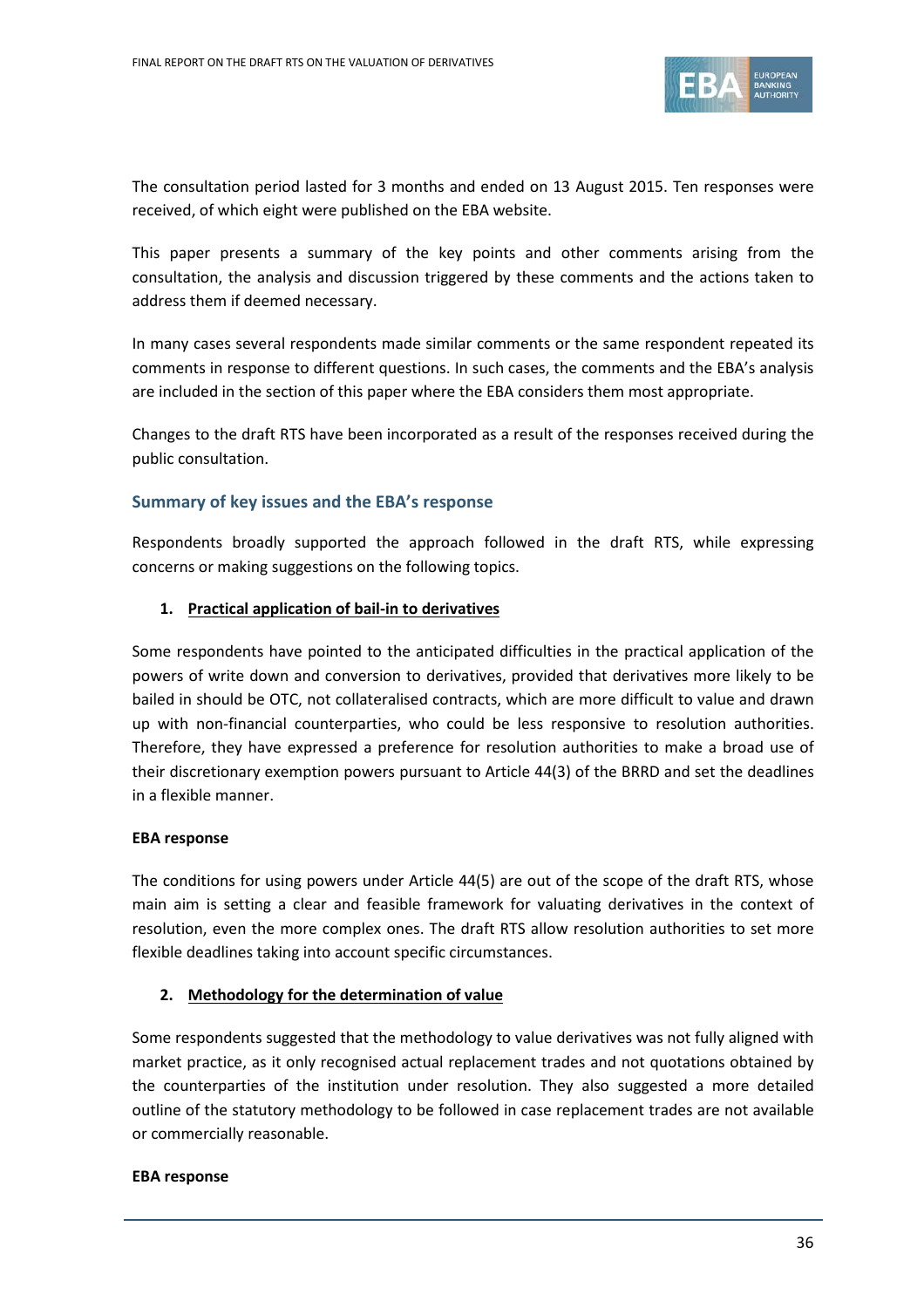

The EBA believes that actual replacement trades, if concluded on commercially reasonable terms, are the most objective source for a valuation for resolution purposes. Nevertheless, the EBA has amended the draft RTS in order to include counterparties' quotations among the data sources to be used to carry out the statutory valuation. Amendments have been introduced to outline the statutory methodology more clearly.

## **3. Treatment of CCPs**

Only one respondent expressed concerns about the possibility for the resolution authority to depart from the CCP internal default procedure for the valuation, raising the risk of systemic risk. Some respondents suggested clarifications of the possibilities for deviation and the impact that it may have on the CCP default procedure and loss allocation.

#### **EBA response**

Avoidance of adverse effects on the financial system and contagion to market infrastructures is among the resolution objectives (Article 31 of the BRRD) and is therefore inherent in the decisionmaking procedure that the resolution authority should follow when taking any resolution action. The draft RTS have been amended with additional flexibility before deviating from the CCP default procedure. Any valuation not based on the CCP default procedure would only serve resolution purposes. CCPs will still be expected to run their default procedures according to their legal and contractual obligations and determine the losses or gains stemming from the close-out of the derivatives in question. In case of a provisional valuation, CCPs will also have the possibility to provide the valuer with estimates of the expected outcome of their default procedure.

#### **Use of provisional valuations**

The vast majority of respondents were of the opinion that provisional valuations and early determinations are necessary to ensure a swift resolution process. Nonetheless, respondents argued that any negative deviation of provisional valuations from the final values would probably trigger litigation. Therefore, an update of provisional values and thereby of the bail-in quota at a later stage, when market developments and (hypothetical) replacement cost evidence provided by the counterparty are available, would be very useful in order to avoid litigation.

#### **EBA response**

According to the updated draft RTS, resolution authorities and valuers will have the possibility to update their provisional valuations, and consequently adjust the extent of the write down and conversion, until the definitive values pursuant to Article 36(10) of the BRRD have been determined.

#### **4. Destruction in value**

Most respondents agreed with the main drivers described in Article 8(1)(b) of the RTS, noting that this assessment will probably be based on insufficient information as part of a provisional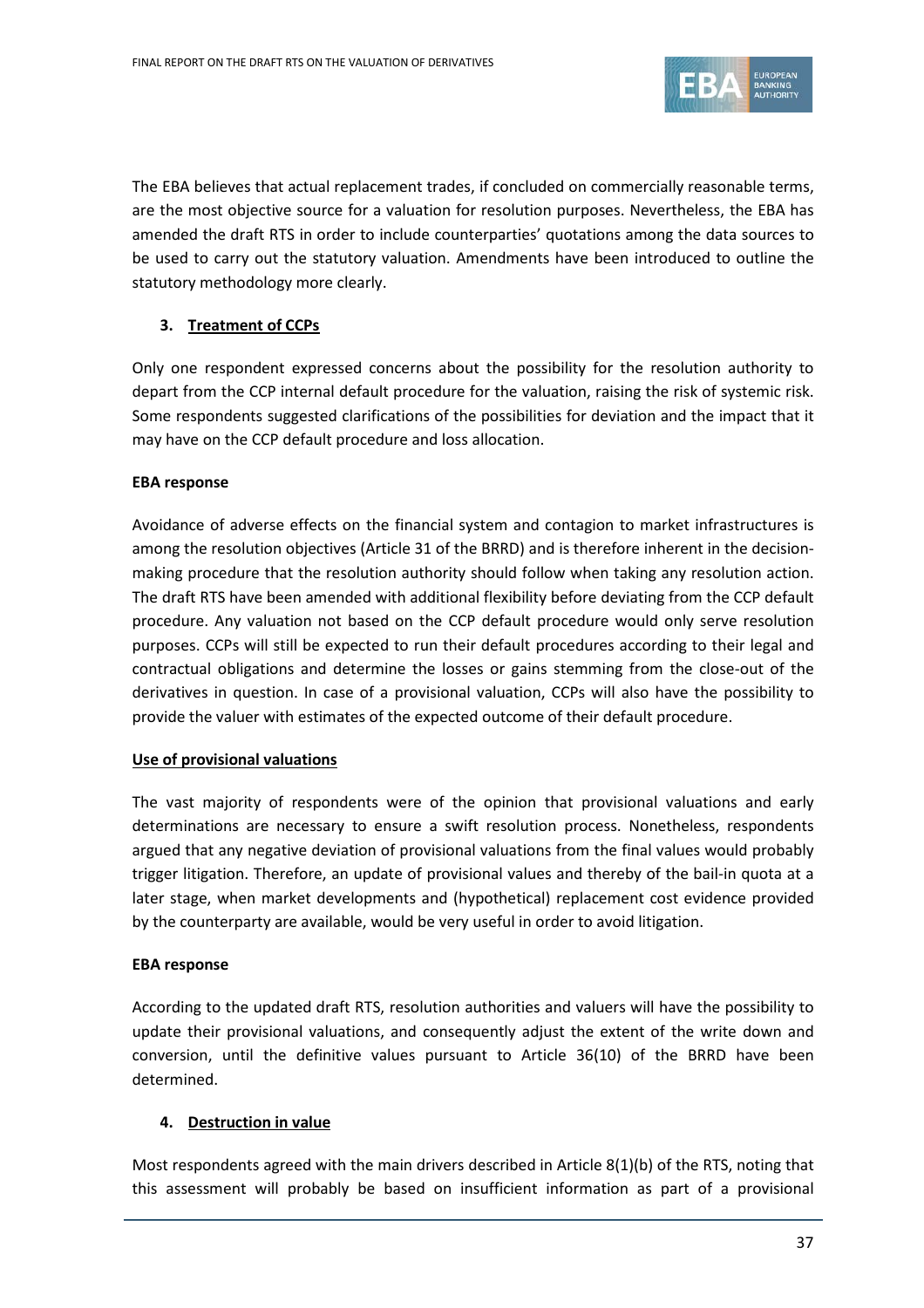

valuation. Some respondents requested more guidance on the concepts and situation of the precautionary buffer.

#### **EBA response**

An attempt to provide an exhaustive list of all possible factors would risk hindering the ability of the resolution authority to take into account the circumstances of each case. The list includes provisions for any precautionary buffer against possible adverse implications from close-out, such as errors and disputes on transactions or in respect of collateral exchange.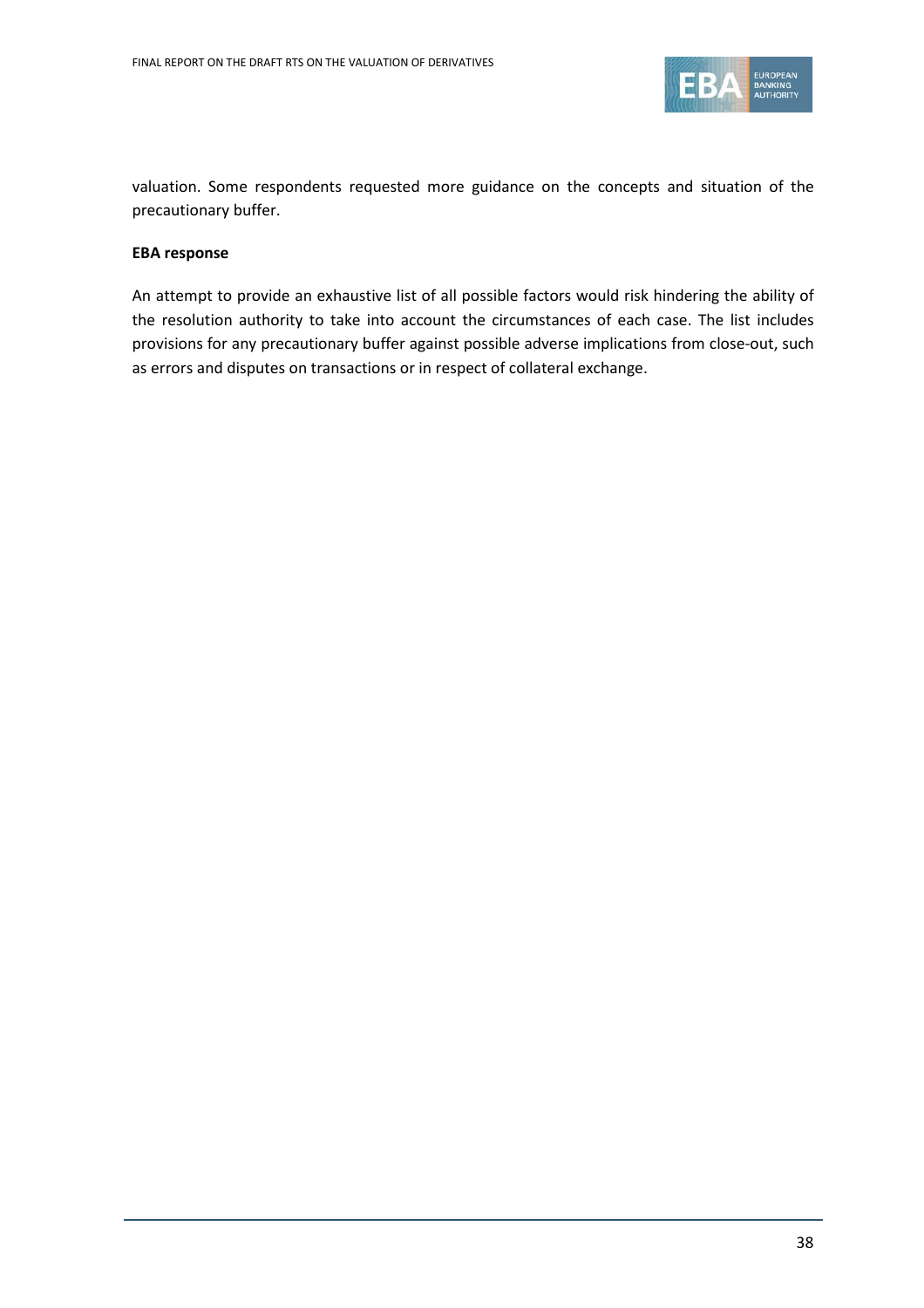

## **Summary of responses to the consultation and the EBA's analysis**

| <b>Comments</b>                                                                                                                                                                                                                                    | <b>Summary of responses received</b>                                                                                                                                                                                                                                                                                                                                                                                                                                                                                                                                                                                                                                                                                                                | <b>EBA analysis</b>                                                                                                                                                                                                                                                                                                                                                                                                                                                                                                                                                                                                                                                                                                                                                                                                                                                       | <b>Amendments to</b><br>the proposals                                                                                                                                                                                                                                                                                                                                      |
|----------------------------------------------------------------------------------------------------------------------------------------------------------------------------------------------------------------------------------------------------|-----------------------------------------------------------------------------------------------------------------------------------------------------------------------------------------------------------------------------------------------------------------------------------------------------------------------------------------------------------------------------------------------------------------------------------------------------------------------------------------------------------------------------------------------------------------------------------------------------------------------------------------------------------------------------------------------------------------------------------------------------|---------------------------------------------------------------------------------------------------------------------------------------------------------------------------------------------------------------------------------------------------------------------------------------------------------------------------------------------------------------------------------------------------------------------------------------------------------------------------------------------------------------------------------------------------------------------------------------------------------------------------------------------------------------------------------------------------------------------------------------------------------------------------------------------------------------------------------------------------------------------------|----------------------------------------------------------------------------------------------------------------------------------------------------------------------------------------------------------------------------------------------------------------------------------------------------------------------------------------------------------------------------|
| <b>General comments</b>                                                                                                                                                                                                                            |                                                                                                                                                                                                                                                                                                                                                                                                                                                                                                                                                                                                                                                                                                                                                     |                                                                                                                                                                                                                                                                                                                                                                                                                                                                                                                                                                                                                                                                                                                                                                                                                                                                           |                                                                                                                                                                                                                                                                                                                                                                            |
| BRRD rules<br>on exemptions<br>from bail-in                                                                                                                                                                                                        | Some respondents suggested an exemption of<br>derivative liabilities from the scope of the bail-in<br>resolution tool.                                                                                                                                                                                                                                                                                                                                                                                                                                                                                                                                                                                                                              | Such a general exemption is not included in the<br>BRRD and it would be out of the scope of these draft<br>RTS.                                                                                                                                                                                                                                                                                                                                                                                                                                                                                                                                                                                                                                                                                                                                                           | No amendments to<br>the draft RTS.                                                                                                                                                                                                                                                                                                                                         |
|                                                                                                                                                                                                                                                    |                                                                                                                                                                                                                                                                                                                                                                                                                                                                                                                                                                                                                                                                                                                                                     |                                                                                                                                                                                                                                                                                                                                                                                                                                                                                                                                                                                                                                                                                                                                                                                                                                                                           |                                                                                                                                                                                                                                                                                                                                                                            |
|                                                                                                                                                                                                                                                    | Responses to questions in Consultation Paper EBA/CP/2015/10                                                                                                                                                                                                                                                                                                                                                                                                                                                                                                                                                                                                                                                                                         |                                                                                                                                                                                                                                                                                                                                                                                                                                                                                                                                                                                                                                                                                                                                                                                                                                                                           |                                                                                                                                                                                                                                                                                                                                                                            |
| 1. Do you agree with the<br>definitions above? Do<br>vou<br>consider it necessary to specify<br>some of them further, and in<br>particular the definitions of<br>'commercially<br>reasonable<br>replacement<br>trades'<br>and<br>'unpaid amounts'? | Some respondents suggested clarifying that<br>replacement prices can be given for a group of<br>closed-out transactions that can be netted, rather<br>than necessarily for each transaction.<br>Several comments suggest including in the 'unpaid<br>amounts' interest or compensation accrued during<br>the period from the date on which the relevant<br>payment or delivery obligations fell due through to<br>the relevant close-out date.<br>Some respondents requested clarification of the<br>term 'collateral'.<br>One respondent suggested broadening the<br>reference to porting so as to also consider 'partial<br>porting', which is one of the options currently<br>used by CCPs.<br>The majority of respondents argued that requiring | Nothing in the original draft indicated that contracts<br>should be replaced on a trade-by-trade basis, nor<br>that exposures should be replaced by one (and only<br>one) single trade. The EBA does not see any<br>objection to the possibility that one replacement<br>trade may replace more than one derivative<br>contract, to the extent the counterparty provides<br>evidence of a matching between the replacement<br>trade occurred and the more than one contract<br>having been replaced.<br>The EBA does not consider that there is a need to<br>define the term 'collateral', as this follows the<br>definition and provisions of Directive 2002/47/EC on<br>financial collateral arrangements.<br>No explicit provision on porting is included in the<br>main text of the draft RTS because porting will<br>mechanically cancel an exposure to the extent a | Clarification<br>in<br>recitals<br>that<br>counterparties may<br>choose to conclude<br>one<br>or<br>more<br>replacement<br>trades<br>to<br>replace<br>their<br>exposure<br>upon<br>close-out.<br>Amendment<br>to<br>broaden<br>the<br>definition of unpaid<br>amounts.<br><b>Deletion</b><br>of<br>the<br>definition of porting,<br>as the term is not<br>used anywhere in |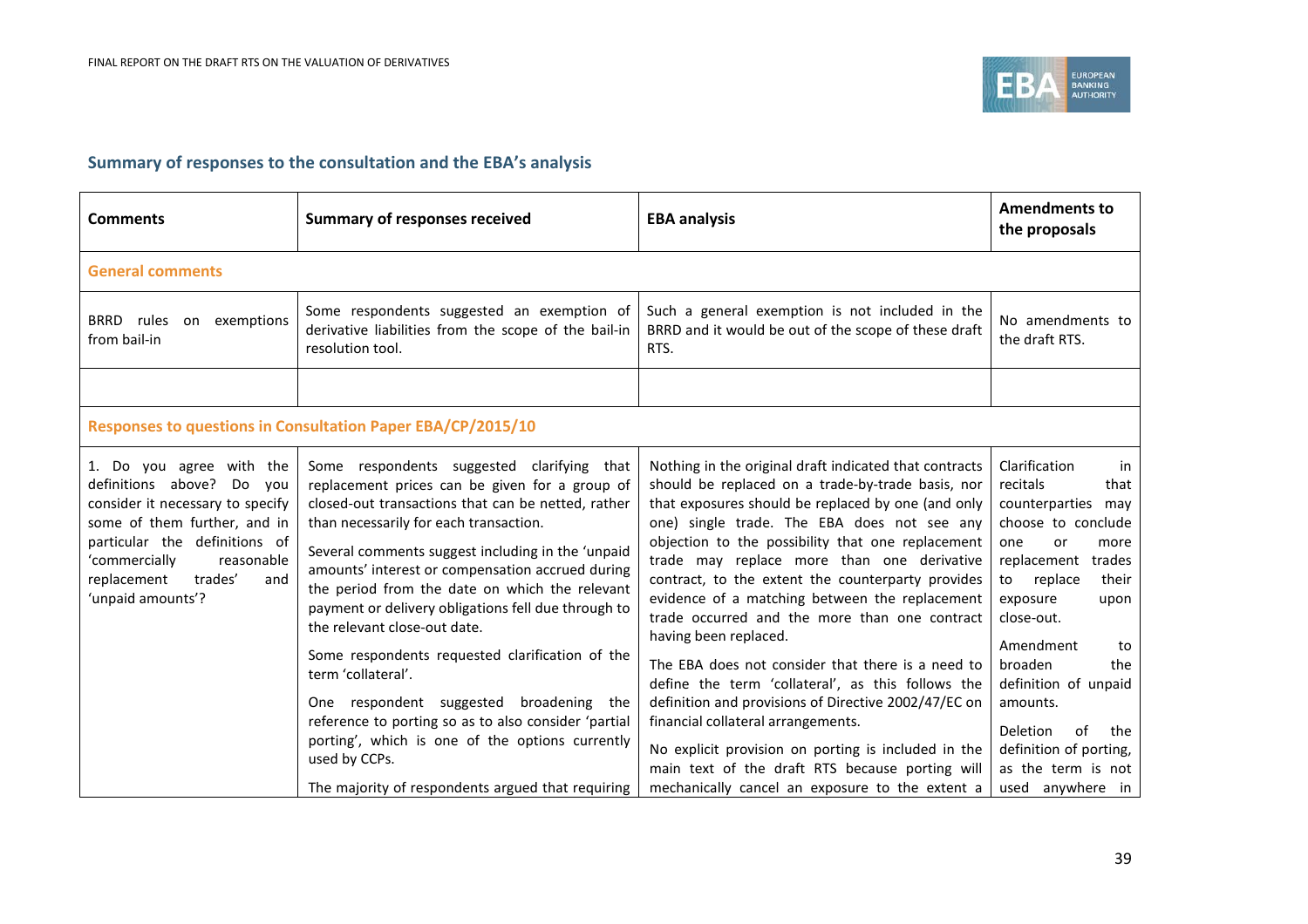

| <b>Comments</b> | <b>Summary of responses received</b>                                                                                                                                                                                                                                                                                                                                                                                                                                                                                                                                                                                                                                                                                                                                                                                                                                                                                                                                                                                                                                                                                     | <b>EBA analysis</b>                                                                                                                                                                                                                                                                                                                                                                                                                                                                                                                                                                                                                                                                                                                                                                                                                                                                                                                                                                                                                                                                                                                                                                                                                                                                                                                                                                                                                                                                                                                                                                                                                             | <b>Amendments to</b><br>the proposals                                                                                                                                                                                                                                                                                                                                                                                                                                                                                                                                                                                              |
|-----------------|--------------------------------------------------------------------------------------------------------------------------------------------------------------------------------------------------------------------------------------------------------------------------------------------------------------------------------------------------------------------------------------------------------------------------------------------------------------------------------------------------------------------------------------------------------------------------------------------------------------------------------------------------------------------------------------------------------------------------------------------------------------------------------------------------------------------------------------------------------------------------------------------------------------------------------------------------------------------------------------------------------------------------------------------------------------------------------------------------------------------------|-------------------------------------------------------------------------------------------------------------------------------------------------------------------------------------------------------------------------------------------------------------------------------------------------------------------------------------------------------------------------------------------------------------------------------------------------------------------------------------------------------------------------------------------------------------------------------------------------------------------------------------------------------------------------------------------------------------------------------------------------------------------------------------------------------------------------------------------------------------------------------------------------------------------------------------------------------------------------------------------------------------------------------------------------------------------------------------------------------------------------------------------------------------------------------------------------------------------------------------------------------------------------------------------------------------------------------------------------------------------------------------------------------------------------------------------------------------------------------------------------------------------------------------------------------------------------------------------------------------------------------------------------|------------------------------------------------------------------------------------------------------------------------------------------------------------------------------------------------------------------------------------------------------------------------------------------------------------------------------------------------------------------------------------------------------------------------------------------------------------------------------------------------------------------------------------------------------------------------------------------------------------------------------------|
|                 | a counterparty to have made best efforts to obtain<br>best value for money sets too high a standard in<br>relation to 'commercially reasonable replacement<br>trade'. It is suggested to define a more realistic<br>standard either accepting two different offers<br>from dealers, or requiring<br>'commercially<br>reasonable efforts' and 'a price that is<br>commercially reasonable'.<br>Some respondents suggested adjusting the<br>definition of close-out amount and early-<br>termination amount in relation to derivatives<br>cleared through a CCP to the results of the CCP's<br>own procedure to manage a member default (in<br>particular, they suggested adopting a definition<br>referring to the net amount that would result from<br>the actions taken by a CCP to neutralise the risk<br>associated with the defaulter's portfolio and close<br>out or transfer clients' positions in accordance<br>with its default procedures, after applying the<br>collateral resources of the defaulter including<br>margin, variation<br>initial<br>margin<br>and<br>its<br>contributions to the default fund). | contract is taken over by a solvent member. Mutatis<br>mutandis partial porting would also be taken into<br>account as partially reducing the exposure between<br>the parties. Therefore, while the EBA shares the<br>objective of the respondents to ensure partial<br>porting is covered as much as total porting, it<br>believes this is already the case.<br>The EBA is in favour of integrating the definition of<br>unpaid amounts with the interest or compensation<br>accrued until the close out date in line with common<br>contractual practice.<br>The EBA understands that it should not set an<br>excessively high standard that would not be<br>consistent with predominant market practice. It also<br>notes that it is difficult to set a comprehensive<br>definition of 'commercially reasonable' that would<br>fit all the legal traditions in Europe as well as the<br>very different market conditions and circumstances<br>under which counterparties would have to replace.<br>In practice, it is true that a party will often be able to<br>demonstrate it has deployed reasonable efforts if it<br>has contacted a sufficient number of dealers,<br>obtained enough firm quotes and selected the best<br>price. However, the resolution authority should<br>remain in control of assessing these elements in the<br>given circumstances.<br>It is not appropriate to integrate a reference to the<br>CCP inside the definitions of close out amount and<br>of early termination amount, as it would introduce<br>confusion between the valuation principle and the<br>manner in which (or the entity from which) it is | the text of the draft<br>RTS.<br>Proper<br>reference to porting<br>however,<br>is,<br>included in a recital<br>and a reference to<br>partial porting has<br>been added.<br>Amendment to the<br>definition<br>of<br>commercially<br>reasonable<br>replacement trade<br>requiring<br>to<br>'reasonable efforts',<br>'best'<br>rather than<br>obtain<br>efforts,<br>to<br>value<br>for<br>best<br>money.<br>recital<br>New<br>this<br>supporting<br>change, emphasising<br>the discretion of<br>resolution<br>authorities,<br>and<br>providing guidance<br>as to the type of<br>criteria that would<br>typically<br>be<br>considered. |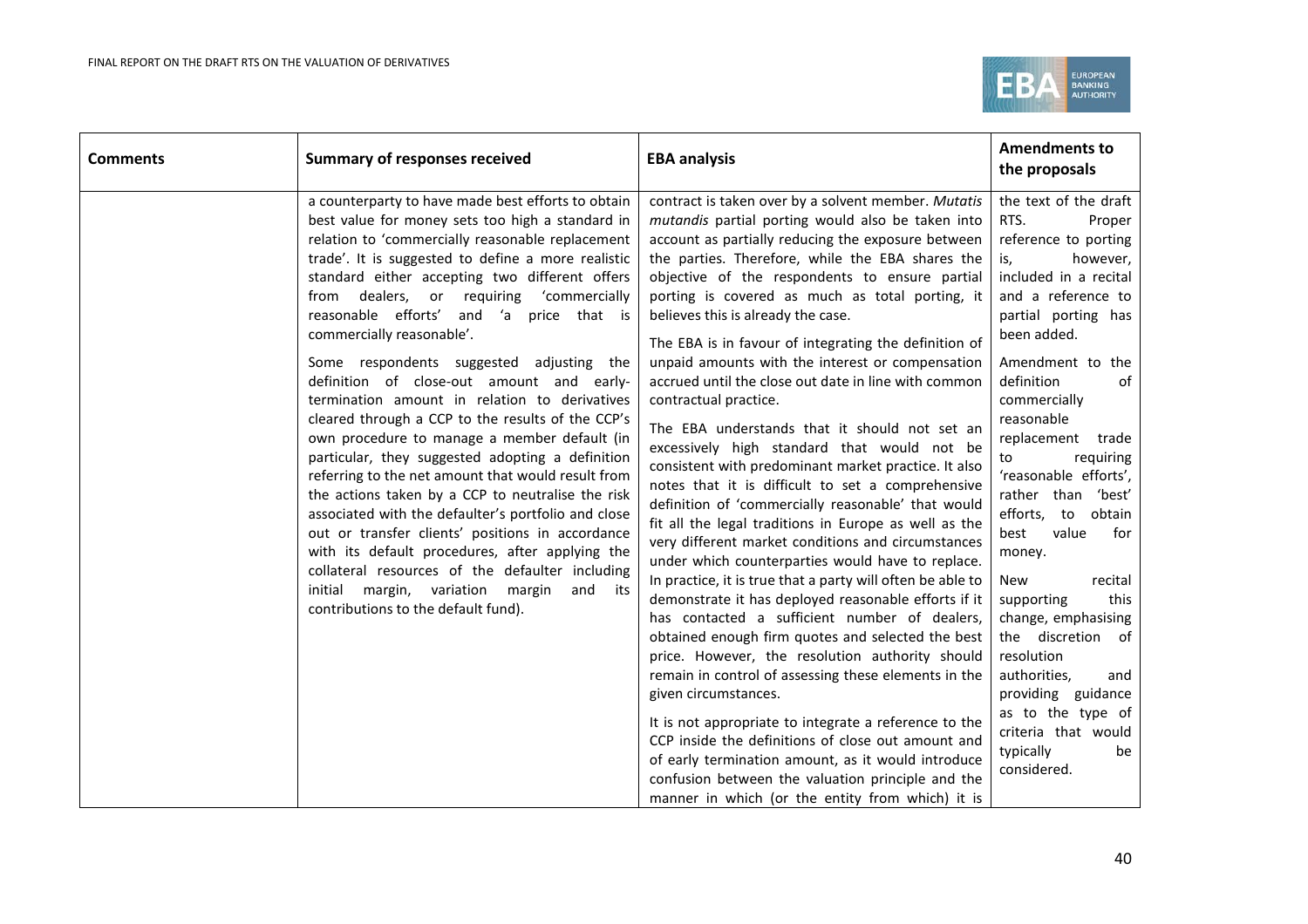

| <b>Comments</b>                                                                                                                                                                                                                                                          | <b>Summary of responses received</b>                                                                                                                                                                                                                                                                                                                                                                                                                                                                                                                                                                                                                                                                                                                                                                                                                                                                                                                                                                                                                                                                   | <b>EBA analysis</b>                                                                                                                                                                                                                                                                                                                                                                                                                                                                                                                                                                                                                                                                                                                                                                                                                                                                                                                                      | <b>Amendments to</b><br>the proposals                                                                                            |
|--------------------------------------------------------------------------------------------------------------------------------------------------------------------------------------------------------------------------------------------------------------------------|--------------------------------------------------------------------------------------------------------------------------------------------------------------------------------------------------------------------------------------------------------------------------------------------------------------------------------------------------------------------------------------------------------------------------------------------------------------------------------------------------------------------------------------------------------------------------------------------------------------------------------------------------------------------------------------------------------------------------------------------------------------------------------------------------------------------------------------------------------------------------------------------------------------------------------------------------------------------------------------------------------------------------------------------------------------------------------------------------------|----------------------------------------------------------------------------------------------------------------------------------------------------------------------------------------------------------------------------------------------------------------------------------------------------------------------------------------------------------------------------------------------------------------------------------------------------------------------------------------------------------------------------------------------------------------------------------------------------------------------------------------------------------------------------------------------------------------------------------------------------------------------------------------------------------------------------------------------------------------------------------------------------------------------------------------------------------|----------------------------------------------------------------------------------------------------------------------------------|
|                                                                                                                                                                                                                                                                          |                                                                                                                                                                                                                                                                                                                                                                                                                                                                                                                                                                                                                                                                                                                                                                                                                                                                                                                                                                                                                                                                                                        | obtained.                                                                                                                                                                                                                                                                                                                                                                                                                                                                                                                                                                                                                                                                                                                                                                                                                                                                                                                                                |                                                                                                                                  |
| 2. Should the deadline given by<br>the resolution authority to the<br>further<br>counterparty<br>be<br>framed? If yes, explain why and<br>how? Does this drafting allow<br>the resolution authority to<br>conclude resolution actions in a<br>sufficiently swift manner? | Some respondents suggested a flexible approach<br>when setting deadlines, especially in relation to<br>uncleared, uncollateralised, structured or illiquid<br>derivatives with non-financial counterparties,<br>which will be difficult to value within a business<br>day. In any case, both close out date and deadline<br>should be set on a business day.<br>Some respondents suggested fleshing out in more<br>detail the requirements regarding the notification<br>of close-out (indication of netting agreement and<br>transactions to be closed out, pre-defined period<br>between the notification and the close out date,<br>contractually agreed form). It was recommended<br>to state explicitly that the notification of closing-<br>out is to be undertaken at the same time as the<br>bail-in announcement. It was suggested to also<br>specify clearly that the master agreement will be<br>terminated.<br>One respondent suggested<br>clarifying<br>the<br>sequencing among the provisional valuation, the<br>bail-in action and the adjustments based on<br>replacement trades data. | Nothing in the draft RTS obliges resolution<br>authorities to set one-day deadlines for providing<br>replacement trade. On the contrary, it is expected<br>that the deadlines, as well as the point in time, will<br>be set on a case-by-case basis depending on the<br>characteristics of the derivatives (e.g. type of<br>product, contractual features, nature of the<br>counterparty, existence of netting agreements,<br>complexity and so on).<br>The EBA believes it is preferable not to introduce<br>excessive specification in the RTS, in order to allow<br>them to apply in different procedural environments<br>across Member States.<br>valuations,<br>Sequencing<br>between<br>provisional<br>definitive valuation and the no-creditor-worse-off<br>valuation are already or will be outlined in the<br>relevant draft RTS (Articles 36 and 74 of the BRRD).<br>These RTS and the two abovementioned RTS should<br>be considered jointly. | No amendments to<br>the draft RTS.                                                                                               |
| 3. This valuation principle is<br>intended to be aligned with<br>common market practice that<br>recognises replacement costs<br>in an early termination event,<br>whilst giving certainty to the                                                                         | Several respondents suggested aligning the<br>valuation principle even more with contractual<br>standards by not only taking into account<br>replacement trades but also quotations provided<br>by counterparties.<br>One respondent considered that requiring                                                                                                                                                                                                                                                                                                                                                                                                                                                                                                                                                                                                                                                                                                                                                                                                                                         | Securing valuations as close as possible to valuations<br>performed upon close-out according to contracts is<br>one of the main aims of the draft RTS, as it<br>minimises the likelihood that differences from the<br>insolvency counterfactual might arise. However, only<br>actual replacement trades, which represent                                                                                                                                                                                                                                                                                                                                                                                                                                                                                                                                                                                                                                 | Changes to Art. 6(4)<br>include<br>data<br>to<br>quotations provided<br>counterparties<br>bv<br>according to market<br>standards |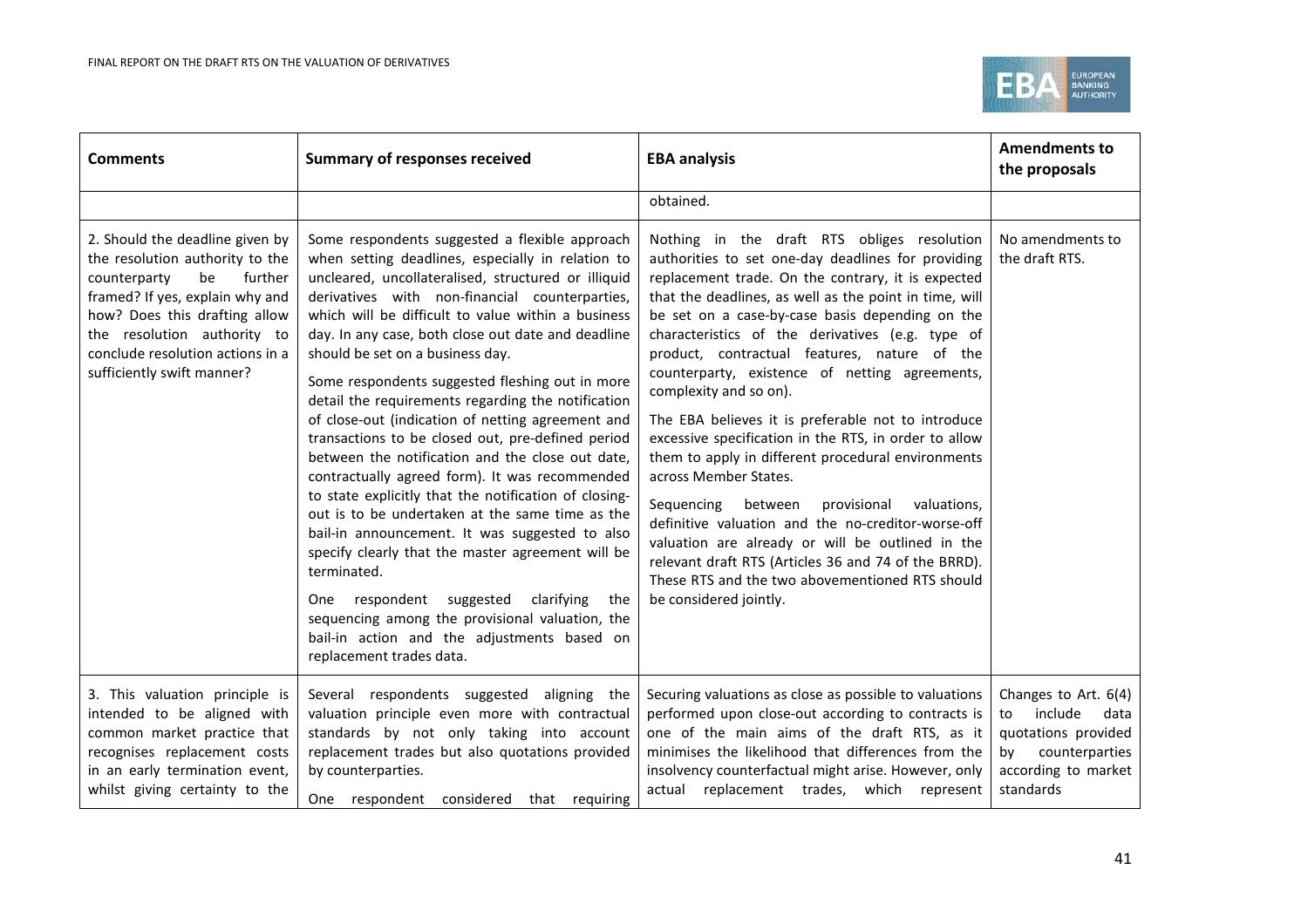

| <b>Comments</b>                                                                                                                                                                                                                                                                                           | <b>Summary of responses received</b>                                                                                                                                                                                                                                                                                                                                                                                                                                                                                                              | <b>EBA analysis</b>                                                                                                                                                                                                                                                                                                                                                                                                                                                                                                                                                                                                                                                                                                                                                                                                                                                                                                                             | <b>Amendments to</b><br>the proposals                                                                                                                                                                                                                                        |
|-----------------------------------------------------------------------------------------------------------------------------------------------------------------------------------------------------------------------------------------------------------------------------------------------------------|---------------------------------------------------------------------------------------------------------------------------------------------------------------------------------------------------------------------------------------------------------------------------------------------------------------------------------------------------------------------------------------------------------------------------------------------------------------------------------------------------------------------------------------------------|-------------------------------------------------------------------------------------------------------------------------------------------------------------------------------------------------------------------------------------------------------------------------------------------------------------------------------------------------------------------------------------------------------------------------------------------------------------------------------------------------------------------------------------------------------------------------------------------------------------------------------------------------------------------------------------------------------------------------------------------------------------------------------------------------------------------------------------------------------------------------------------------------------------------------------------------------|------------------------------------------------------------------------------------------------------------------------------------------------------------------------------------------------------------------------------------------------------------------------------|
| resolution authority on the<br>methodology to be followed.<br>Do you agree that this<br>valuation principle would result<br>in a fair valuation for the<br>closed-out netting set and as<br>such avoid a breach, from the<br>counterparty's perspective, of<br>no-creditor-worse-off<br>the<br>principle? | counterparties to enter into replacement trades<br>would put pressure on markets and could lead to<br>predatory pricing, with subsequent increase of<br>losses of the bank in resolution. It suggested<br>novation of derivatives to another bank as a better<br>way of preserving value for counterparties and<br>respecting the no-creditor-worse-off principle.<br>Further guidance was sought as to the notion of<br>'obtaining the economic equivalent on material<br>terms of the contract'.                                                | replacement costs actually incurred by the<br>counterparties, present such probing force, as<br>unequivocal and objective elements that, if they are<br>concluded on commercially reasonable terms, can<br>be considered as values for resolution purposes. This<br>does not mean that quotes, or replacement trades<br>concluded after the deadline, may not be provided<br>by counterparties and considered by the valuer in<br>determining its valuation. However, in such cases<br>these elements will only form part of the broader<br>range of data sources laid down in Article 6(4) of the<br>RTS.<br>Given that the concept of economic equivalent<br>commonly features in predominant contractual<br>practice, it does not seem necessary to further<br>define it. Furthermore, novation has as its effect to<br>remove the need to value derivatives for bail-in<br>purpose and therefore is out of the scope of these<br>draft RTS. |                                                                                                                                                                                                                                                                              |
| 4. Do you agree with the<br>preferential status given to<br>commercially reasonable<br>replacement trades? Should<br>there be also a prioritisation<br>among other sources of data?                                                                                                                       | The majority of respondents agreed with the<br>preferential status given to 'commercially<br>reasonable replacement trades', even though<br>some of them underlined the practical difficulties<br>of getting such data in a short timeframe.<br>Some respondents were in favour of setting a<br>hierarchical order between the data sources to be<br>considered by the valuer when no commercially<br>replacement trade had been provided by the<br>deadline. Priority should be given to independent<br>third parties data sources and valuation | Valuers should be able to consider the data sources<br>that they consider best conducive to a prudent<br>valuation considering the circumstances and the<br>availability and reliability of data. Therefore it has<br>been chosen not to excessively constrain the<br>discretion of the valuer by introducing a hierarchy of<br>data sources. Instead, some language has been<br>introduced to reflect the objectives pursued by the<br>valuer in considering data sources.                                                                                                                                                                                                                                                                                                                                                                                                                                                                     | Amendment<br>to<br>Article 6(4) to recall<br>the<br>objectives<br>pursued<br>by<br>the<br>valuer in considering<br>data sources. The<br>of<br>data<br>order<br>has<br>also<br>sources<br>been revised, only<br>presentational<br>for<br>purpose and without<br>implying<br>a |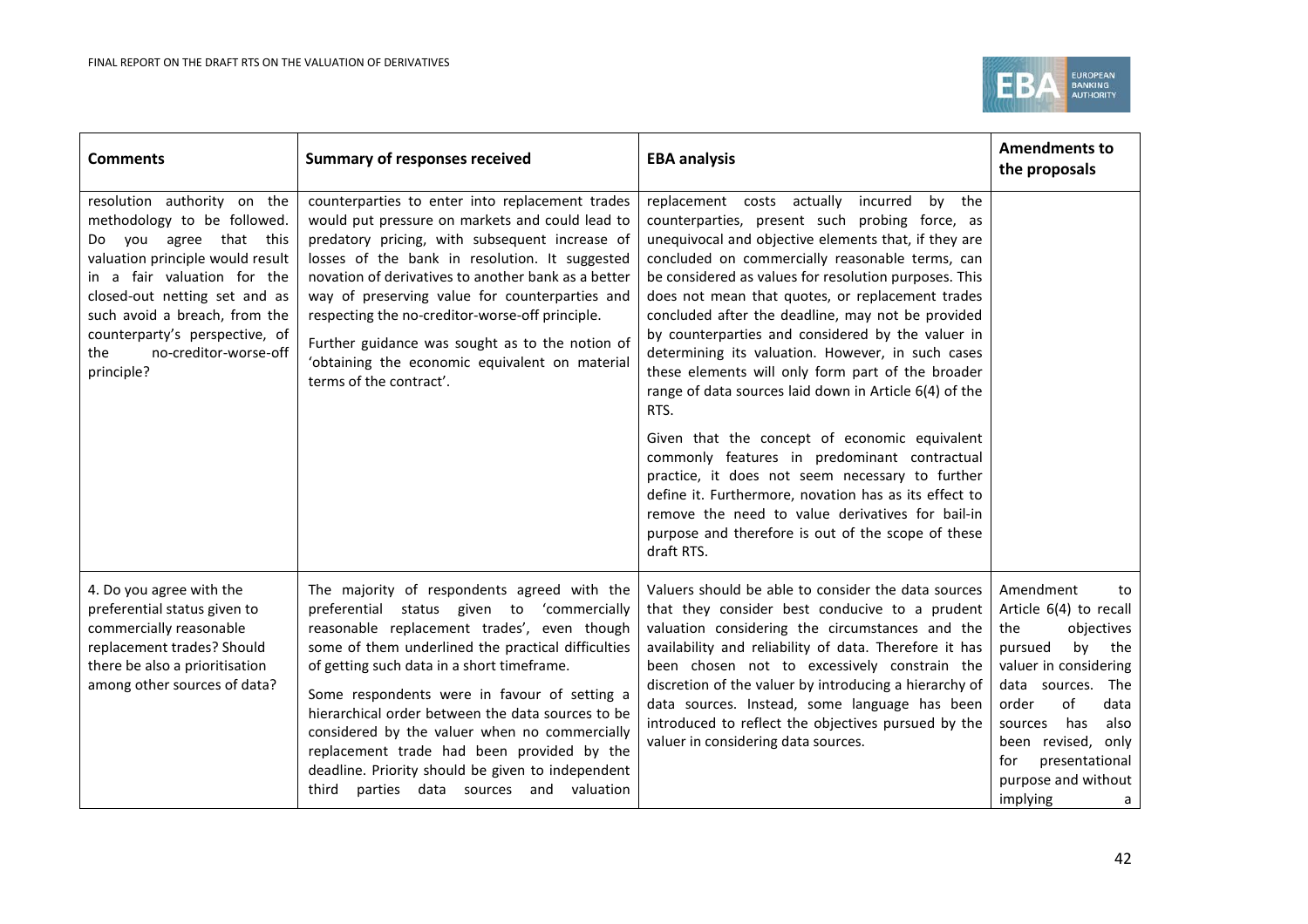

| <b>Comments</b>                                                                                                                                                                                                                                                                                                                                                                                                                                                                                                                                                      | <b>Summary of responses received</b>                                                                                                                                                                                                                                                                                                                                                                                                                                                                                                                                                                                                                                                                                                                                                                                                                                                                                                                                                                                                                                                                                                                                                                                                                                                           | <b>EBA analysis</b>                                                                                                                                                                                                                                                                                                                                                                                                                                                                                                                                                                                                                                                                                                                                                                                          | <b>Amendments to</b><br>the proposals                                                                          |
|----------------------------------------------------------------------------------------------------------------------------------------------------------------------------------------------------------------------------------------------------------------------------------------------------------------------------------------------------------------------------------------------------------------------------------------------------------------------------------------------------------------------------------------------------------------------|------------------------------------------------------------------------------------------------------------------------------------------------------------------------------------------------------------------------------------------------------------------------------------------------------------------------------------------------------------------------------------------------------------------------------------------------------------------------------------------------------------------------------------------------------------------------------------------------------------------------------------------------------------------------------------------------------------------------------------------------------------------------------------------------------------------------------------------------------------------------------------------------------------------------------------------------------------------------------------------------------------------------------------------------------------------------------------------------------------------------------------------------------------------------------------------------------------------------------------------------------------------------------------------------|--------------------------------------------------------------------------------------------------------------------------------------------------------------------------------------------------------------------------------------------------------------------------------------------------------------------------------------------------------------------------------------------------------------------------------------------------------------------------------------------------------------------------------------------------------------------------------------------------------------------------------------------------------------------------------------------------------------------------------------------------------------------------------------------------------------|----------------------------------------------------------------------------------------------------------------|
|                                                                                                                                                                                                                                                                                                                                                                                                                                                                                                                                                                      | techniques based on observable market variables.                                                                                                                                                                                                                                                                                                                                                                                                                                                                                                                                                                                                                                                                                                                                                                                                                                                                                                                                                                                                                                                                                                                                                                                                                                               |                                                                                                                                                                                                                                                                                                                                                                                                                                                                                                                                                                                                                                                                                                                                                                                                              | hierarchical order.                                                                                            |
| 5. Do you agree with the<br>method described under<br>paragraph 2 for the resolution<br>authority to calculate the close-<br>out amount? Is there a reason<br>to believe that mid-market<br>prices might not always be<br>available or possible to derive<br>from other data sources? And<br>under which circumstances? In<br>that case, what do you consider<br>as an appropriate reference for<br>calculating the close-out<br>amount?<br>6. Should adjustments to the<br>bid-offer spread, other than<br>those specified under<br>Article 6(4)(c), be considered? | Several respondents considered that the method<br>described under Art. 5(2) of the draft RTS was<br>appropriate in case a current market exists but in<br>case of OTC products, especially structured ones,<br>for which there is not a market or the market does<br>not express reliable data due to high volatility,<br>models have to be used.<br>As for the factors for adjusting the bid-offer<br>spread, some respondents suggested including<br>additional valuation adjustment (AVA), in order to<br>be aligned with CRD definitions.<br>Others respondents suggested:<br>- making reference to credit valuation adjustment<br>(CVA) to estimate creditworthiness of the<br>counterparties;<br>- considering factors such as creditworthiness of<br>the institution under resolution, market depth,<br>liquidity risk, concentration risks, differences<br>between collateral terms applicable to the<br>terminated and new transaction, differences of<br>trading documentation, cost of exit-novation and<br>of re-hedging, funding cost for the counterparty.<br>One respondent argued that for certain derivative<br>products it would be preferable to determine<br>close out amount over a period of more than one<br>day (e.g. five days) rather than using a firm<br>deadline. | The draft RTS already cater for the use of models<br>(see Art. $6(4)(b)$ ). It is also implicit that valuers may<br>have to provide for longer deadlines for providing<br>replacement trades or establishing valuations where<br>pricing is difficult to obtain. In certain cases<br>resolution authorities may even consider applying<br>the exemption in Article 44(3)(a) if it is impossible to<br>value, and therefore to bail-in, derivatives within a<br>reasonable time.<br>Other possible adjustment factors may be added<br>such as the degree of liquidity of the market, the<br>cost of funding for the counterparty or model risk.<br>The point of the methodology in Article $6(2)$ is not to<br>assess the price of actual replacement trades but<br>that of hypothetical replacement 'costs'. | Amendments<br>to<br>Article 6(2) on the<br>possible<br>adjustments to mid-<br>prices and bid offer<br>spreads. |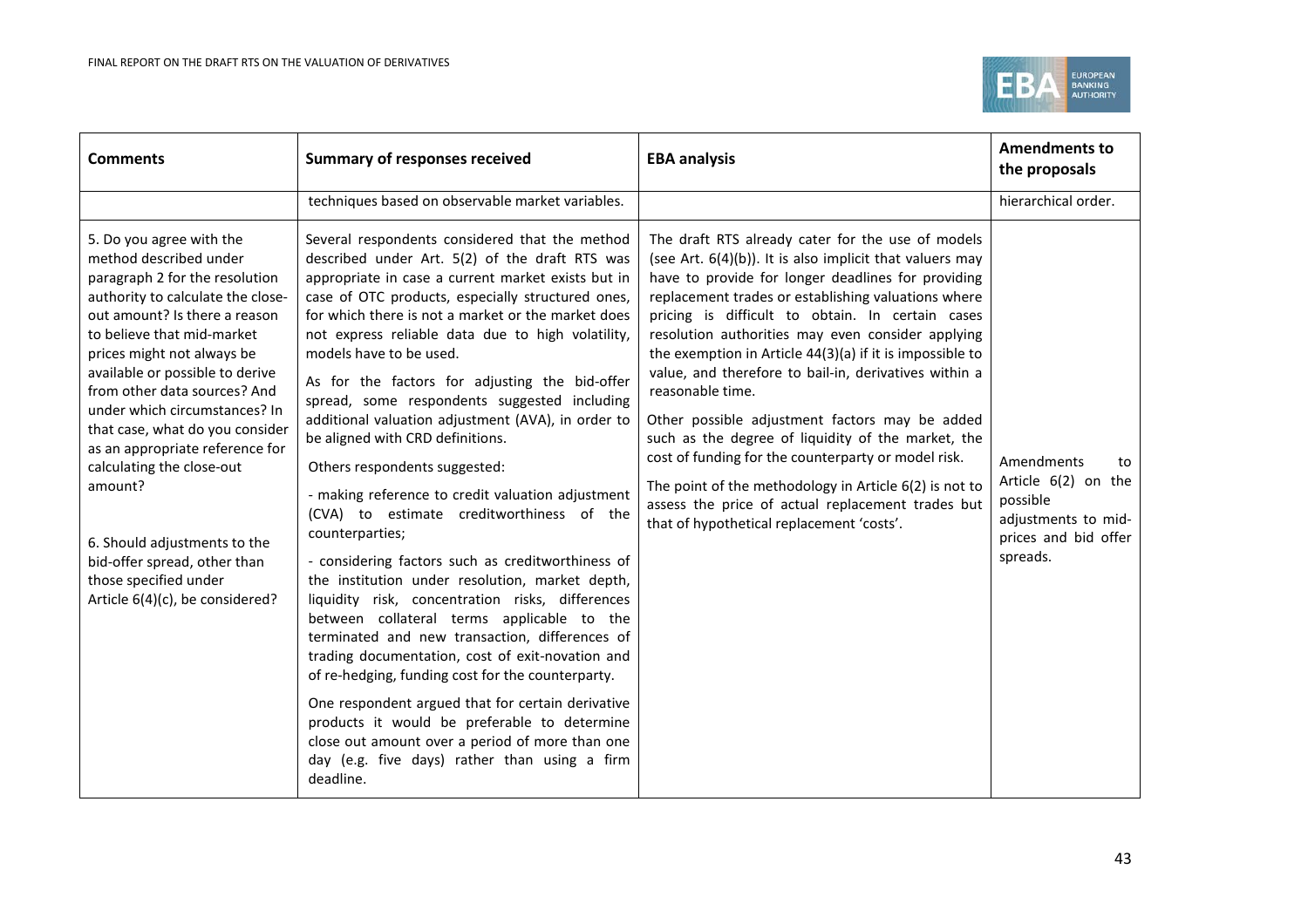

| <b>Comments</b>                                                                                                                                                                                                                                                                                                                                                                                                                                                                                                    | <b>Summary of responses received</b>                                                                                                                                                                                                                                                                                                                                                                                                                                                                                                                                                                                                                                                                                                                                                                                                                                                            | <b>EBA analysis</b>                                                                                                                                                                                                                                                                                                                                                                                                                                                                                                                                                                                                                                                                                                                                                                                                                                                                                                                                                                                                                                                                                                                                                                                                                                                  | <b>Amendments to</b><br>the proposals                           |
|--------------------------------------------------------------------------------------------------------------------------------------------------------------------------------------------------------------------------------------------------------------------------------------------------------------------------------------------------------------------------------------------------------------------------------------------------------------------------------------------------------------------|-------------------------------------------------------------------------------------------------------------------------------------------------------------------------------------------------------------------------------------------------------------------------------------------------------------------------------------------------------------------------------------------------------------------------------------------------------------------------------------------------------------------------------------------------------------------------------------------------------------------------------------------------------------------------------------------------------------------------------------------------------------------------------------------------------------------------------------------------------------------------------------------------|----------------------------------------------------------------------------------------------------------------------------------------------------------------------------------------------------------------------------------------------------------------------------------------------------------------------------------------------------------------------------------------------------------------------------------------------------------------------------------------------------------------------------------------------------------------------------------------------------------------------------------------------------------------------------------------------------------------------------------------------------------------------------------------------------------------------------------------------------------------------------------------------------------------------------------------------------------------------------------------------------------------------------------------------------------------------------------------------------------------------------------------------------------------------------------------------------------------------------------------------------------------------|-----------------------------------------------------------------|
|                                                                                                                                                                                                                                                                                                                                                                                                                                                                                                                    | Another respondent highlighted the importance<br>that resolution authorities verify the ability of<br>market participants to trade at the indicated bids.                                                                                                                                                                                                                                                                                                                                                                                                                                                                                                                                                                                                                                                                                                                                       |                                                                                                                                                                                                                                                                                                                                                                                                                                                                                                                                                                                                                                                                                                                                                                                                                                                                                                                                                                                                                                                                                                                                                                                                                                                                      |                                                                 |
| 7. Do you agree with the<br>treatment of CCPs as laid down<br>this Article? Are the<br>in.<br>conditions laid down in this<br>article compatible with a swift<br>and efficient valuation of<br>cleared derivatives within the<br>of<br>resolution<br>context<br>a<br>process? Do you see any<br>material risk that the treatment<br>of CCPs as laid down in this<br>Article could conflict with the<br>requirements for a sound risk-<br>management framework to<br>deal with the default of a<br>clearing member? | Several respondents emphasised the systemic role<br>of CCPs and suggested further deferring to CCP<br>default procedures. For some respondents it<br>should be for CCPs, in agreement with the<br>resolution authorities and the CCPs' competent<br>authorities, to determine the deadline for<br>submitting the early termination amount.<br>Two respondents suggested more flexibility in the<br>deadline agreed under Article 6(5) of the draft RTS<br>and that the CCP's best endeavours in managing<br>its default procedure should be considered.<br>Some respondents emphasised the need to avoid<br>any adverse impact on the default management<br>process of a CCP, while respecting the bail-in<br>procedure.<br>One respondent suggested that the resolution<br>authority should consult with the CCP and the<br>CCP's competent authority before the notification<br>to close-out. | The draft RTS need to balance the specificities of<br>CCPs and their systemic role with the resolution<br>objectives and swiftness. Avoidance of adverse<br>effects on the financial system and contagion to<br>market infrastructures is among the resolution<br>objectives (Article 31 of the BRRD) and is therefore<br>inherent in the decision-making procedure that the<br>resolution authority should follow when taking any<br>resolution action. The EBA considers that it is<br>necessary to allow for flexibility in the deadline<br>agreed by stakeholders in justified cases, although a<br>compulsory consultation before the close-out could<br>undermine the swiftness inherent in resolution<br>action.<br>The EBA agrees that any deviation from the CCP<br>default procedure could risk adverse impacts. The<br>EBA clarifies that any determination made by the<br>resolution authority pursuant to Article 6(8) of the<br>RTS, and therefore not based on the CCP<br>determination, would only serve resolution<br>purposes.<br>Furthermore, the draft RTS will acknowledge that, in<br>case of provisional valuation pursuant to Article 8,<br>the CCP may provide to resolution authorities any<br>information or estimation that is relevant. | Changes to Art. 6(2)<br>and (4), Article 7 and<br>Article 8(3). |
|                                                                                                                                                                                                                                                                                                                                                                                                                                                                                                                    | 8. Article 7(1) is intended to be   According to the consultation feedback received, it                                                                                                                                                                                                                                                                                                                                                                                                                                                                                                                                                                                                                                                                                                                                                                                                         | It is possible derivative close-out decisions, as well as                                                                                                                                                                                                                                                                                                                                                                                                                                                                                                                                                                                                                                                                                                                                                                                                                                                                                                                                                                                                                                                                                                                                                                                                            | No amendments.                                                  |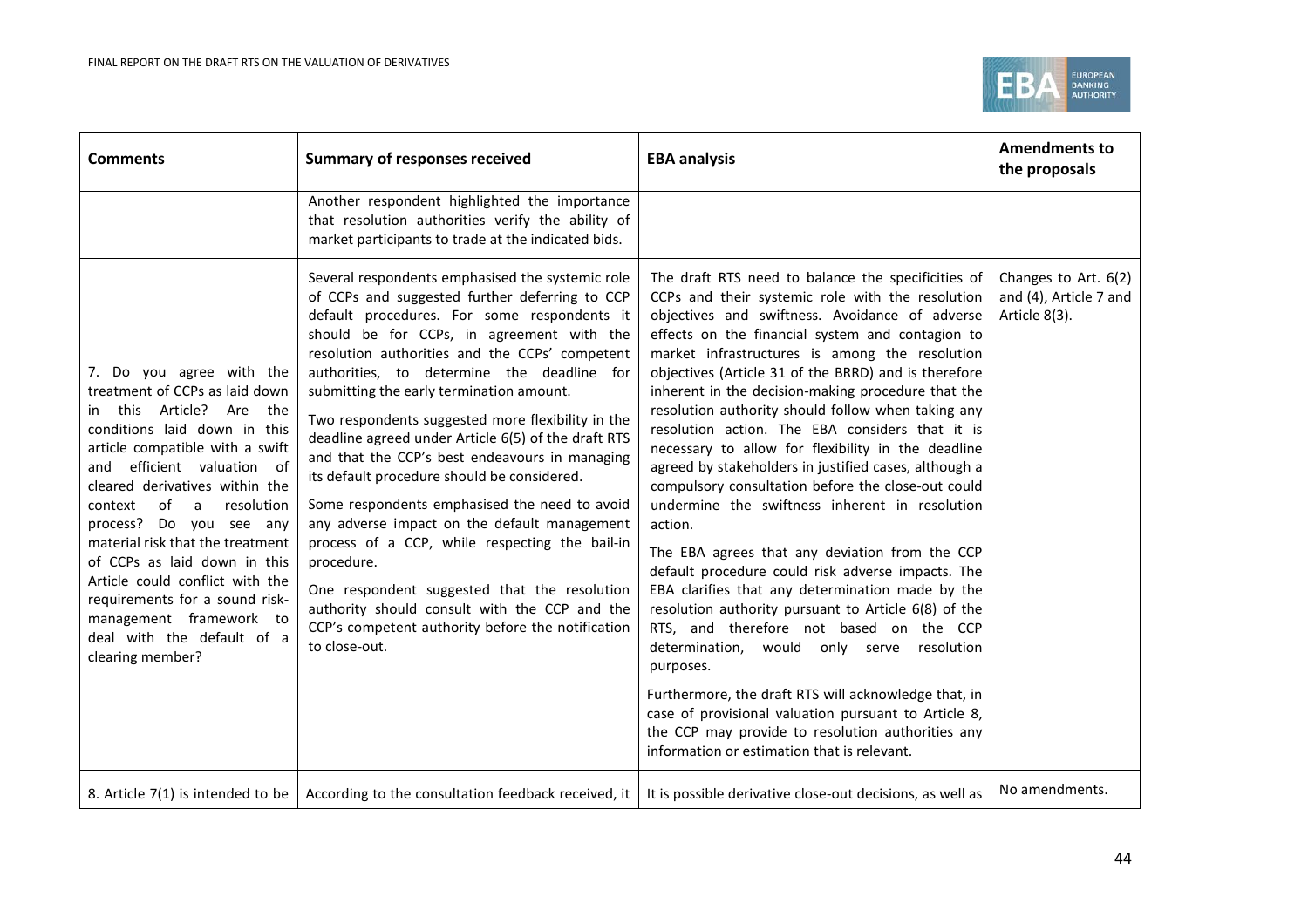

| <b>Comments</b>                                                                                                                                                                                                                                                                                                                                                                                                 | <b>Summary of responses received</b>                                                                                                                                                                                                                                                                                                                                                                                                                                                                                                                                                                                                                                                                                                                                                                                                                                                                                                                                                                                                                                                                          | <b>EBA analysis</b>                                                                                                                                                                                                                                                                                                                                                                                                                                                                                                                                                                                                                                                                                                                                                                                                                                                                                                                                                                                                                                                                                                                                                                                                                                                                                                                                                                                                                                                                                                                                                                                                                                                | <b>Amendments to</b><br>the proposals |
|-----------------------------------------------------------------------------------------------------------------------------------------------------------------------------------------------------------------------------------------------------------------------------------------------------------------------------------------------------------------------------------------------------------------|---------------------------------------------------------------------------------------------------------------------------------------------------------------------------------------------------------------------------------------------------------------------------------------------------------------------------------------------------------------------------------------------------------------------------------------------------------------------------------------------------------------------------------------------------------------------------------------------------------------------------------------------------------------------------------------------------------------------------------------------------------------------------------------------------------------------------------------------------------------------------------------------------------------------------------------------------------------------------------------------------------------------------------------------------------------------------------------------------------------|--------------------------------------------------------------------------------------------------------------------------------------------------------------------------------------------------------------------------------------------------------------------------------------------------------------------------------------------------------------------------------------------------------------------------------------------------------------------------------------------------------------------------------------------------------------------------------------------------------------------------------------------------------------------------------------------------------------------------------------------------------------------------------------------------------------------------------------------------------------------------------------------------------------------------------------------------------------------------------------------------------------------------------------------------------------------------------------------------------------------------------------------------------------------------------------------------------------------------------------------------------------------------------------------------------------------------------------------------------------------------------------------------------------------------------------------------------------------------------------------------------------------------------------------------------------------------------------------------------------------------------------------------------------------|---------------------------------------|
| aligned with market practice in<br>early termination events. Do<br>you see a risk of increased<br>market volatility on the first<br>market day following the close-<br>out notification, which could<br>adversely<br>affect<br>the<br>termination value? Do<br>you<br>notion<br>consider<br>the<br>- of<br>'commercially reasonable' date<br>sufficiently self-evident<br>or<br>should it be further specified? | is highly likely that a default of a significant<br>derivatives market participant, e.g. of the<br>magnitude of Lehman, will increase market<br>volatility. In addition to that, in cases where the<br>resolution authority does not take its decisions on<br>the close-out of derivative contracts immediately<br>after the resolution decision, e.g. on the same<br>resolution weekend, market uncertainty with<br>regards to which derivative contracts will be closed<br>out will very likely affect market volatility<br>negatively.<br>One respondent was of the opinion that what is<br>deemed to be a 'commercially reasonable date'<br>should be further defined. The test of commercial<br>reasonableness should not be linked to whether a<br>price is available, but whether it is reasonable for a<br>closed-out counterparty to be replacing trades in<br>the market on that day.<br>Another respondent was of the opinion that the<br>volatility after the close-out date should not be<br>included in the determination of value as it is an<br>effect, but not the cause, of the resolution. | resolution decisions in general, may affect market<br>volatility. The resolution process is meant to avoid<br>systemic contagion and improve the situation on<br>financial markets in comparison to a normal<br>insolvency of the defaulting institution. The<br>valuation methodology designed in the draft RTS<br>identifying actual, or estimating<br>aims at<br>hypothetical, replacement costs for the counterparty<br>in line with established market practices. In order to<br>cater for the fact that actual replacement costs or<br>even best estimates are only available after the<br>close-out decision, the draft RTS leave it to the<br>resolution authority's discretion to set a deadline to<br>provide evidence of actual replacement trades. This<br>deadline should on the one hand cater for the<br>necessities of a suitable resolution process, as it<br>should not last forever, and on the other hand<br>incorporate the counterparty's chance to calculate<br>its replacement costs either on the basis of actual or<br>hypothetical replacement costs. In any case,<br>resolution authorities will determine the value of<br>closed-out derivatives pursuant to Art. 49(4) of the<br>BRRD on the basis of all available information.<br>As the identification of the commercially reasonable<br>date largely depends on the nature of the derivatives<br>as well as on the circumstances and market<br>developments of the single resolution situation,<br>resolution authorities and valuers should be in<br>charge of determining the deadline and thereby<br>deciding on the commercially reasonable date on a<br>case-by-case basis. |                                       |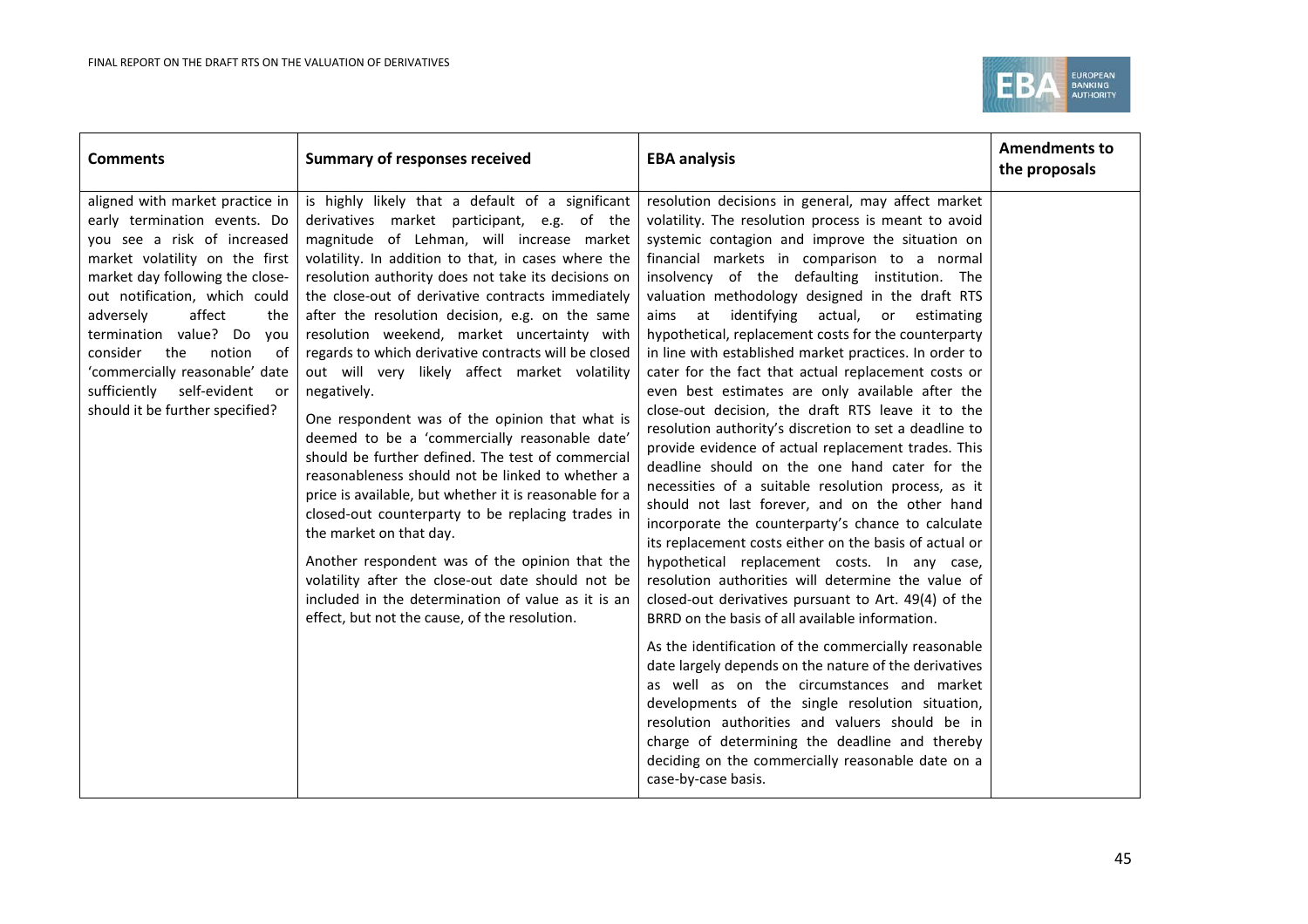

| <b>Comments</b>                                                                                                                                                                                                                                                                                               | <b>Summary of responses received</b>                                                                                                                                                                                                                                                                                                                                                                                                                                                                                                                                                            | <b>EBA analysis</b>                                                                                                                                                                                                                                                                                                                                                                                                                                    | <b>Amendments to</b><br>the proposals                                                                                                                                        |
|---------------------------------------------------------------------------------------------------------------------------------------------------------------------------------------------------------------------------------------------------------------------------------------------------------------|-------------------------------------------------------------------------------------------------------------------------------------------------------------------------------------------------------------------------------------------------------------------------------------------------------------------------------------------------------------------------------------------------------------------------------------------------------------------------------------------------------------------------------------------------------------------------------------------------|--------------------------------------------------------------------------------------------------------------------------------------------------------------------------------------------------------------------------------------------------------------------------------------------------------------------------------------------------------------------------------------------------------------------------------------------------------|------------------------------------------------------------------------------------------------------------------------------------------------------------------------------|
| 9. As provided for under<br>Article 7(2), the<br>resolution<br>authority<br>will<br>the<br>have<br>possibility<br>produce<br>to<br>a<br>valuation at a date or time                                                                                                                                           |                                                                                                                                                                                                                                                                                                                                                                                                                                                                                                                                                                                                 | The EBA takes note of the overall support for the<br>provisional valuation reference.<br>Pursuant to Articles 36(6) and (9) of the BRRD,<br>resolution authorities have an explicit right to                                                                                                                                                                                                                                                           | Amendment<br>to<br>recital 23:<br>Where<br>the<br>resolution authority<br>resolution<br>takes                                                                                |
| the<br>than<br>earliest<br>earlier<br>commercially reasonable date<br>part of a provisional<br>as<br>valuation carried out pursuant<br>to Article 36(9) of the BRRD.<br>This possibility is intended to<br>allow for a swifter resolution<br>resolution<br>as<br>process<br>authorities will be able to apply | The vast majority of respondents were of the<br>opinion that provisional valuations and early<br>determinations were strictly necessary to ensure a<br>swift resolution process.<br>Notwithstanding the above, respondents argued<br>that any negative deviation of provisional<br>valuations from the final values would probably<br>trigger litigation. Therefore, an update of<br>provisional values at a later stage, when market<br>developments and (hypothetical) replacement cost<br>evidences provided by the counterparty are<br>available, would be very useful to avoid litigation. | conduct provisional valuations and take resolution<br>actions (including bail-in) on the basis of those<br>provisional valuations. With regards to derivative<br>contracts it could be necessary to take resolution<br>action within a short time period, even within a<br>resolution weekend, in order to re-establish market<br>stability. This right cannot be limited by these draft<br>RTS.<br>According to the current wording of the draft RTS, | action on the basis<br>of the provisional<br>valuation<br>consistently<br>with<br>Article 36(12) of<br><b>Directive</b><br>2014/59/EU,<br>relevant<br>market<br>developments |
| the write down and conversion<br>powers on the basis of the<br>early determination. As in all<br>cases where taking resolution<br>action based on a provisional<br>resolution<br>valuation,<br>authorities will update their                                                                                  |                                                                                                                                                                                                                                                                                                                                                                                                                                                                                                                                                                                                 | resolution authorities and valuers have the<br>possibility to update their provisional valuations, and<br>consequently adjust the extent of the write down<br>and conversion, until the definitive values pursuant<br>to Art. 36(10) of the BRRD have been determined.<br>Even if counterparties have not provided the                                                                                                                                 | observed<br>or<br>evidence of actual<br>replacement trades<br>at the reference<br>point in time would<br>either be reflected                                                 |
| determination either as part of<br>subsequent<br>provisional<br>valuation or the final valuation.<br>At that point they will either<br>adjust the write down and<br>of<br>creditors,<br>conversion<br>provided they have previously                                                                           |                                                                                                                                                                                                                                                                                                                                                                                                                                                                                                                                                                                                 | relevant information within the set deadline,<br>resolution authorities will have a strong interest in<br>avoiding litigation and no-creditor-worse-off claims,<br>and taking into account, in their definitive valuation,<br>all available evidence of actual or hypothetical<br>replacement costs, including evidence provided by<br>the counterparty. Only in exceptional circumstances,                                                            | in a subsequent<br>provisional valuation<br>or, in the final<br>valuation carried out<br>pursuant to Article<br>36(10) of Directive<br>2014/59/EU.                           |
| made<br>the<br>necessary<br>arrangements such as holding<br>sufficient equity, or provide<br>alternative compensation, if                                                                                                                                                                                     |                                                                                                                                                                                                                                                                                                                                                                                                                                                                                                                                                                                                 | where it is necessary to finalise the resolution<br>process as soon as possible, e.g. to re-establish<br>market stability, resolution authorities may decide to<br>determine the final values on the basis of available                                                                                                                                                                                                                                | Amendment to RTS<br>by<br>adding<br>new<br>Art. $3(4)$ :<br>4.<br>The                                                                                                        |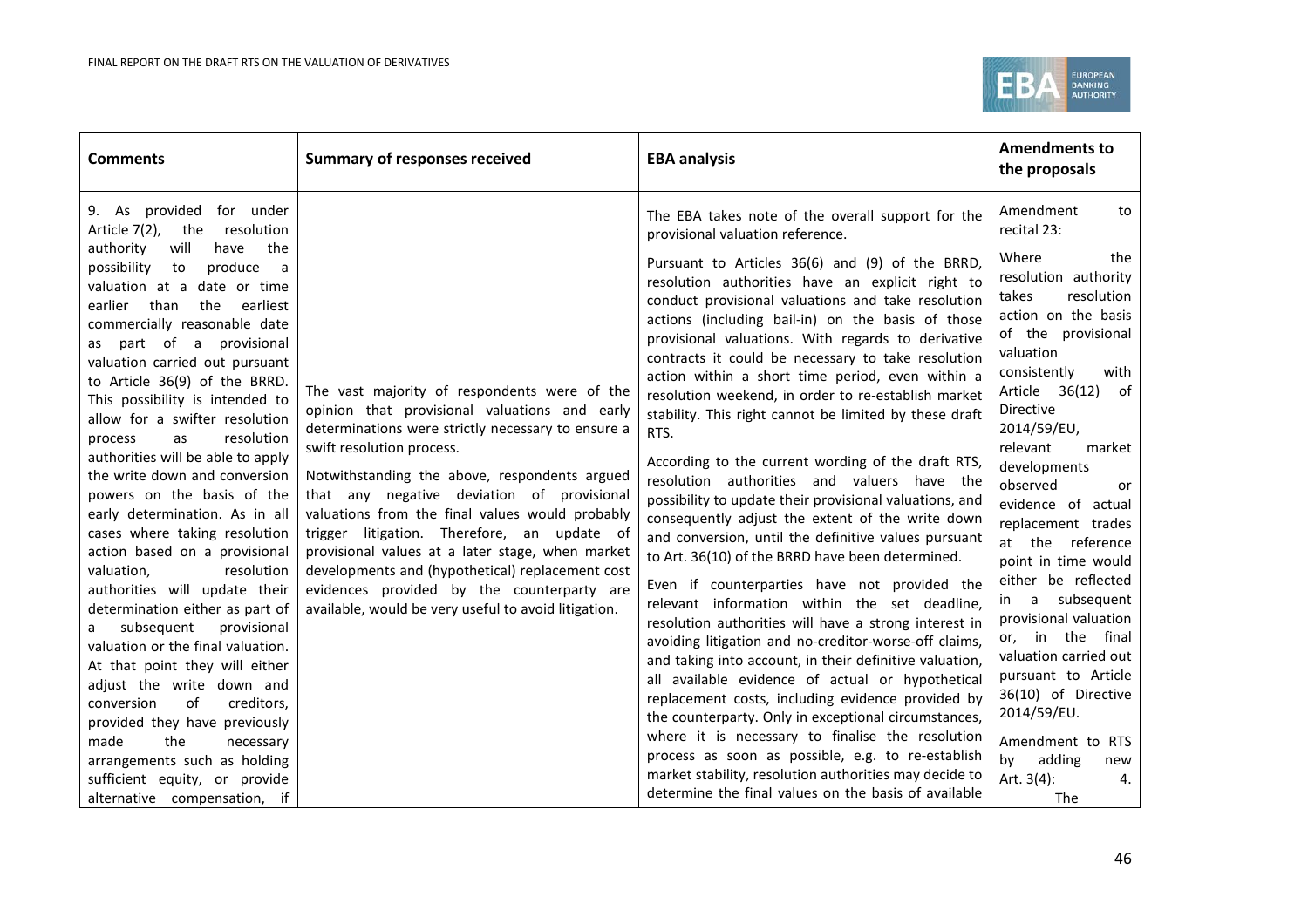

| <b>Comments</b>                                                                                                                                                                                                                                                                                                                                                                                                                                                                                                                                                                                                                                              | <b>Summary of responses received</b>                                                                                                                                                                                                                                                                                                                                                                                             | <b>EBA analysis</b>                                                                                                                                                                                                                                                                                                                                                                                                                                   | <b>Amendments to</b><br>the proposals                                                                                                                                                                                               |
|--------------------------------------------------------------------------------------------------------------------------------------------------------------------------------------------------------------------------------------------------------------------------------------------------------------------------------------------------------------------------------------------------------------------------------------------------------------------------------------------------------------------------------------------------------------------------------------------------------------------------------------------------------------|----------------------------------------------------------------------------------------------------------------------------------------------------------------------------------------------------------------------------------------------------------------------------------------------------------------------------------------------------------------------------------------------------------------------------------|-------------------------------------------------------------------------------------------------------------------------------------------------------------------------------------------------------------------------------------------------------------------------------------------------------------------------------------------------------------------------------------------------------------------------------------------------------|-------------------------------------------------------------------------------------------------------------------------------------------------------------------------------------------------------------------------------------|
| necessary, on the basis of the<br>final valuation of difference in<br>treatment<br>pursuant<br>to<br>of<br>Article 74<br>Directive<br>2014/59/EU. Do you consider<br>optional<br>early<br>this<br>determination appropriate, or<br>do you consider that this<br>option would unreasonably<br>increase the risk of litigation or<br>compensation<br>post<br>ex<br>according to Article 74 of the<br>BRRD?<br>Alternatively,<br>should<br>10.<br>resolution authorities always<br>wait until there is<br>pricing<br>available in the market before<br>producing their valuation, and<br>therefore wait until that date<br>before applying the bail-in<br>tool? |                                                                                                                                                                                                                                                                                                                                                                                                                                  | information at or shortly after the deadline.<br>CCPs should indeed have the possibility to provide<br>the valuer with estimates of the expected outcome<br>of their default procedure, as an additional<br>safeguard against possible deviations.<br>In any event, all available information will be taken<br>into account by the independent valuer when<br>conducting the valuation of difference in treatment<br>pursuant to Art. 74 of the BRRD. | resolution authority<br>may change the date<br>and time by which<br>counterparties may<br>provide evidence of<br>commercially<br>reasonable<br>replacement trades<br>where such change<br>is consistent with<br>Article $8(1)(c)$ . |
| 11. The possibility to produce<br>an early determination is<br>available also in relation to<br>claims of a CCP. In this case the<br>final valuation will reflect the<br><b>CCP</b><br>claim as determined<br>pursuant to Article 6, on the<br>basis of the CCP default<br>procedures if provided under<br>the conditions of that Article.                                                                                                                                                                                                                                                                                                                   | Only one respondent argued that $-$ with regard to<br>CCP traded derivatives $-$ a provisional valuation<br>would endanger systemic stability if resolution<br>authorities did not wait until the result of CCPs'<br>internal default management procedures is<br>available.<br>One respondent suggested<br>restricting<br>the<br>resolution authority's power to rely on early<br>determination in cases where the CCP does not | In general, the valuations need to be conducted<br>taking into consideration the following interests:<br>The resolution authority needs values for<br>resolution/bail-in purposes within a short<br>time period.<br>Counterparties want their claims to be<br>valuated properly and on the basis of their<br>actual replacement costs.                                                                                                                | No amendments to<br>the draft RTS.                                                                                                                                                                                                  |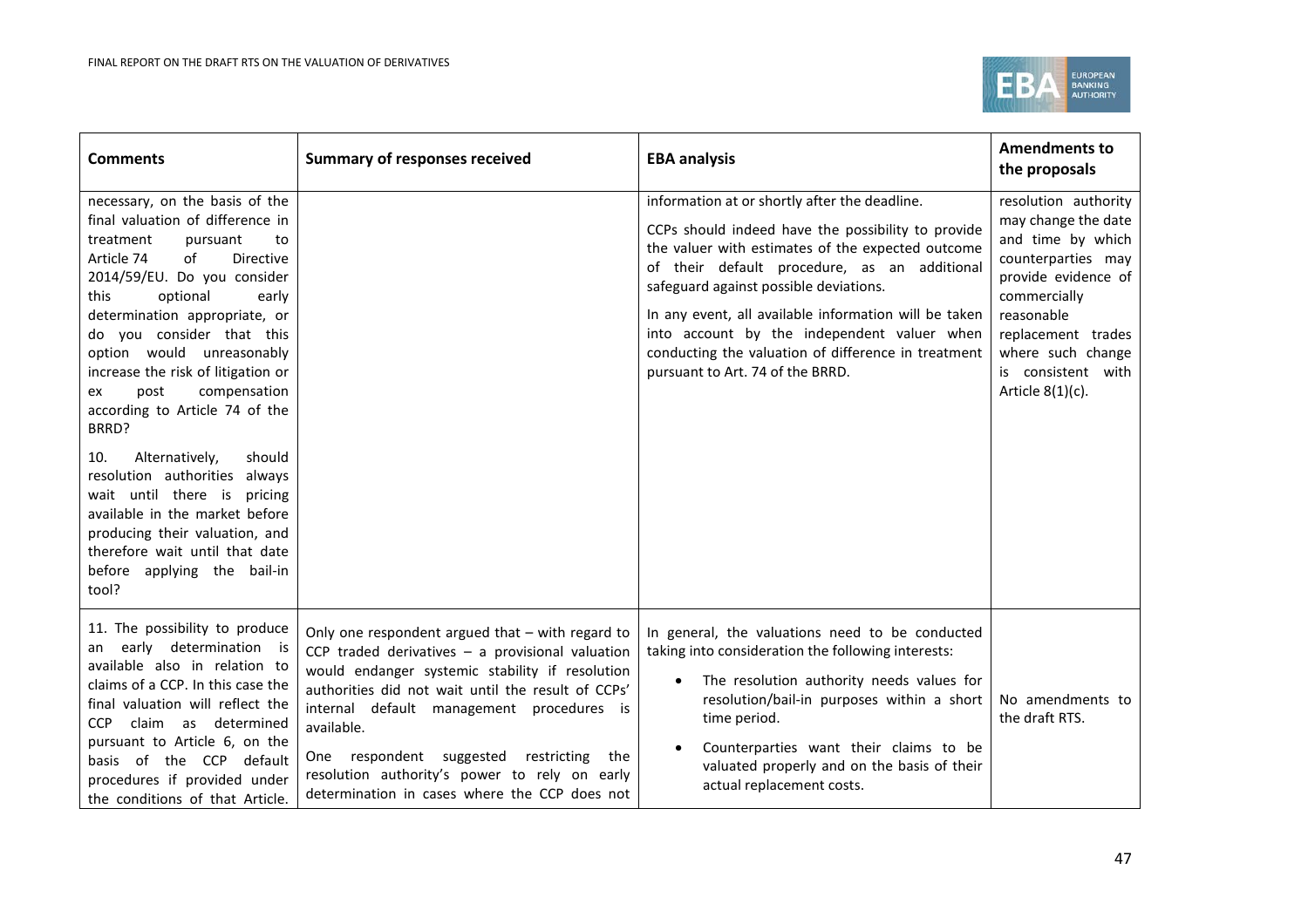

| Do you consider it appropriate<br>successfully<br>finalise<br>its<br>internal<br>default<br>also allow<br>management procedure within the<br>an early<br>agreed<br>to<br>deadline. This would enable resolution authorities<br>determination in relation to<br>to conduct their resolution measures within a<br>CCP claims?<br>suitable time period in order to re-establish market<br>12. If so, do you consider that,<br>stability and reliability.                                                                                                                                                                                                                                                                                                                                                                                                                                                                                                                                                                                                                                                                                                                                                                                                                                                                                                                                                                                                                                                                                                                                                                                                                                                                                                                | Any valuation not based on the CCP's default<br>procedures would only serve resolution purposes.<br>CCPs will still be expected to run their default<br>procedures according to their contractual and                                                                                                                                                                                                                                                                                                                                                                                                                                                                                                                                                                                                                                                                                                                                                                                                                                                                                                                                                                                                                                                                                                                                                                    |  |
|----------------------------------------------------------------------------------------------------------------------------------------------------------------------------------------------------------------------------------------------------------------------------------------------------------------------------------------------------------------------------------------------------------------------------------------------------------------------------------------------------------------------------------------------------------------------------------------------------------------------------------------------------------------------------------------------------------------------------------------------------------------------------------------------------------------------------------------------------------------------------------------------------------------------------------------------------------------------------------------------------------------------------------------------------------------------------------------------------------------------------------------------------------------------------------------------------------------------------------------------------------------------------------------------------------------------------------------------------------------------------------------------------------------------------------------------------------------------------------------------------------------------------------------------------------------------------------------------------------------------------------------------------------------------------------------------------------------------------------------------------------------------|--------------------------------------------------------------------------------------------------------------------------------------------------------------------------------------------------------------------------------------------------------------------------------------------------------------------------------------------------------------------------------------------------------------------------------------------------------------------------------------------------------------------------------------------------------------------------------------------------------------------------------------------------------------------------------------------------------------------------------------------------------------------------------------------------------------------------------------------------------------------------------------------------------------------------------------------------------------------------------------------------------------------------------------------------------------------------------------------------------------------------------------------------------------------------------------------------------------------------------------------------------------------------------------------------------------------------------------------------------------------------|--|
| with regard to CCP claims,<br>in question.<br>resolution authorities should<br>On the other hand, the majority of respondents<br>always be obliged to adjust the<br>argued that the CCP's internal default procedures<br>bail-in treatment of the CCP if<br>must not be disturbed by the resolution authority,<br>and once the CCP provides its<br>as they are crucial for the stability of the CCP and<br>therefore of the entire financial market. Resolution<br>determination pursuant to<br>authorities should therefore use the values<br>Article 6? In that case, how do<br>you assess the risk that the CCP<br>produced by the CCP within the deadline, and if<br>determination process could<br>produced after the deadline, always update<br>hold back the finalisation of the<br>previous values with the value achieved through<br>bail-in process also for other<br>the CCP internal procedure. This would also reduce<br>claims? Alternatively, does the<br>the probability of violating the no-creditor-worse-<br>these RTS, including in relation to CCPs.<br>assessment of difference in<br>off principle and thus of litigation.<br>treatment<br>pursuant<br>to<br>The assessment of the difference in treatment<br>Article 74 of the BRRD provide<br>pursuant to Art. 74 of the BRRD was, according to<br>a sufficient safety net for CCPs?<br>one respondent, unlikely to provide a sufficient<br>safety net, as the operational burden on a CCP to<br>reclaim the value it had lost and then distribute it<br>to its service users would probably lead to<br>significant difficulties and litigation. However,<br>other respondents were of the opinion that the no-<br>creditor-worse-off valuation can work as a<br>'backstop' for CCP claims. | rulebook obligations and determine the losses or<br>gains stemming from the close-out of the derivatives<br>At the same time, pursuant to Article 36(6) and (9) of<br>the BRRD, resolution authorities have an explicit<br>right to conduct provisional valuations and take<br>resolution actions (including bail-in) on the basis of<br>those provisional valuations. With regards to<br>derivative contracts it could be necessary to take<br>resolution action within a short time period, even<br>within a resolution weekend, in order to re-establish<br>market stability. This right cannot be limited by<br>Avoidance of adverse effects on the financial system<br>and contagion to market infrastructures is among<br>the resolution objectives (Article 31 of the BRRD)<br>and is therefore inherent in the decision-making<br>procedure that the resolution authority should<br>follow when taking any resolution action. Indeed,<br>resolution authorities are by definition bound to<br>have regard to resolution objectives as defined in<br>Article 31(2) of the BRRD, including preventing<br>contagion to market infrastructures. It is in this<br>context that resolution authorities, taking into<br>account expectations concerning e.g. the systemic<br>risk and the estimated amount of unsecured<br>liabilities, may come to the conclusion that |  |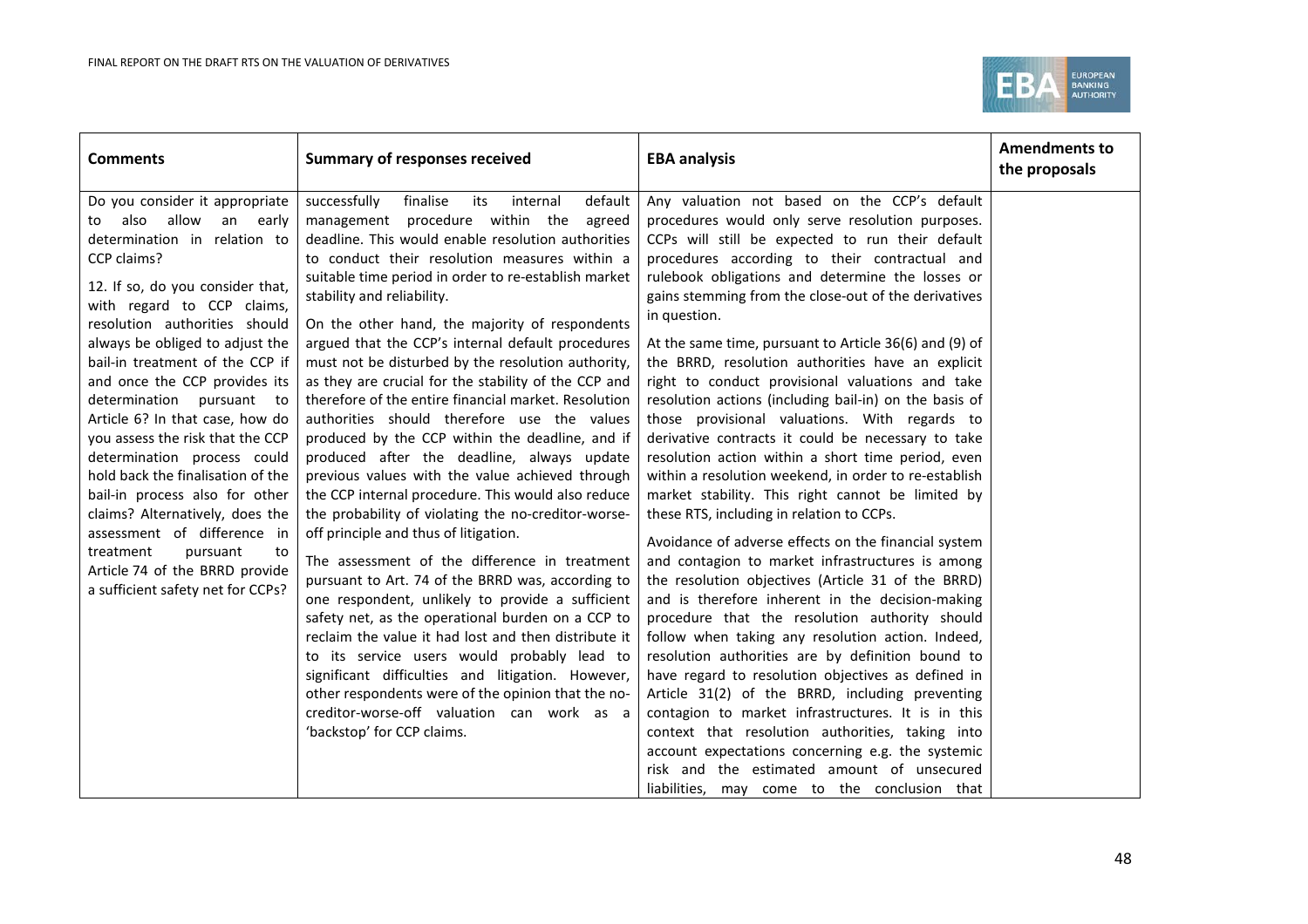

| <b>Comments</b> | <b>Summary of responses received</b> | <b>EBA analysis</b>                                                                                                                                                                                                                                                                                                                                                                                                                                                                                                                                                                                                                                                                          | <b>Amendments to</b><br>the proposals |
|-----------------|--------------------------------------|----------------------------------------------------------------------------------------------------------------------------------------------------------------------------------------------------------------------------------------------------------------------------------------------------------------------------------------------------------------------------------------------------------------------------------------------------------------------------------------------------------------------------------------------------------------------------------------------------------------------------------------------------------------------------------------------|---------------------------------------|
|                 |                                      | derivative contracts should be exempted from the<br>close-out if provisional valuations indicate the risk of<br>jeopardising the CCP's stability.                                                                                                                                                                                                                                                                                                                                                                                                                                                                                                                                            |                                       |
|                 |                                      | A crucial issue is whether resolution authorities<br>should be obliged to update a provisional valuation if<br>the CCP provides its valuation in line with its internal<br>default management procedures even after the<br>agreed deadline.                                                                                                                                                                                                                                                                                                                                                                                                                                                  |                                       |
|                 |                                      | In this regard it is likely that in most cases the<br>resolution authority will factor into its definitive<br>valuation the CCP's value produced under its default<br>management procedure. First of all, the agreement<br>of the CCP and the CCP's competent authority on the<br>deadline will ensure that deadlines are realistic. The<br>EBA considers that it is necessary to allow for<br>flexibility in the deadline agreed by stakeholders in<br>justified cases.                                                                                                                                                                                                                     |                                       |
|                 |                                      | Secondly, even if the CCPs have provided the<br>relevant information within the set deadline,<br>resolution authorities will have an interest in<br>avoiding litigation by waiting for the counterparty<br>and incorporating the actual or hypothetical<br>replacement costs provided by the counterparty in<br>its final values in order to prevent no-creditor-<br>worse-off compensation claims. That is why the draft<br>RTS may acknowledge the possibility for CCPs to<br>provide resolution authorities with any information<br>or estimation in the context of calculating the close<br>out value based on the statutory approach.<br>Finally, in extreme circumstances, where it is |                                       |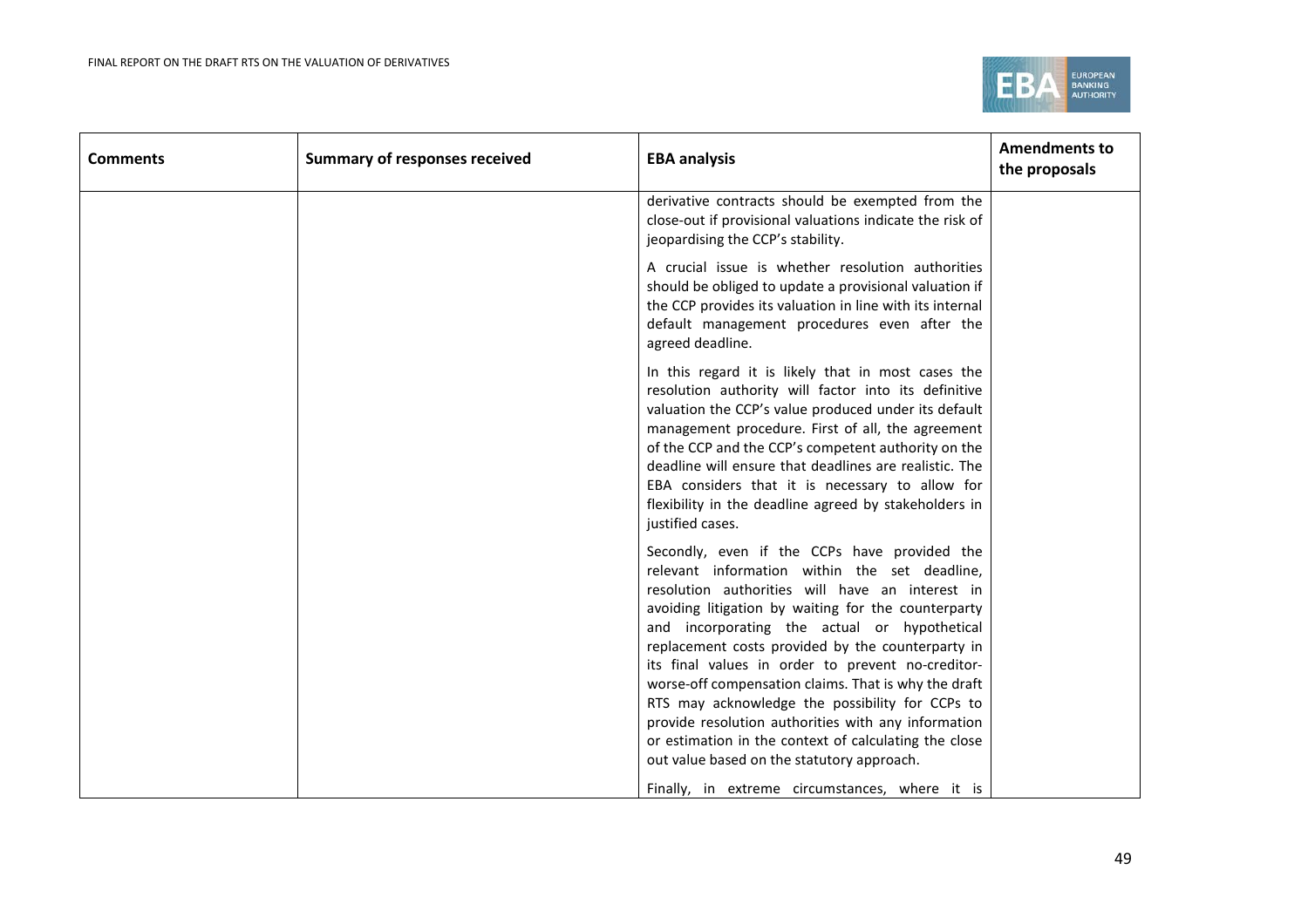

| <b>Comments</b>                                                                                                                 | <b>Summary of responses received</b>                                                                                                                                                                                                                                                                                                       | <b>EBA analysis</b>                                                                                                                                                                                                                                                                                                                                                                                                                                                                                                                                                                                              | <b>Amendments to</b><br>the proposals |
|---------------------------------------------------------------------------------------------------------------------------------|--------------------------------------------------------------------------------------------------------------------------------------------------------------------------------------------------------------------------------------------------------------------------------------------------------------------------------------------|------------------------------------------------------------------------------------------------------------------------------------------------------------------------------------------------------------------------------------------------------------------------------------------------------------------------------------------------------------------------------------------------------------------------------------------------------------------------------------------------------------------------------------------------------------------------------------------------------------------|---------------------------------------|
|                                                                                                                                 |                                                                                                                                                                                                                                                                                                                                            | necessary to finalise the resolution process as soon<br>as possible, e.g. to re-establish market stability,<br>resolution authorities may decide to determine the<br>definitive values on the basis of all available<br>information at or shortly after the deadline. In such<br>extreme case, in any event the valuation performed<br>pursuant to Art. 74 of the BRRD will verify that the<br>CCP has not been treated worse off than in<br>insolvency proceedings, and in this context the value<br>provided by the CCP as a result of its internal default<br>management procedure will provide useful input. |                                       |
| 13. Do you find the guidance<br>provided in paragraph 2 of this<br>Article sufficiently clear as to<br>the terms of comparison? | All respondents agreed with the guidance provided<br>in paragraph 2 of Article 8 of the RTS.<br>One respondent proposed adding further guidance<br>on the technical realisation of the calculations.                                                                                                                                       | The EBA notes that all respondents agreed with the<br>guidance provided within paragraph 2 of Article 8 of<br>the draft RTS.<br>In the EBA's view, the words 'share of equally ranked<br>liabilities' are self-explanatory (e.g. amount of the<br>concerned liabilities as ratio of liabilities of the same<br>level in the insolvency hierarchy, e.g. senior<br>depending on the applicable law).                                                                                                                                                                                                               | No amendment.                         |
| 14. Do you agree with the main<br>drivers of the destruction in<br>value as described in this<br>Article?                       | All respondents agreed with the main drivers of<br>the destruction in value assessment as described in<br>Art. 8 of the RTS.<br>Some of them also proposed adding the following<br>drivers:<br>additional consequential losses, e.g.<br>$\bullet$<br>novation and other close-out costs, and<br>resultant contagion;<br>liquidity impacts; | According to Art. 44(3)(d) of the BRRD, derivative<br>contracts may be excluded from bail-in if 'the<br>application of the bail-in tool to those liabilities<br>would cause a destruction in value such that the<br>losses borne by other creditors would be higher than<br>if those liabilities were excluded from bail-in.'<br>By definition the destruction in value assessment will<br>be a forward projection prone to uncertainty and<br>will also be dependent on the available information<br>and timeframe. An attempt to exhaustively list all                                                         | No amendments to<br>the draft RTS.    |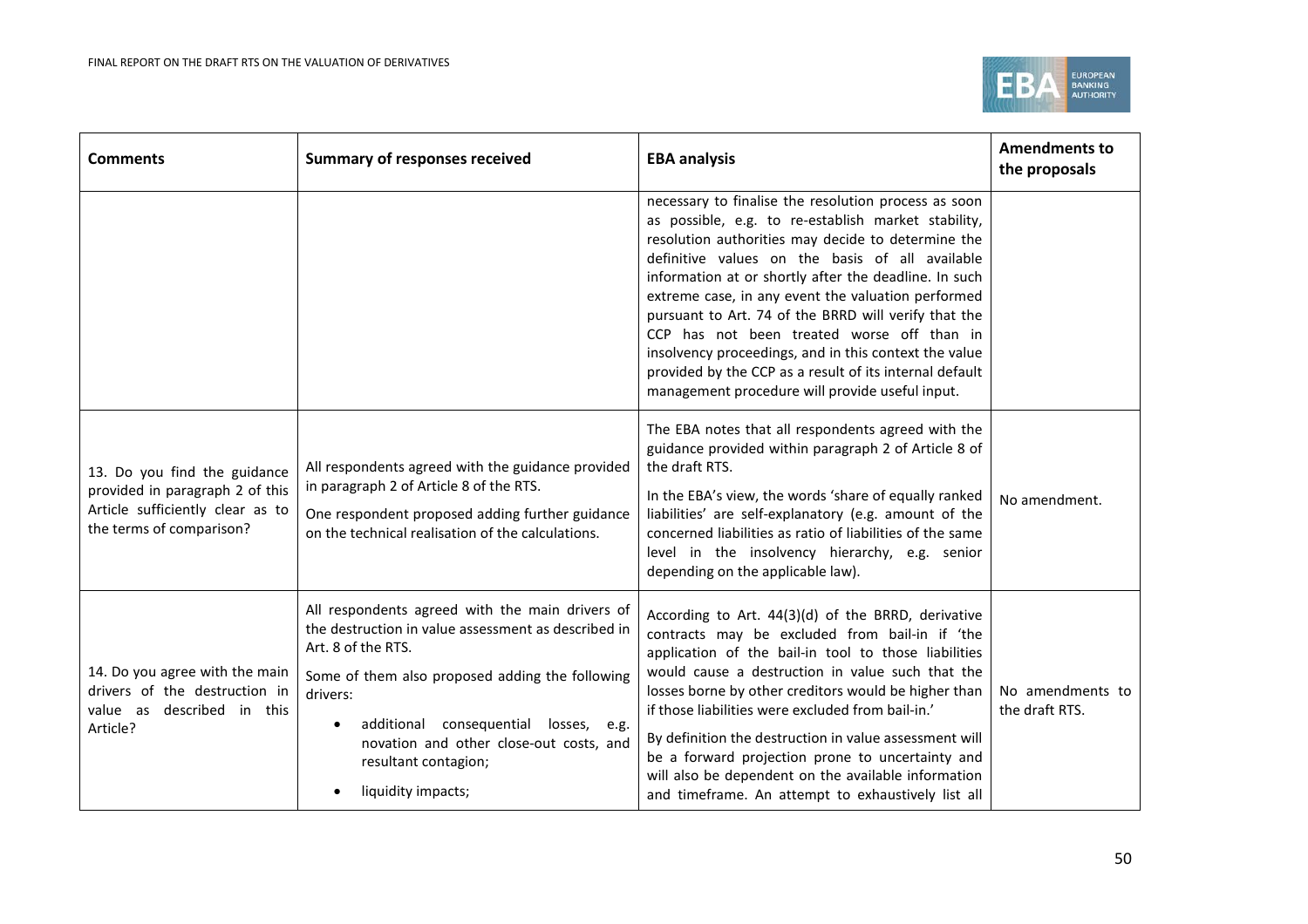

| <b>Comments</b>                                                                                                                                                                                                                                                                                   | <b>Summary of responses received</b>                                                                                                                                                                                                                                                                                                                                                                                                                                                                                                                                                                                                                                                                                                                                                                                                                                                                                                                                      | <b>EBA analysis</b>                                                                                                                                                                                                                                                                                                                                                                                                                                                                                                                                                                                                                                                                                                                                                                                                                                                                                                                                                                                                                                                              | <b>Amendments to</b><br>the proposals |
|---------------------------------------------------------------------------------------------------------------------------------------------------------------------------------------------------------------------------------------------------------------------------------------------------|---------------------------------------------------------------------------------------------------------------------------------------------------------------------------------------------------------------------------------------------------------------------------------------------------------------------------------------------------------------------------------------------------------------------------------------------------------------------------------------------------------------------------------------------------------------------------------------------------------------------------------------------------------------------------------------------------------------------------------------------------------------------------------------------------------------------------------------------------------------------------------------------------------------------------------------------------------------------------|----------------------------------------------------------------------------------------------------------------------------------------------------------------------------------------------------------------------------------------------------------------------------------------------------------------------------------------------------------------------------------------------------------------------------------------------------------------------------------------------------------------------------------------------------------------------------------------------------------------------------------------------------------------------------------------------------------------------------------------------------------------------------------------------------------------------------------------------------------------------------------------------------------------------------------------------------------------------------------------------------------------------------------------------------------------------------------|---------------------------------------|
|                                                                                                                                                                                                                                                                                                   | impact on ability and timing of (re-<br>)hedging the new one-sided un-hedged<br>market risk;<br>capital impacts.                                                                                                                                                                                                                                                                                                                                                                                                                                                                                                                                                                                                                                                                                                                                                                                                                                                          | possible factors, especially in such a broad way as<br>the drafting proposed, would risk hindering the<br>ability of the resolution authority to perform its<br>function in line with the circumstances of each case.<br>Therefore the list is considered sufficiently broad,<br>especially considering that it includes any<br>precautionary buffer against possible adverse<br>implications from close-out, such as errors and<br>disputes on transactions or in respect of collateral<br>exchange.                                                                                                                                                                                                                                                                                                                                                                                                                                                                                                                                                                            |                                       |
| 15. Do you agree with the<br>provision for a precautionary<br>buffer? Do you consider the<br>indicative elements supporting<br>this precautionary buffer as<br>sufficient? Do you see other<br>considerations that should be<br>taken into account when<br>calculating a precautionary<br>buffer? | The majority of respondents understood the<br>benefit of having the possibility to set a<br>precautionary buffer against possible adverse<br>implications from close-out within the destruction<br>in value assessment. However, some respondents<br>expect the RTS to be more precise in the<br>description of the factors the precautionary buffer<br>should cover. In particular, more guidance on the<br>concepts and situations that the buffer covers and<br>the way to assess or measure the costs arising<br>from adverse scenarios would be useful. Apart<br>from that, the draft RTS should clarify the<br>reference to collateral exchange, e.g. whether it<br>relates to errors or disputes in the valuation of<br>collateral. One respondent argued that there is no<br>need for a special precautionary buffer for<br>derivative liabilities because of the possibility to<br>use the buffer for provisional valuations pursuant<br>to Art. 36 of the BRRD. | As explained in relation to question 14 some margin<br>of manoeuvre must be given to resolution<br>authorities in order to identify sources of<br>uncertainties appropriate under the circumstances<br>of a given case.<br>The purpose of the buffer that can be used in<br>provisional valuations pursuant to Art. 36(9) of the<br>BRRD is different from the precautionary buffer<br>discussed here. Indeed, the buffer in Article 36(9) is<br>actually incorporated in the provisional valuation of<br>assets and liabilities and may serve as a basis for<br>applying resolution actions. In contrast, in the<br>context of Article 8 of these draft RTS, the buffer is<br>only part of a projection performed before taking<br>the decision to close-out and bail-in derivatives, and<br>is justified by the fact that it is impossible to predict<br>how the value of the derivatives will move before<br>they are actually closed out. Once the decision is<br>taken and the liabilities are closed out, the elements<br>factoring in the valuation, be it provisional or | No amendments to<br>the draft RTS.    |